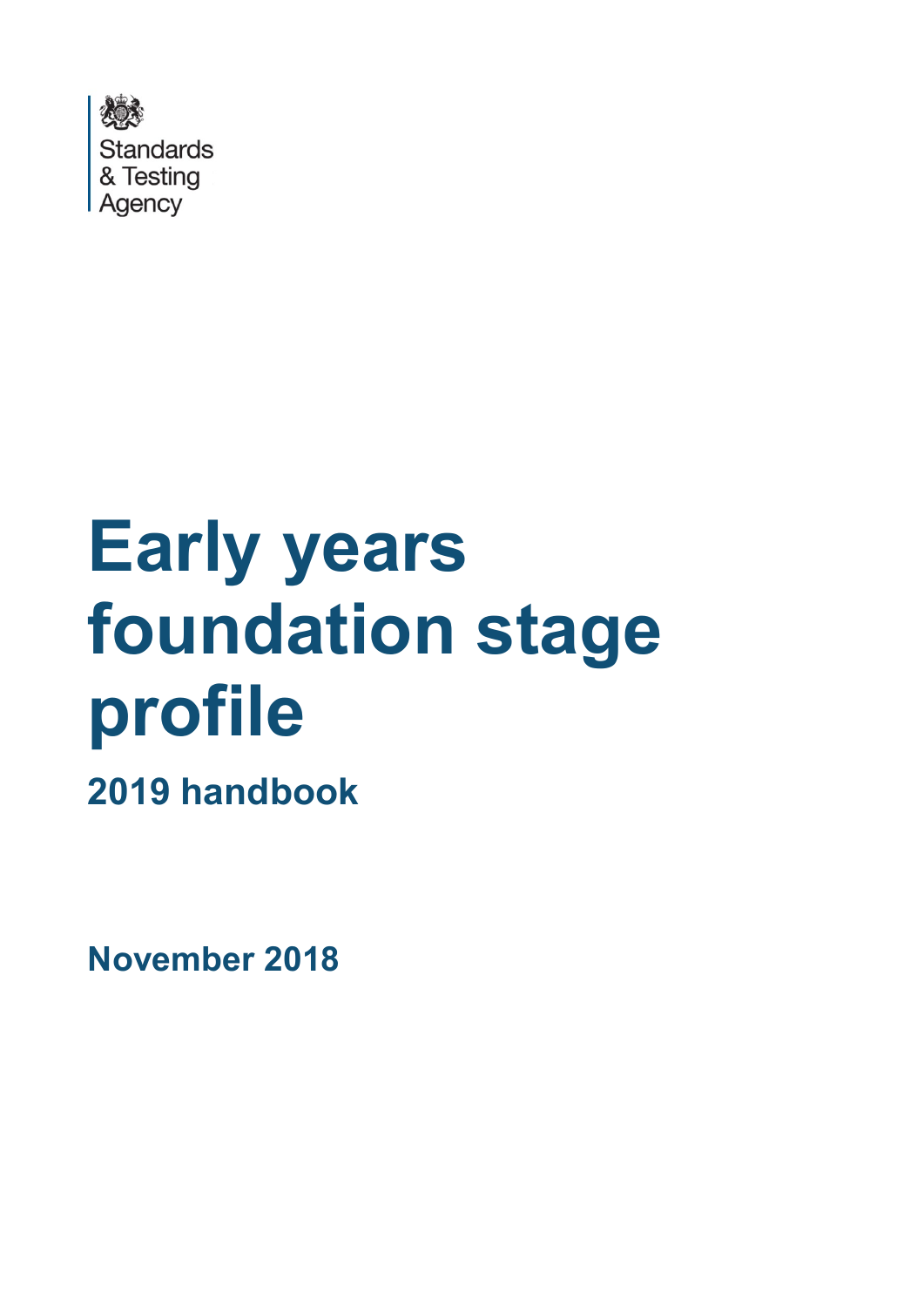# **Contents**

| Section 1. Introduction                                     | 6              |
|-------------------------------------------------------------|----------------|
| Overview<br>1.1                                             | 6              |
| <b>Practitioners</b>                                        | $\overline{7}$ |
| Local authorities                                           | 7              |
| 1.2 Statutory information                                   | $\overline{7}$ |
| The Childcare Act Section 39(1) (a) 2006                    | $\overline{7}$ |
| Statutory framework for the early years foundation stage    | 7              |
| Assessment and reporting arrangements                       | 8              |
| Funding for statutory moderation                            | 8              |
| 1.3 Important dates for 2018/19                             | 8              |
| Section 2. EYFS profile: purposes, principles and processes | 9              |
| 2.1 Purposes and main uses                                  | 9              |
| 2.2 Principles of EYFS profile assessments                  | 10             |
| How an EYFS profile is completed                            | 10             |
| Observational assessment                                    | 11             |
| Responsible pedagogy                                        | 11             |
| Child-initiated activity                                    | 12             |
| Embedded learning and secure development                    | 12             |
| Links in the area of learning                               | 13             |
| Practitioner knowledge                                      | 13             |
| Contributions to the assessments                            | 13             |
| 2.3 EYFS profile assessment processes                       | 14             |
| Judging whether to use the 'expected' category              | 14             |
| 2.4 Evidence and documentation of the EYFS profile          | 15             |
| 2.5 Transition to year 1                                    | 16             |
| Section 3. Inclusion and the EYFS profile                   | 17             |
| 3.1 Overview                                                | 17             |
| 3.2 Taking account of the needs of individual children      | 17             |
| 3.3 Children with special educational needs and disability  | 17             |
| 3.4 Children for whom English is not their home language    | 18             |
| 3.5 Children from minority groups                           | 19             |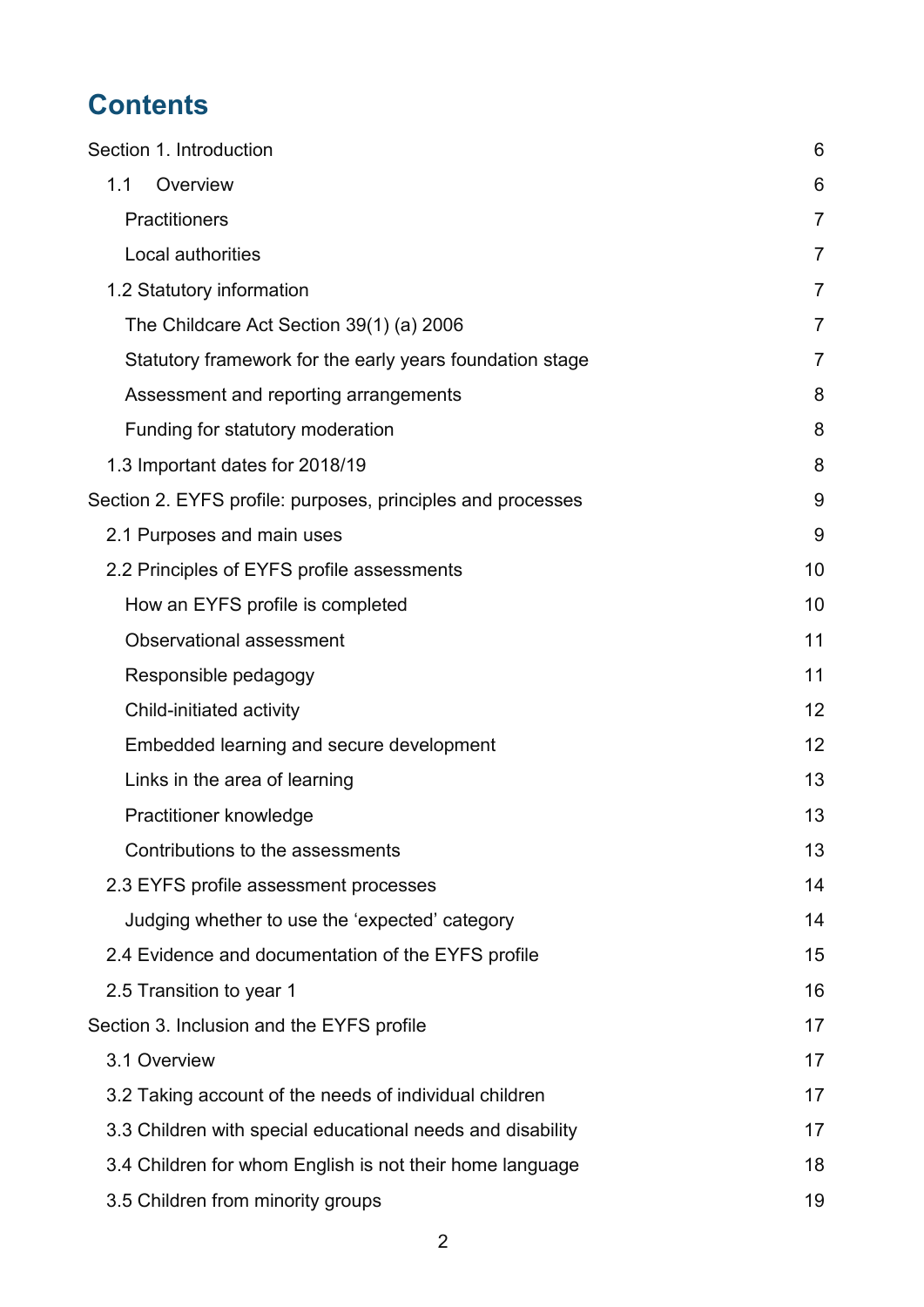| 3.6 Transition conversations for children with an outcome at the 'emerging' level | 20 |
|-----------------------------------------------------------------------------------|----|
| Section 4. Completing the EYFS profile                                            | 21 |
| 4.1 Overview                                                                      | 21 |
| 4.2 Exceptions and exemptions                                                     | 21 |
| 4.3 Making EYFS profile assessments                                               | 22 |
| 4.4 Recording children's attainment                                               | 22 |
| 4.5 Characteristics of effective learning                                         | 22 |
| Playing and exploring - engagement                                                | 23 |
| Active learning - motivation                                                      | 23 |
| Creating and thinking critically                                                  | 24 |
| 4.6 Reporting the EYFS profile assessment                                         | 24 |
| Section 5. Exemplification of EYFS profile                                        | 26 |
| 5.1 Exemplification materials                                                     | 26 |
| 5.2 Using the exemplification materials                                           | 26 |
| Section 6. Early learning goals                                                   | 28 |
| 6.1 Prime areas of learning and their associated ELGs                             | 28 |
| Communication and language development                                            | 28 |
| Physical development                                                              | 29 |
| Personal, social and emotional development                                        | 29 |
| 6.2 Specific areas of learning and their associated ELGs                          | 30 |
| Literacy                                                                          | 30 |
| <b>Mathematics</b>                                                                | 30 |
| Understanding of the world                                                        | 31 |
| Expressive arts and design                                                        | 32 |
| Section 7. Specific EYFS profile training                                         | 33 |
| Section 8. Moderation of the EYFS profile                                         | 34 |
| 8.1 Purpose of moderation                                                         | 34 |
| 8.2 Internal moderation                                                           | 34 |
| 8.3 Inter-school moderation                                                       | 35 |
| 8.4 Local authority moderation                                                    | 35 |
| Local agreements                                                                  | 36 |
| 8.5 Process                                                                       | 36 |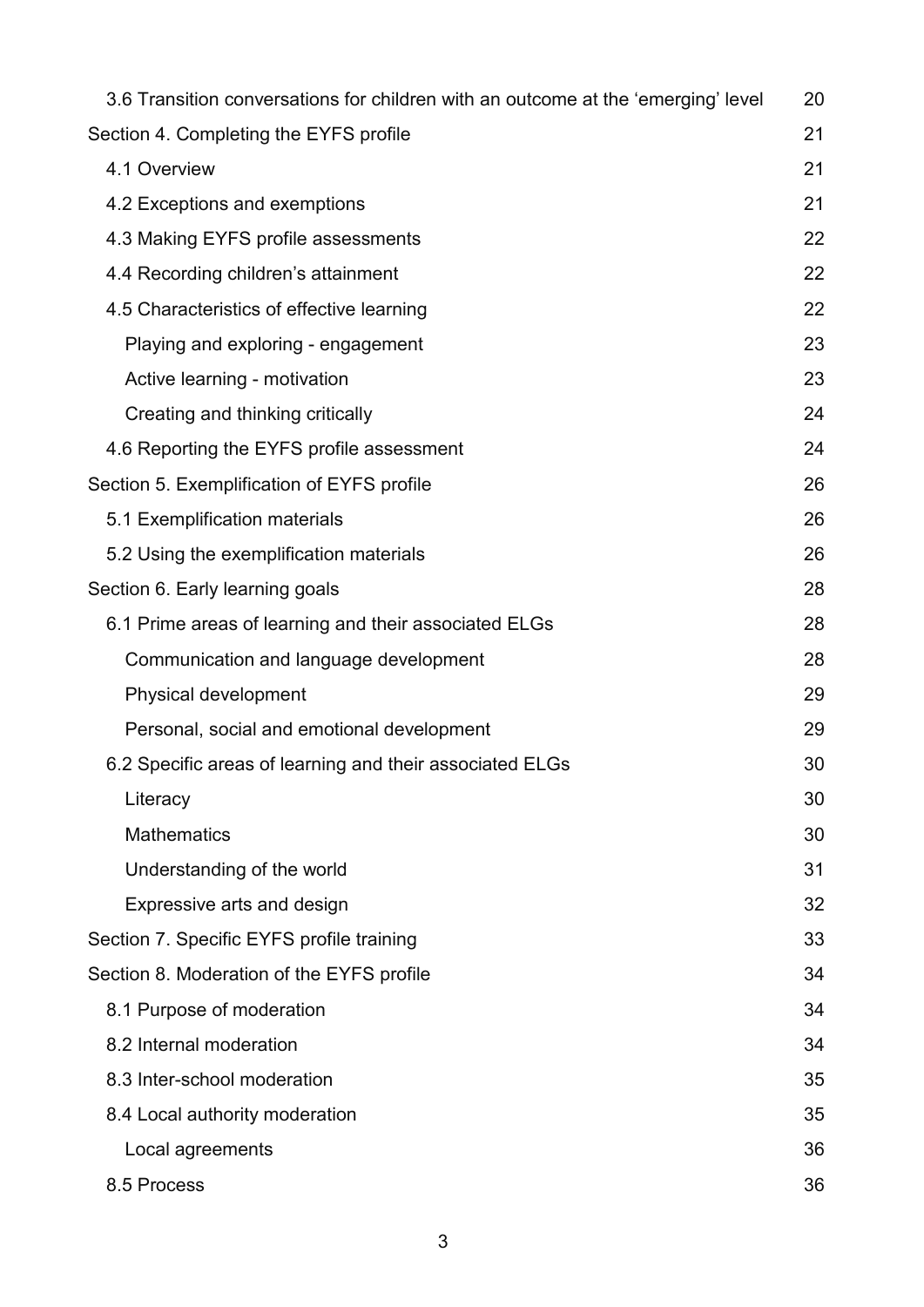| Carrying out moderation activity                       | 36 |
|--------------------------------------------------------|----|
| The moderation sample                                  | 36 |
| 8.6 In advance of a moderation visit                   | 37 |
| 8.7 The professional discussion                        | 38 |
| 8.8 During a moderation visit                          | 39 |
| Moderating children in the 'emerging' band             | 40 |
| Children with special educational needs and disability | 40 |
| Children whose outcomes are all 'emerging'             | 41 |
| Moderating children in the 'exceeding' band            | 41 |
| 8.9 End of a moderation visit                          | 41 |
| 8.10 Local authority responsibilities                  | 42 |
| 8.11 Recruitment of local authority moderators         | 43 |
| 8.12 How local authorities are moderated               | 45 |
| 8.13 Appeals                                           | 45 |
| Section 9. Quality assurance of EYFS profile data      | 46 |
| 9.1 Overview                                           | 46 |
| 9.2 Pattern of outcomes for an individual child        | 46 |
| 9.3 Schools' and settings' responsibilities            | 47 |
| Headteachers and managers                              | 47 |
| Practitioners and year 1 teachers                      | 48 |
| 9.4 Local authority responsibilities                   | 48 |
| Data collection                                        | 48 |
| Quality assurance of data                              | 48 |
| 9.5 Data submission                                    | 49 |
| 9.6 Statements to support level setting                | 50 |
| <b>Statement 1</b>                                     | 50 |
| <b>Statement 2</b>                                     | 50 |
| <b>Statement 3</b>                                     | 51 |
| Statement 4                                            | 51 |
| <b>Statement 5</b>                                     | 51 |
| Statement 6                                            | 51 |
| Section 10. Areas of learning: 'exceeding' descriptors | 52 |
|                                                        |    |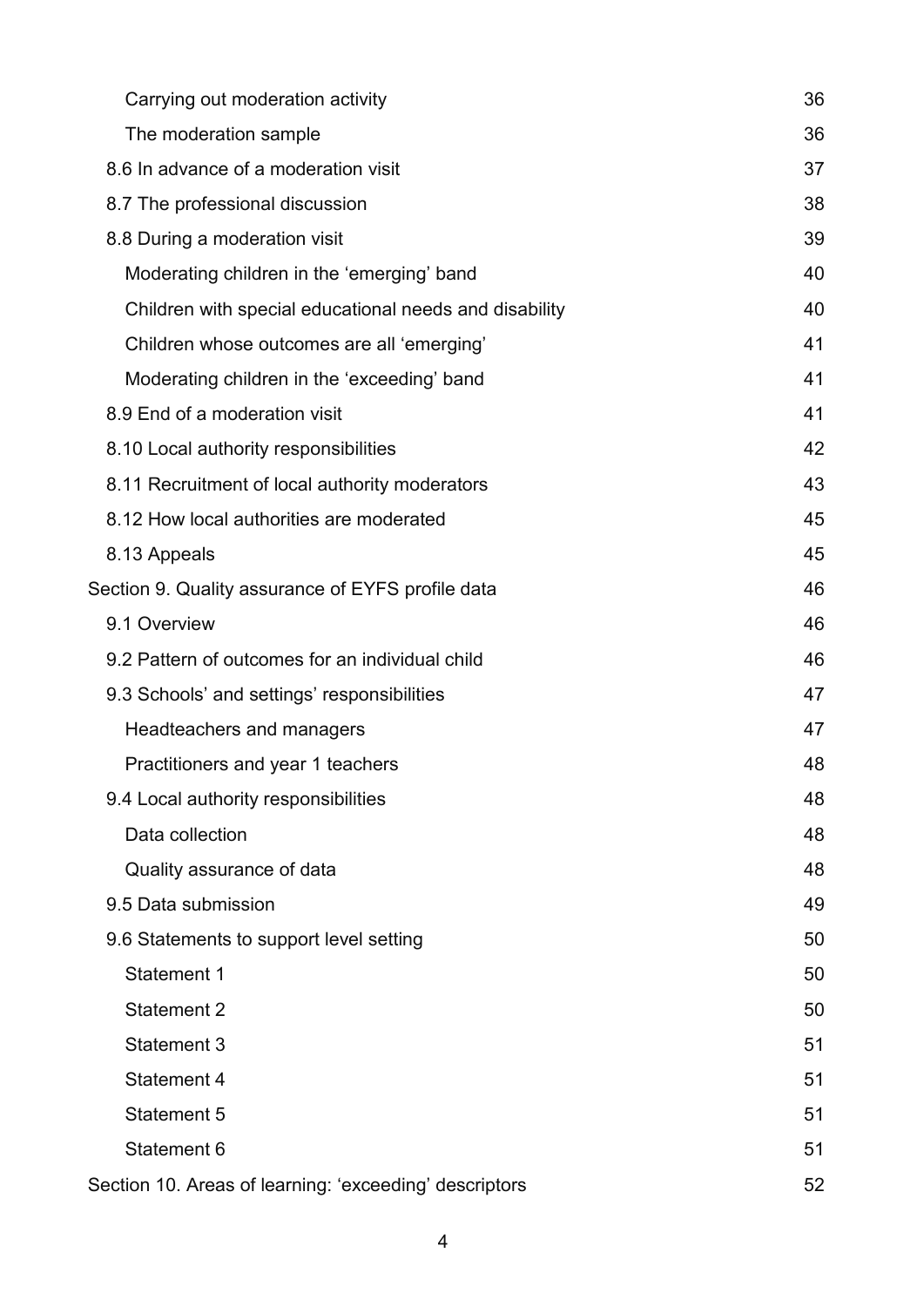| 10.1 Prime areas of learning                                                      | 52 |
|-----------------------------------------------------------------------------------|----|
| Communication and language                                                        | 52 |
| Physical development                                                              | 53 |
| Personal, social and emotional development                                        | 53 |
| 10.2 Specific areas of learning                                                   | 54 |
| Literacy                                                                          | 54 |
| <b>Mathematics</b>                                                                | 54 |
| Understanding the world                                                           | 55 |
| Expressive arts and design                                                        | 55 |
| Section 11. Completing commentaries for the characteristics of effective learning | 56 |
| 11.1 Example lines of enquiry                                                     | 56 |
| Playing and exploring – engagement                                                | 56 |
| Active learning - motivation                                                      | 57 |
| Creating and thinking critically                                                  | 58 |
| Section 12. Definitions                                                           | 59 |
| 12.1 Settings                                                                     | 59 |
| 12.2 Parent                                                                       | 59 |
| 12.3 Good level of development (GLD)                                              | 59 |
| 12.4 Average total point score                                                    | 59 |
| Annex 1. EYFS profile moderator: role specification for local authorities         | 60 |
| Role specification                                                                | 60 |
| Knowledge and experience                                                          | 60 |
| Capabilities and skills                                                           | 61 |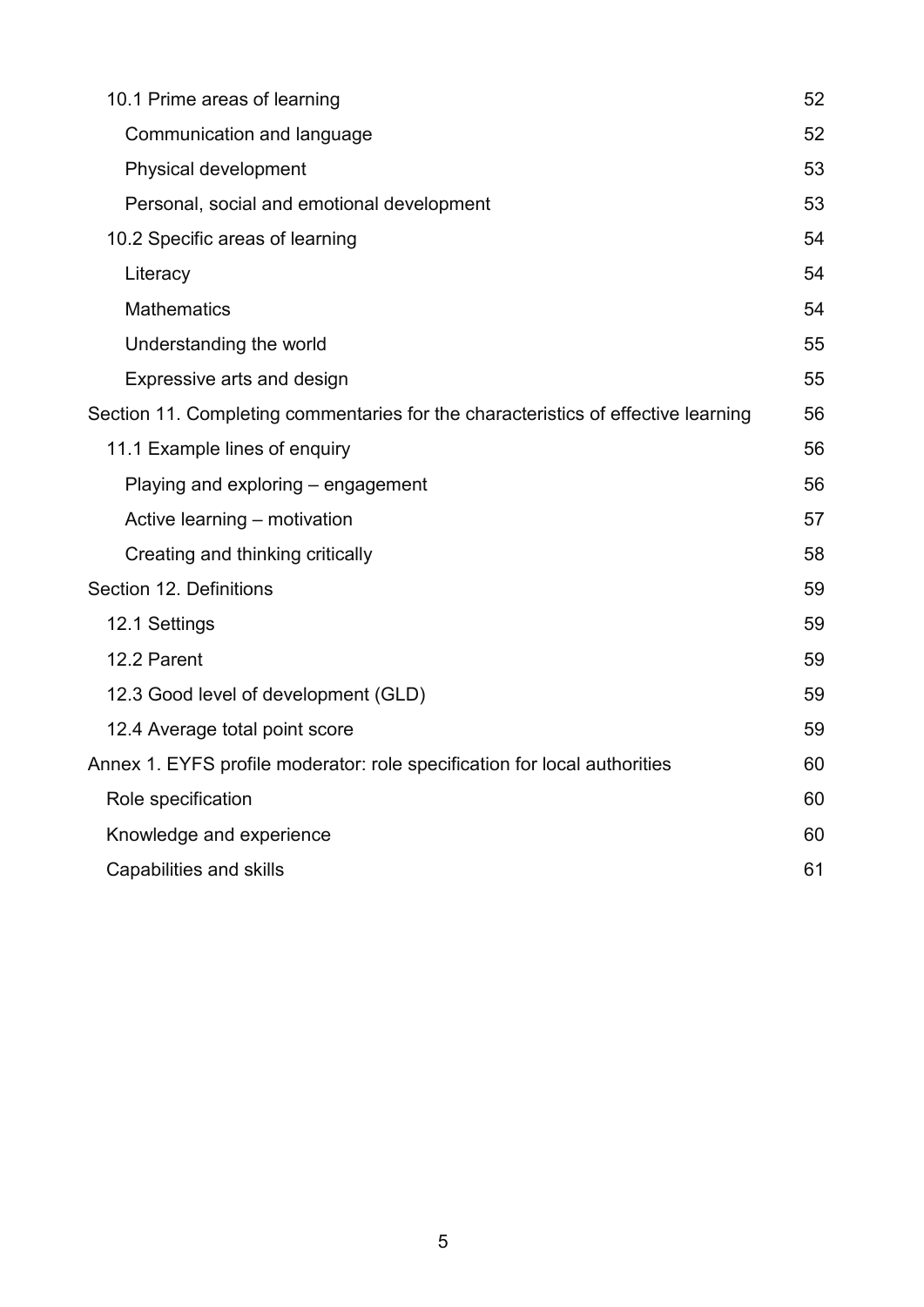# <span id="page-5-0"></span>**Section 1. Introduction**

This publication provides statutory guidance and non-statutory advice from the Standards and Testing Agency (STA), an executive agency of the Department for Education (DfE), which is responsible for ensuring early years foundation stage (EYFS) profile outcomes are reliable as a result of moderation.

It has been produced to help practitioners make accurate judgements about each child's attainment at the end of the EYFS and for local authorities (LAs) when exercising their function under the EYFS (Learning and Development Requirements) Order 2007, Section 4.2.

This guidance is for:

- early years and key stage 1 (KS1) practitioners
- headteachers and managers
- local authorities

## <span id="page-5-1"></span>**1.1 Overview**

The EYFS profile summarises and describes children's attainment at the end of the EYFS. It gives:

- the child's attainment in relation to the 17 early learning goal (ELG) descriptors
- a short narrative describing the child's 3 characteristics of effective learning

Practitioners' assessments are primarily based on observing a child's daily activities and events. In particular, practitioners should note the learning that a child demonstrates spontaneously, independently and consistently in a range of contexts.

Accurate assessment takes into account a range of perspectives. This should include those of the child, parents and other adults who have significant interactions with the child. The term 'parent' is defined in section 12.

The government does not prescribe how ongoing assessment should be undertaken. The EYFS profile is not intended to be used for ongoing assessment or for entry-level assessment for early years settings or reception classes. Ongoing assessment (also known as formative assessment) is an integral part of the learning and development process. It involves practitioners observing children to understand their level of attainment, interests and learning styles, and to then shape learning experiences for each child reflecting those observations.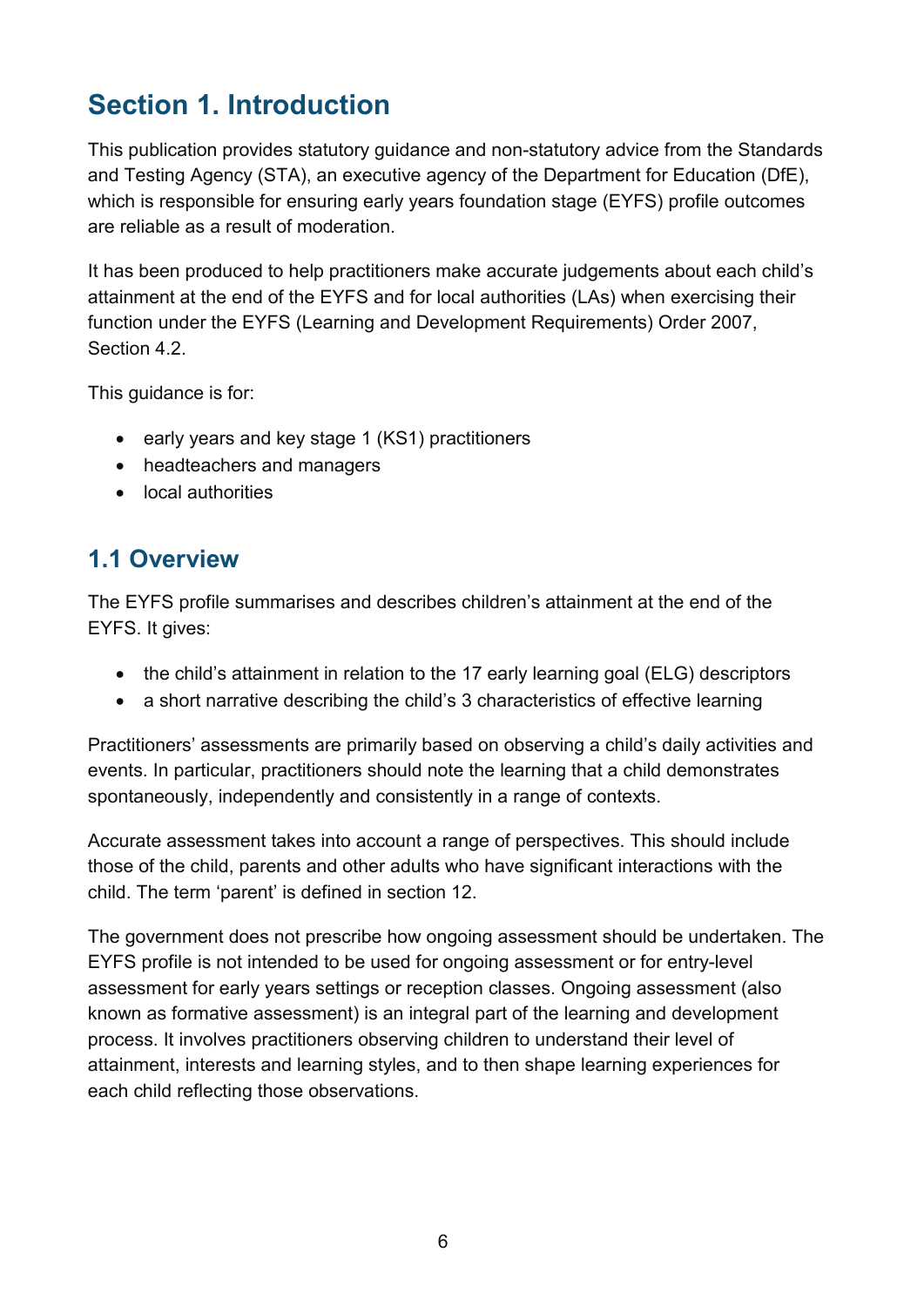#### <span id="page-6-0"></span>**Practitioners**

This handbook is to support practitioners in making accurate judgements about each child's attainment at the end of the EYFS. The handbook may be used alongside the EYFS profile [exemplification materials](http://www.gov.uk/government/publications/eyfs-profile-exemplication-materials)<sup>1</sup>.

Together, the handbook and exemplification can help practitioners make effective moderation judgements so that EYFS profile outcomes are accurate and consistent across all settings (as defined in section 12).

#### <span id="page-6-1"></span>**Local authorities**

All English LAs must refer to this handbook, and any other guidance we produce, when exercising their function under the EYFS (Learning and Development Requirements) Order 2007, Section 4.2. The learning and development requirements are given legal force by an Order made under Section 39(1) (a) of the Childcare Act 2006. This can be viewed on the government's [legislation archive](http://www.legislation.gov.uk/uksi/2007/1772/article/3/made)[2.](#page-6-6)

## <span id="page-6-2"></span>**1.2 Statutory information**

Practitioners and LAs involved in delivering the EYFS should be aware of, and refer to, the following information:

#### <span id="page-6-3"></span>**The Childcare Act Section 39(1) (a) 2006**

This stipulates that early years providers must ensure that their provision meets the learning and development requirements as specified in the EYFS (Learning and Development Requirements) Order 2007 (amended in 2012). The act states that this order can specify the arrangements required for assessing children for the purpose of ascertaining what they have achieved in relation to the ELGs.

#### <span id="page-6-4"></span>**Statutory framework for the early years foundation stage**

The [EYFS framework](http://www.gov.uk/government/publications/early-years-foundation-stage-framework--2)<sup>[3](#page-6-7)</sup> sets the statutory standards for the development, learning and care of children from birth to age 5. The EYFS statutory framework sets the standards that all early years providers must meet to ensure that children learn and develop well and are kept healthy and safe. It promotes teaching and learning to ensure children's

 $\overline{a}$ 

<span id="page-6-5"></span><sup>1</sup> www.gov.uk/government/publications/eyfs-profile-exemplication-materials

<span id="page-6-6"></span><sup>2</sup> www.legislation.gov.uk/uksi/2007/1772/article/3/made

<span id="page-6-7"></span><sup>3</sup> www.gov.uk/government/publications/early-years-foundation-stage-framework--2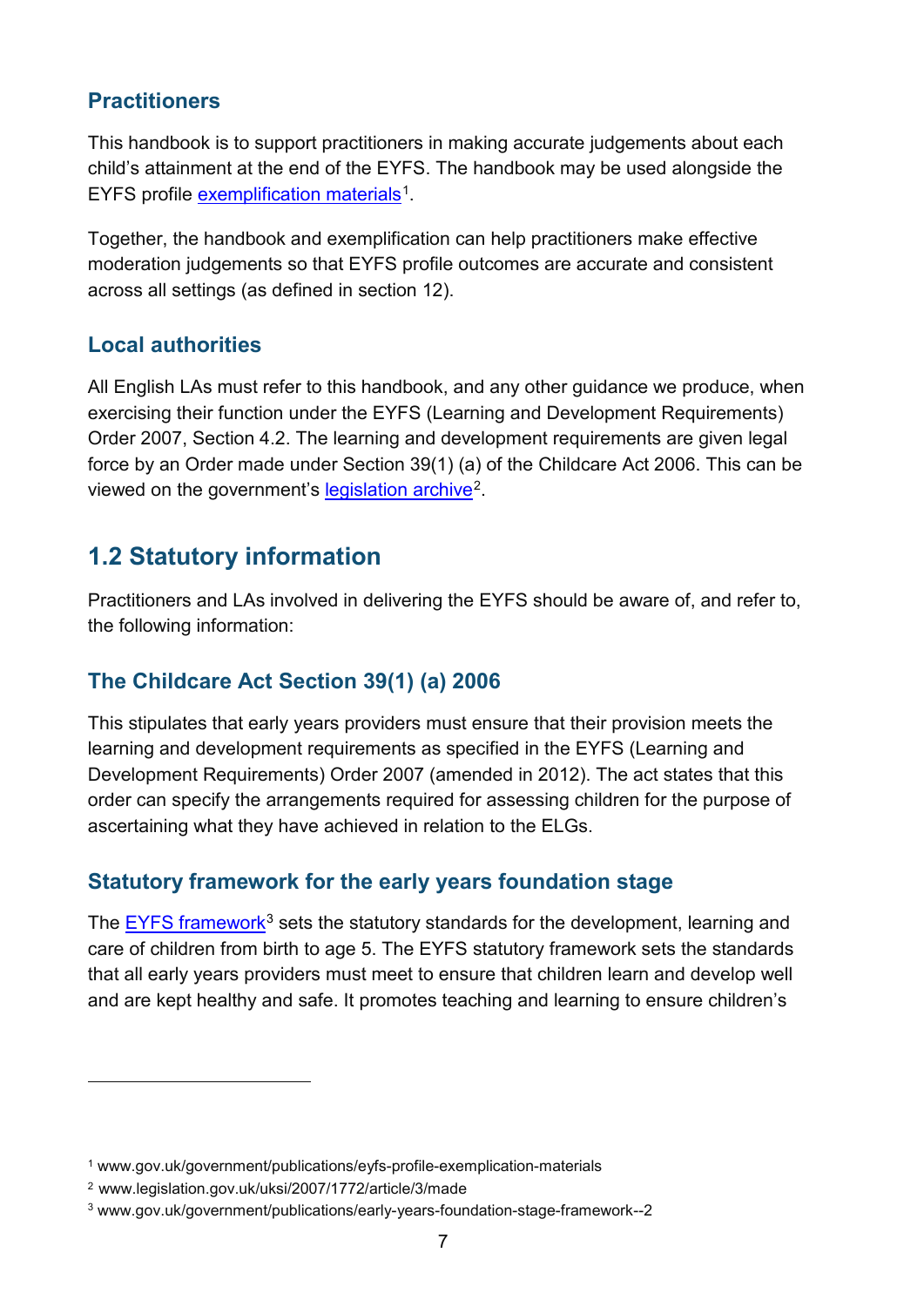'school readiness' and gives children the broad range of knowledge and skills that provide the right foundation for good future progress through school and life.

#### <span id="page-7-0"></span>**Assessment and reporting arrangements**

The [assessment and reporting arrangements](https://www.gov.uk/government/publications/2019-early-years-foundation-stage-assessment-and-reporting-arrangements-ara)<sup>[4](#page-7-3)</sup> (ARA) for 2019 gives statutory guidance on making and moderating EYFS profile assessments.

#### <span id="page-7-1"></span>**Funding for statutory moderation**

Each LA receives funding from DfE in the form of a non-ring-fenced amount via the LA grants. LAs are responsible for dividing grants appropriately. STA does not hold information in relation to how much each LA is funded for their EYFS profile moderation activities.

### <span id="page-7-2"></span>**1.3 Important dates for 2018/19**

 $\overline{a}$ 

| <b>Date</b>                           | <b>Activity</b>                                                                                                                    |
|---------------------------------------|------------------------------------------------------------------------------------------------------------------------------------|
| Friday 14<br>December                 | Deadline for LAs to confirm they have completed an internal plan<br>detailing how they intend to meet statutory assessment duties. |
| Friday 14<br>December                 | Deadline for LAs to complete an online survey to confirm to STA<br>details of the moderation team.                                 |
| Monday 25<br>February                 | LAs informed by STA on, or shortly after this date if they are going<br>to receive an external moderation visit.                   |
| Friday 15 March                       | Deadline for LAs to submit their internal moderation plan to STA (if<br>selected for STA external moderation).                     |
| By the end of the<br>spring term 2019 | Settings informed by the LA if they are going to receive an external<br>moderation visit.                                          |
| Summer term<br>2019                   | LAs undertake EYFS profile external moderation visits.                                                                             |
| Thursday 27 June                      | The EYFS profile must be completed for each child and submitted<br>to the LA no later than Friday 28 June.                         |
| Friday 30 August                      | Deadline for LAs to return data to DfE.                                                                                            |

<span id="page-7-3"></span><sup>4</sup> www.gov.uk/government/publications/2018-early-years-foundation-stage-assessment-and-reportingarrangements-ara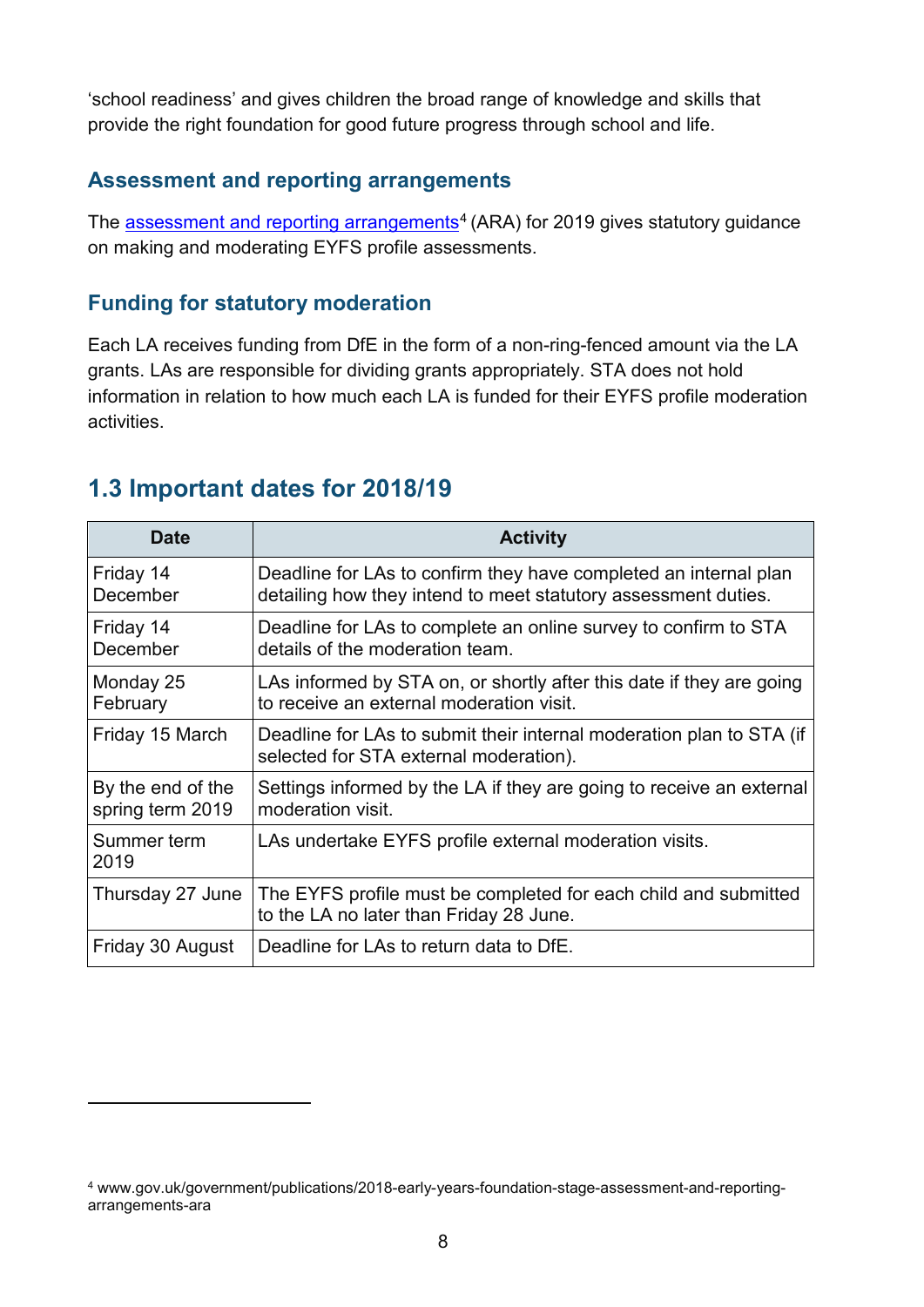# <span id="page-8-0"></span>**Section 2. EYFS profile: purposes, principles and processes**

## <span id="page-8-1"></span>**2.1 Purposes and main uses**

The statutory EYFS framework requires the EYFS profile assessment to be carried out in the final term of the year in which a child reaches age 5, and no later than 28 June in that term.

The main purpose of the EYFS profile is to provide a reliable, valid and accurate assessment of individual children at the end of the EYFS.

The EYFS profile data is used to:

- inform parents about their child's development against the ELGs and the characteristics of their learning
- support a smooth transition to KS1 by informing the professional dialogue between EYFS and KS1 teachers
- help year 1 teachers plan an effective, responsive and appropriate curriculum that will meet the needs of all children

In addition, the EYFS profile provides an accurate national data set relating to levels of child development at the end of the EYFS. DfE uses this to monitor changes in levels of children's development and their readiness for the next phase of their education, both nationally and locally. DfE will not publish school level results in the published performance tables.

Settings should develop their own approach to assessment that meets the needs of their children, parents, staff and curriculum. Statutory practitioner assessment at the end of the EYFS is just one part of the broader assessments that practitioners make. There are 3 main forms of assessment in settings:

1. Day-to-day formative assessment – to inform teaching on an ongoing basis

2. In-setting summative assessment – to understand a child's performance at the end of a period of teaching

3. National statutory summative assessment – to understand a child's performance in relation to national expectations and comparisons

In the context of statutory teacher assessment (TA), it is a setting's own assessment policy that forms the basis of a practitioner's judgements about what children know and can do. This will provide the evidence upon which practitioners make a judgement against the ELGs as set out in the EYFS profile, which is designed to report an outcome at the end of the EYFS. Statutory TA, as one measure of child performance, helps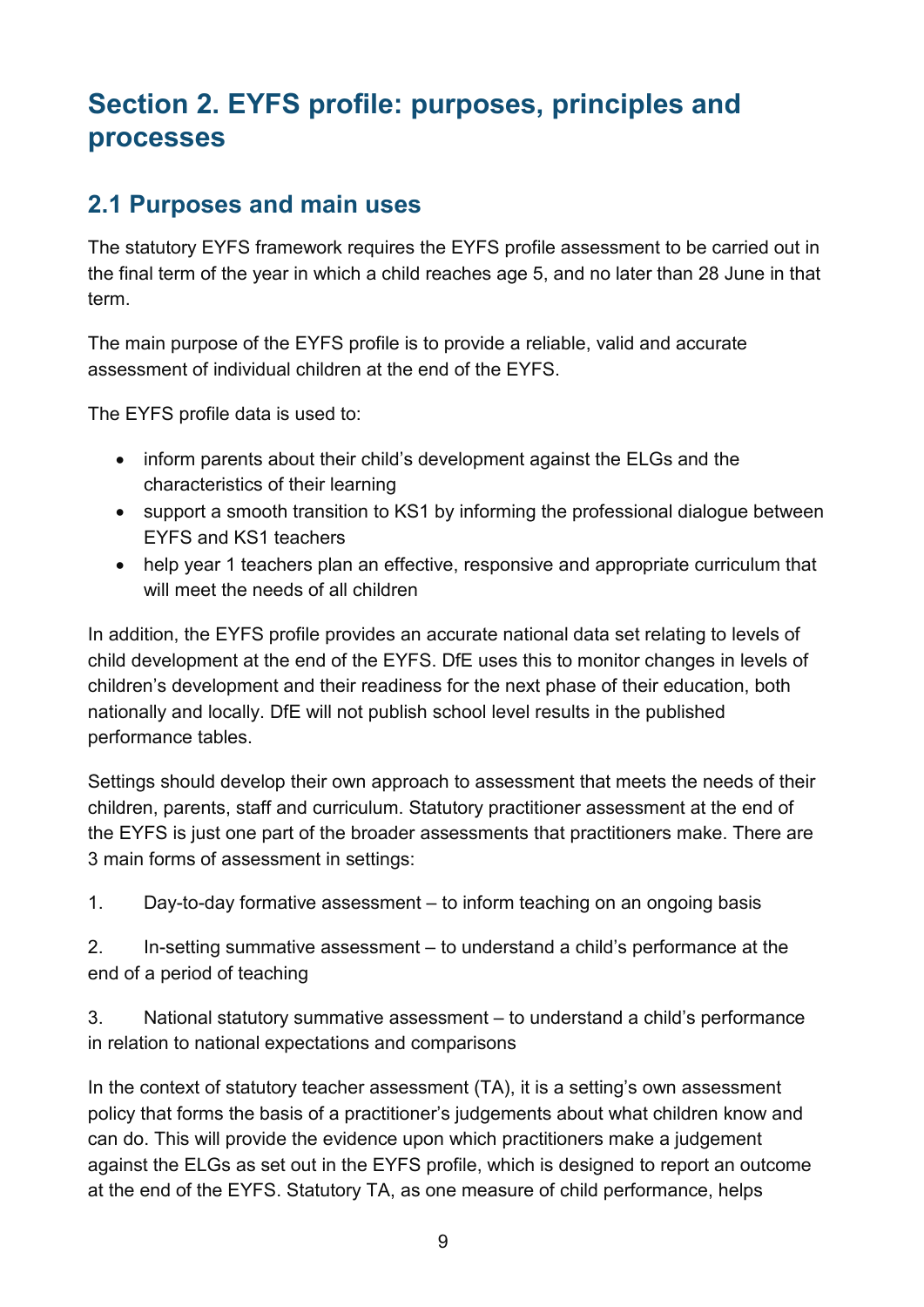teachers and parents to understand broadly what a child can do in relation to national expectations.

## <span id="page-9-0"></span>**2.2 Principles of EYFS profile assessments**

#### Evidence from<br>parents lence from oth<br>elevant adults vidence from<br>the child Practioner knowledge - matched to exemplification of national standards Is the child at the Is the child at the Is the child at the 'expected' level of emerging' level of 'exceeding' level of development? development? development? **Completion of each ELG** and characteristics **VES** of learning within the **EYFS Profile Setting quality Setting internal** LA external assurance and moderation of the moderation of the submission of Profile Profile Profile data to the LA **LA quality assurance** and submission of Profile data to the Department

#### <span id="page-9-1"></span>**How an EYFS profile is completed**

Reliable and accurate assessment at the end of the EYFS is underpinned by the following principles:

- assessment is based primarily on the practitioner's knowledge of the child knowledge is gained predominantly from observation and interaction in a range of daily activities and events
- responsible pedagogy must be in place so that the provision enables each child to demonstrate their learning and development fully
- embedded learning is identified by assessing what a child can do consistently and independently in a range of everyday situations
- an effective assessment presents a holistic view of a child's learning and development
- accurate assessments take account of contributions from a range of perspectives including the child, their parents and other relevant adults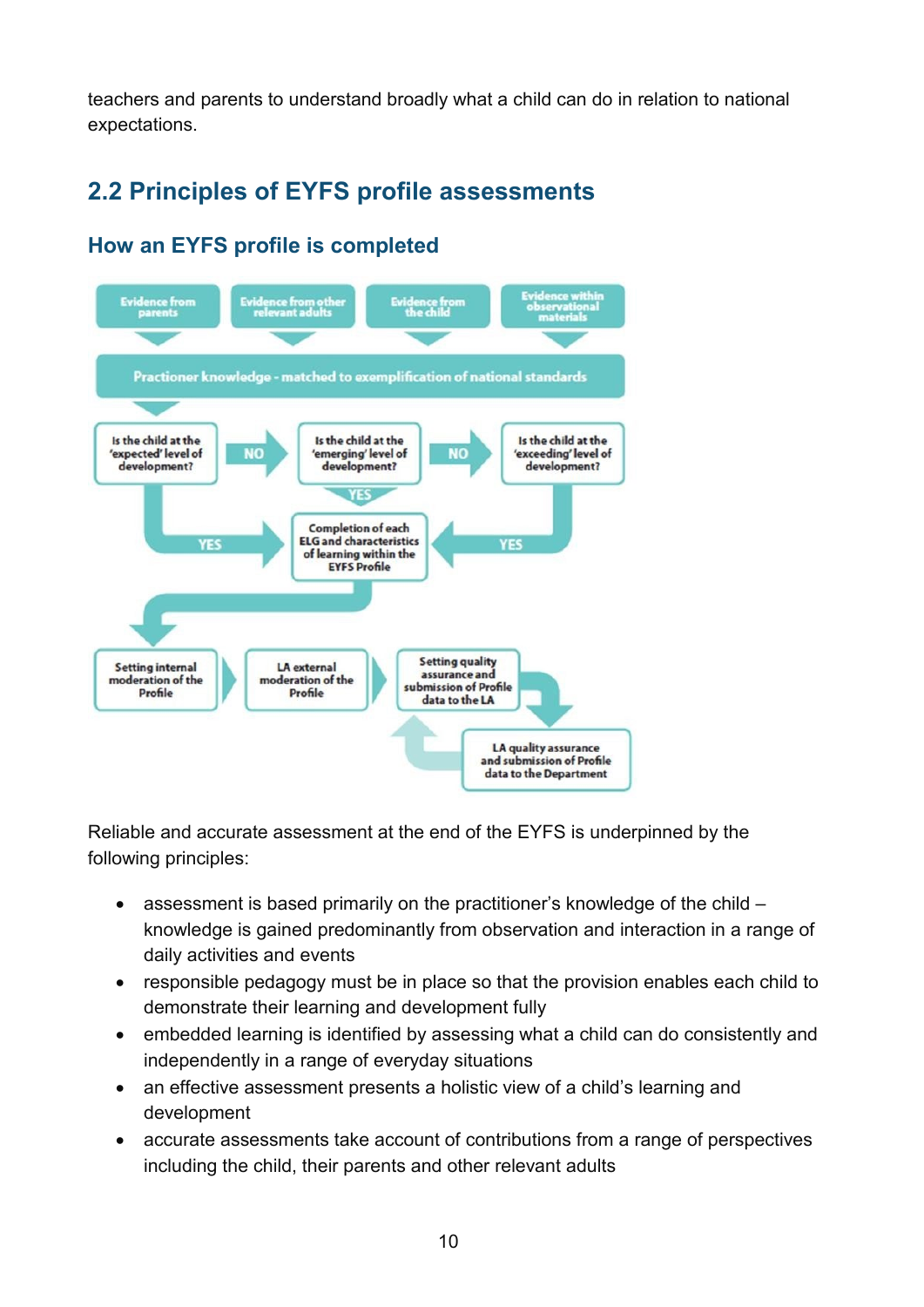#### <span id="page-10-0"></span>**Observational assessment**

Practitioners can use observational assessment to understand children's learning. Practitioners watch, listen and interact as children engage in everyday activities, events and experiences, and demonstrate their specific knowledge, skills and understanding.

Observational assessment is the most reliable way of building up an accurate picture of children's development and learning. This is especially true where the attainment demonstrated is not dependent on overt adult support. Observational assessment is central to understanding what children really know and can do.

Some observations will be planned but some may be a spontaneous capture of an important moment. It is likely that observations of everyday activities will provide evidence of attainment in more than one area of learning.

Observational assessment doesn't need prolonged breaks from interaction with children, or excessive written recording. It is likely to be interwoven with high quality interactions or conversations in words or sign language with children about their activities and current interests.

#### <span id="page-10-1"></span>**Responsible pedagogy**

Responsible pedagogy is evident when practitioners have a good understanding of how children develop and because of that can accurately assess the child when they demonstrate their learning and development. Responsible pedagogy enables each child to demonstrate learning in the fullest sense. It depends on the use of assessment information to plan relevant and motivating learning experiences for each child. Effective assessment can only take place when children have the opportunity to demonstrate their understanding, learning and development in a range of contexts.

Children must have access to a rich learning environment where opportunities and conditions allow them to flourish in all aspects of their development. The learning environment should provide balance across the areas of learning. Integral to this is an ethos that:

- respects each child as an individual
- values children's efforts, interests and purposes as instrumental to successful learning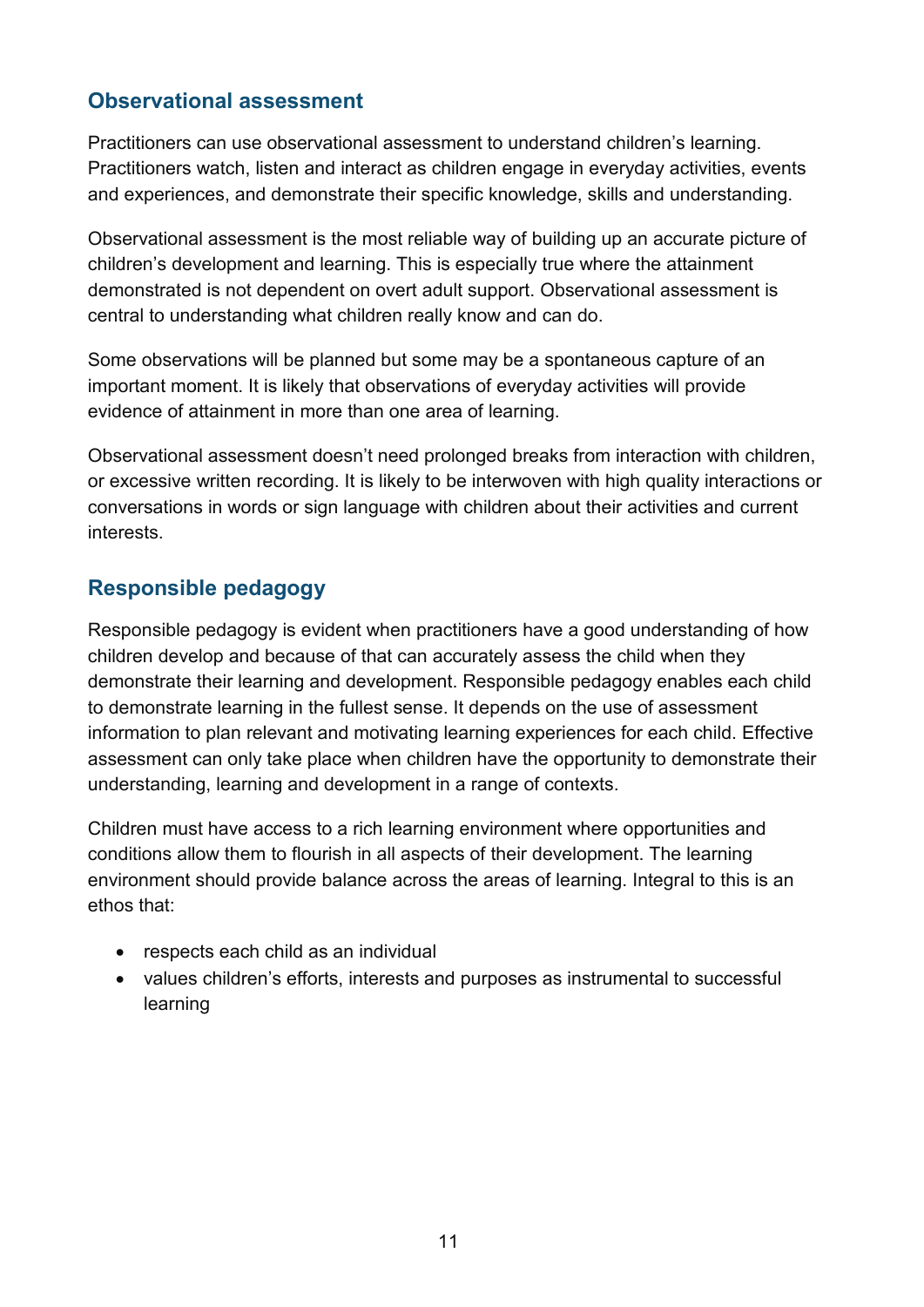When practitioners are evaluating the effectiveness of their assessment processes they should consider:

- child development, both the biological and cultural aspects, and its impact on how learning may best be supported
- planning that ensures a relevant, motivating, flexible and interesting curriculum
- provision of an environment that truly enables successful learning by all children in their care
- the need for detailed understanding of the EYFS framework for assessment in order to gather accurate, reliable and meaningful information
- the importance of high quality adult interaction, which is sensitive and adaptive to the needs of individual children and capable of promoting learning
- organisational aspects of provision, resources, curriculum and people

Successful implementation of these aspects of pedagogy and provision will enable practitioners to make an accurate, reliable and consistent assessment of children's learning. This will inform planning for year 1.

#### <span id="page-11-0"></span>**Child-initiated activity**

Children with effective learning characteristics:

- are willing to have a go
- are involved and concentrating
- have their own ideas
- choose ways to do things
- find new ways of doing things
- enjoy achieving what they set out to do

To accurately assess these characteristics, practitioners need to observe learning that children have initiated rather than only focusing on what children do when prompted.

Children need rich opportunities to initiate ideas and activities so that they can develop the learning characteristics that are assessed by the EYFS profile. These characteristics also support lifelong learning.

#### <span id="page-11-1"></span>**Embedded learning and secure development**

Children can demonstrate embedded learning and secure development without the need for overt adult support. Where learning is secure it is likely that children often initiate the use of that learning. Practitioners will make judgements by observing behaviour that a child demonstrates consistently and independently in a range of situations. Attainment in this context will assure practitioners of the child's confidence and ownership of the specific knowledge, skill or concept being assessed. Skilful interactions with adults and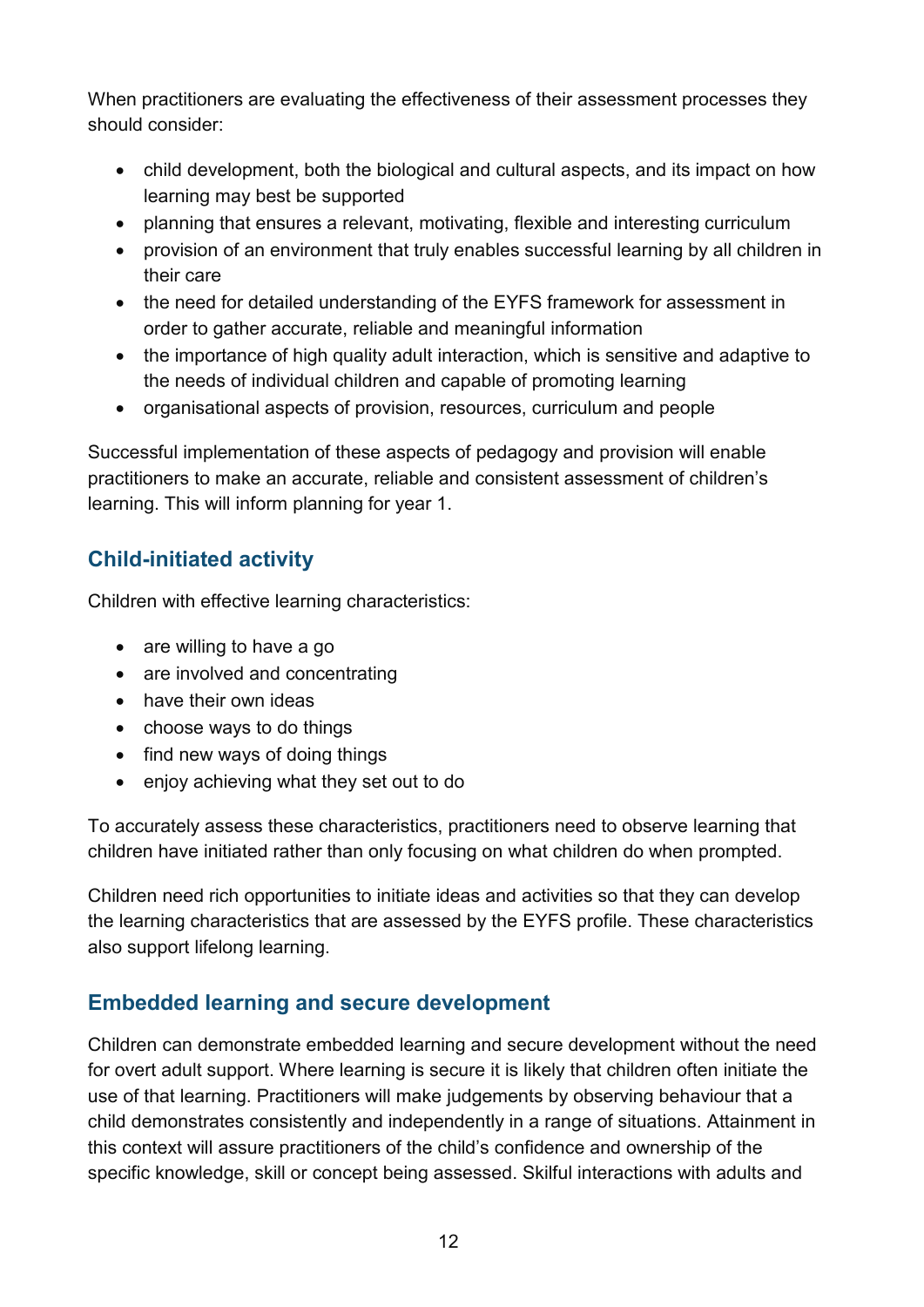learning, which is supported by them, are necessary on the journey to embedding skills and knowledge.

#### <span id="page-12-0"></span>**Links in the area of learning**

Areas of learning, and therefore the ELGs, are often interlinked. These may also be related to the characteristics of effective learning. If practitioners can see these links it will join up the assessment process. Practitioners will be able to capture each child's learning more effectively and genuinely.

Practitioners can also reflect on these links when they quality assure their assessment judgements. They must consider where the different aspects and levels of attainment make sense when they are put together.

#### <span id="page-12-1"></span>**Practitioner knowledge**

Most evidence for EYFS profile judgements will come from practitioners observing a child's self-initiated activities. Adult-led activities can offer insight into children's attainment by making sure the child has the opportunity to demonstrate what they know, understand and can do.

Much practitioner knowledge of what children know and can do will be gathered from day-to-day interactions. This is not often formally recorded, however it:

- provides the basis for making judgements
- provides a focus for moderation dialogue
- informs future practice and provision

#### <span id="page-12-2"></span>**Contributions to the assessments**

Accurate assessment will depend on contributions from a range of perspectives, including the child's. Practitioners should involve children fully in their own assessment by encouraging them to communicate about and review their own learning. Assessment should build on the insights of all adults who have significant interactions with the child. Adults with different roles will be able to make different contributions.

Accurate assessment requires a two-way flow of information between settings and home. A review of a child's achievements should include those demonstrated at home. Assessments that do not include the parents' contribution give an incomplete picture of a child's learning and development. See section 12 for the definition of parent.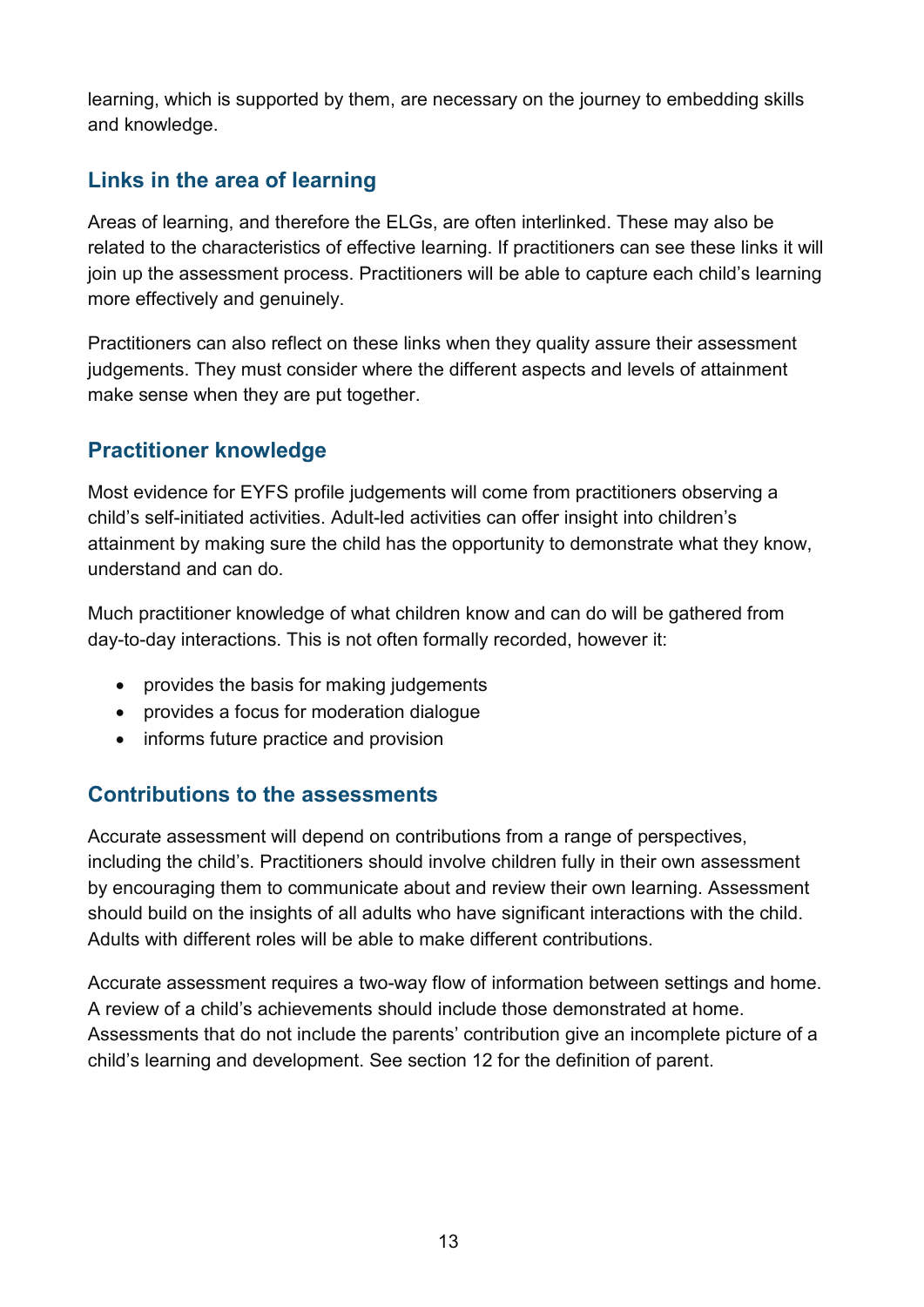## <span id="page-13-0"></span>**2.3 EYFS profile assessment processes**

During the final year of the EYFS, practitioners must carry out ongoing (formative) assessment to support each child's learning and development. There is no requirement for how this is recorded or specifically when assessments take place. Practitioners should be mindful of their professional responsibility for the learning and development of children in their care and plan the provision needed to enable children to take the next steps in their learning.

When compiling the profile, practitioners must review the evidence gathered in order to make a judgement for each child and for each ELG. The judgement must say whether the child's learning and development is:

- best described by the level of development expected at the end of the EYFS ('expected')
- not yet at the level of development expected at the end of the EYFS ('emerging')
- beyond the level of development expected at the end of the EYFS ('exceeding')

Practitioners may refer to the exemplification materials. These illustrate the standard expected for each ELG at the end of the EYFS. If practitioners are confident in their judgements, there is no requirement to refer to the exemplification materials.

Practitioners must consider the whole of each ELG when making their decision. They must avoid splitting the descriptor into sections and 'ticking them off'. The most accurate picture of the child's overall embedded learning will come from a holistic view of the descriptor.

#### <span id="page-13-1"></span>**Judging whether to use the 'expected' category**

If the ELG description best fits a practitioner's professional knowledge of the child, then their learning and development can be judged as 'expected'.

However, children do not necessarily achieve uniformly. Practitioners should judge whether the child's learning and development is the best fit for the ELG, taking into account their relative strengths and weaknesses. 'Best fit' doesn't mean that the child has equal mastery of all aspects of the ELG. Practitioners should look at the whole of each ELG description when making this summative judgement.

Practitioners should use the best-fit model to judge whether a child's learning and development is 'exceeding'. Practitioners will need to be confident that they have moved beyond the 'expected' level. When finalising judgements practitioners should:

- refer to the area of learning 'exceeding' descriptors, which form part of this handbook
- discuss with year 1 teachers whether a child is 'exceeding' in any ELG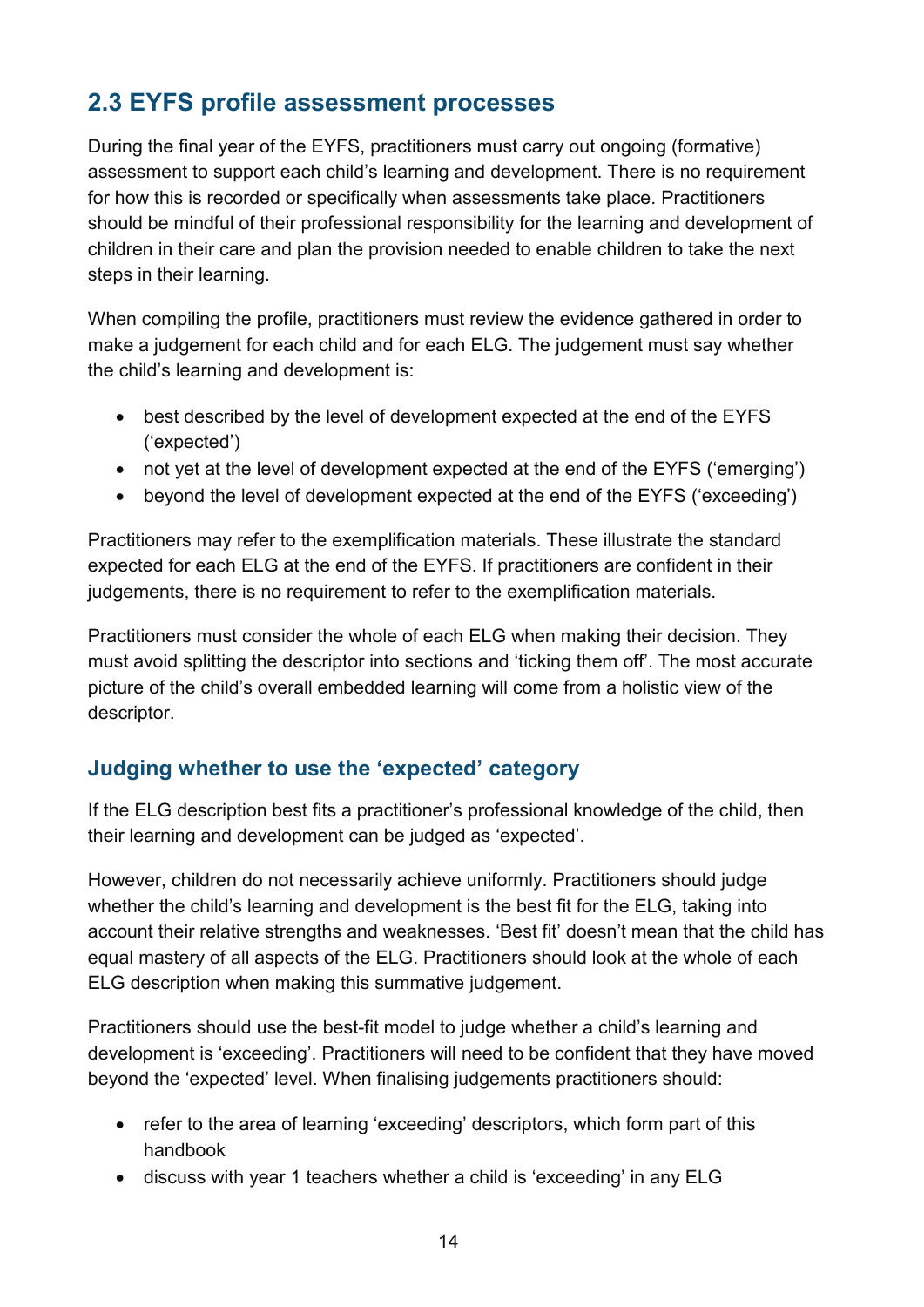## <span id="page-14-0"></span>**2.4 Evidence and documentation of the EYFS profile**

Over the course of the year, practitioners should build their knowledge of what each child knows and can do. This will help them to make an accurate end of year judgement. They are not required or expected to carry out other assessments in addition to the EYFS profile. Settings can record children's learning in any way that helps practitioners to support their learning and development and make accurate summative assessments.

Practitioners must make their final EYFS profile assessments based on all their evidence. 'Evidence' means any material, knowledge of the child, anecdotal incident or result of observation, or information from additional sources that supports the overall picture of a child's development.

Evidence should come from day-to-day activity in the classroom and can be drawn from a variety of sources. The type of evidence will vary from setting to setting, class to class, and even child to child. The form of evidence supporting a practitioner judgement is entirely up to the practitioner. Practitioners should avoid excessive evidence gathering.

There is no requirement that evidence should be formally recorded or documented. Practitioners should keep paperwork to the minimum needed to illustrate, support and recall their knowledge of the child's attainment.

A setting's assessment policy should outline when it is necessary to record evidence. In developing their policies, settings should consider how to minimise practitioner workload so they can focus their efforts on teaching.

When evidence does need to be recorded, this should follow the principles and recommendations outlined in the independent report: [Eliminating unnecessary workload](http://www.gov.uk/government/uploads/system/uploads/attachment_data/file/511258/Eliminating-unnecessary-workload-associated-with-data-management.pdf)  [associated with data management](http://www.gov.uk/government/uploads/system/uploads/attachment_data/file/511258/Eliminating-unnecessary-workload-associated-with-data-management.pdf)<sup>5</sup>.

 $\overline{a}$ 

<span id="page-14-1"></span><sup>5</sup> www.gov.uk/government/uploads/system/uploads/attachment\_data/file/511258/Eliminating-unnecessaryworkload-associated-with-data-management.pdf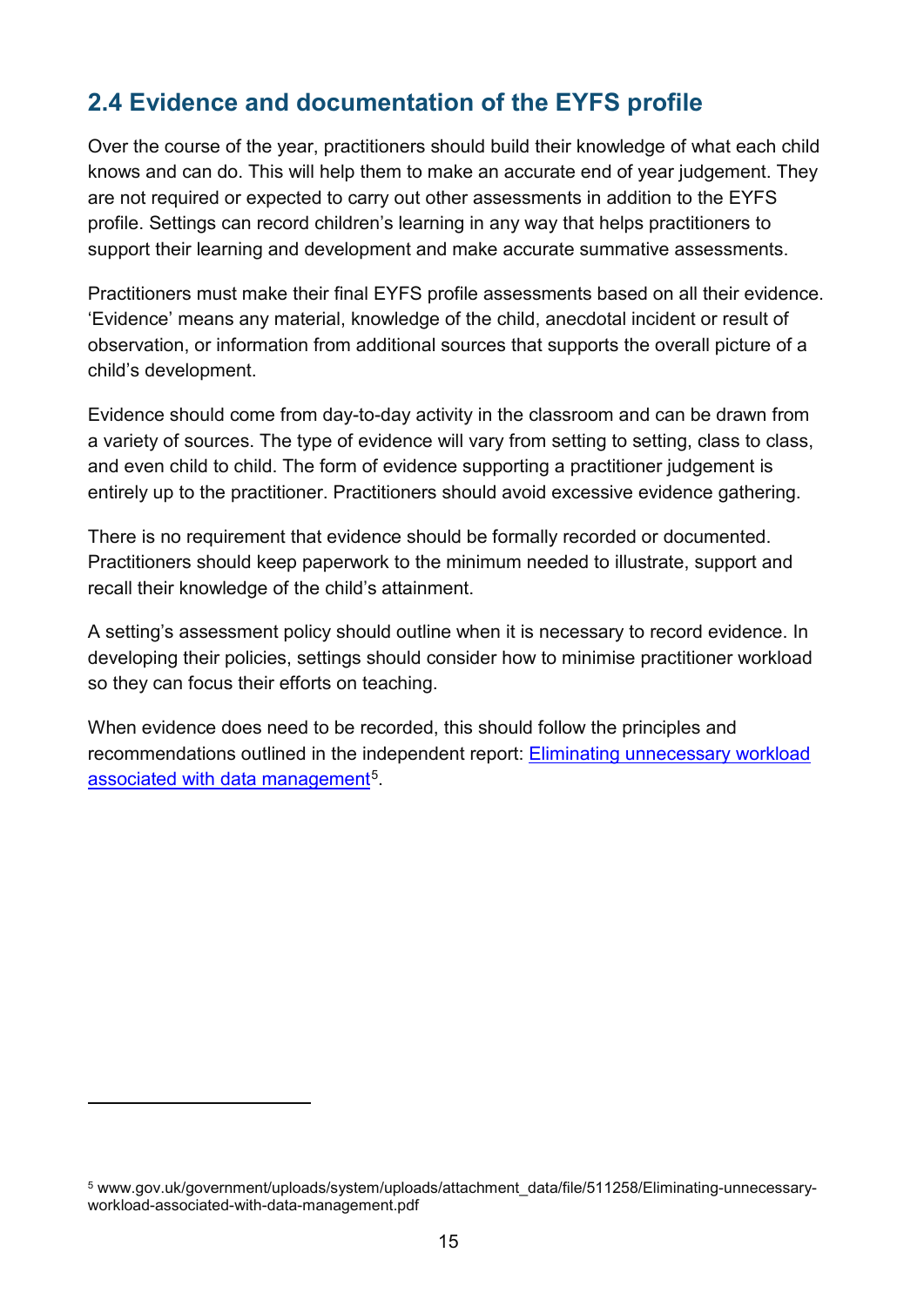Practitioners may include the following to support their judgements:

- knowledge of the child
- materials, which illustrate the child's learning journey, such as photographs
- observations of day-to-day interactions
- video, tape, audio or electronic recordings
- the child's view of his or her own learning
- information from parents or other relevant adults

An EYFS profile completed by a practitioner alone only offers a partial picture of a child's attainment. Practitioners must actively engage children, their parents and other adults who have significant interaction with the child in the assessment process.

Practitioners should use their professional knowledge, and the statutory EYFS framework, to judge whether a child's learning:

- meets the level expected at the end of the EYFS
- exceeds that level
- is best described as 'emerging'

Practitioners should also use the information in this handbook to help describe each child's characteristics of effective learning. Their judgements will be subject to moderation in order to ensure national consistency and accuracy.

## <span id="page-15-0"></span>**2.5 Transition to year 1**

Practitioners and year 1 teachers should work together to ensure that a child's transition between the EYFS and year 1 is seamless. Early years practitioners should make sure children's experiences in the final year of the EYFS are valuable in themselves, and prepare the ground for year 1. It is important that year 1 builds on the successful principles and approach encapsulated in the EYFS.

It is crucial that EYFS practitioners and year 1 teachers are given time to discuss and expand on the information presented in the EYFS profile. In particular, the characteristics of effective learning narratives will give teachers significant details about each child's learning and development. The narratives must feature in conversations between practitioners and teachers.

Practitioners may provide additional information about each child's attainment to help teachers plan an effective curriculum and make provision for all children. Decisions about this additional information should be made by each setting and reflect the characteristics and requirements of that setting. This will enable the year 1 teacher to have a fully rounded picture of the attainment of each child in order to plan the curriculum. Year 1 teachers should be involved in EYFS profile moderation so that they understand the judgements made by early years practitioners.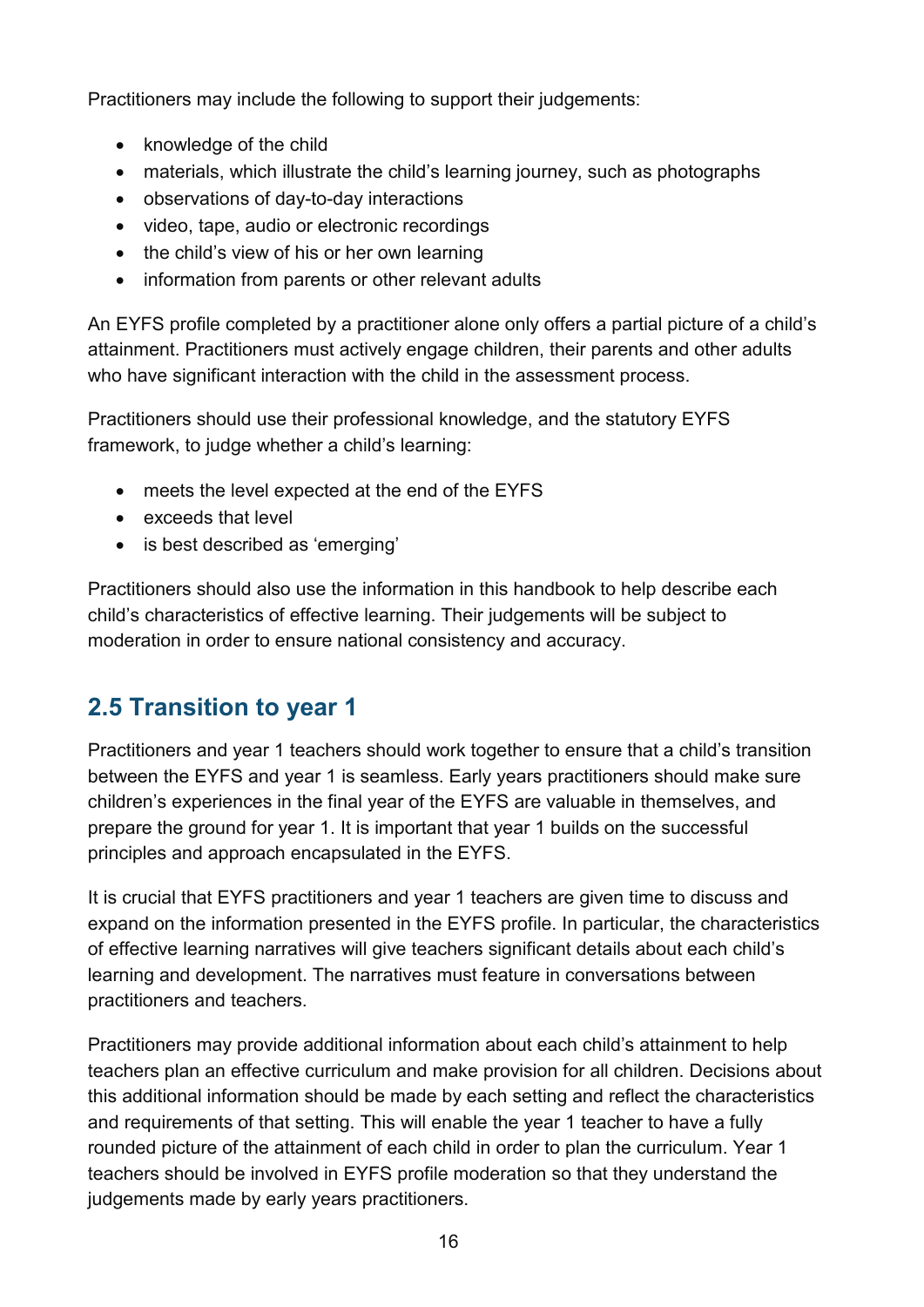# <span id="page-16-0"></span>**Section 3. Inclusion and the EYFS profile**

## <span id="page-16-1"></span>**3.1 Overview**

The EYFS profile is an inclusive assessment, capable of capturing a wide range of children's learning and development outcomes. It may be challenging for practitioners to observe and assess some children. This challenge applies both to:

- understanding how some children might demonstrate attainment at the level expected at the end of the EYFS
- how to capture the attainment of children whose development is judged to be at the 'emerging' level

Practitioners must address this challenge in order for children's attainment to be accurately judged and recorded.

## <span id="page-16-2"></span>**3.2 Taking account of the needs of individual children**

Reaching accurate assessments using the EYFS profile requires practitioners to enable all children to reach their full potential. Consequently, practitioners must be alert to the general diversity of children's interests, needs and inclinations.

For instance, there may be children who are at an earlier stage of development than others in the cohort; some may have summer birthdays. These children may be highly active and more likely to demonstrate what they know, understand and can do in situations that are sympathetic to this inclination. This will often be outdoors.

Practitioners should reflect on their observations and ensure that the provision enables all children to demonstrate attainment in ways that are motivating to them. This should be regardless of their stage of development or interests, needs and inclinations.

## <span id="page-16-3"></span>**3.3 Children with special educational needs and disability**

Special educational needs and disability (SEND) includes physical, emotional, sensory and learning needs.

Settings will develop additional relationships with other professionals when working with children with SEND. It is vital that communication between all professionals and the child's parent (see section 12) is strong so that practitioners can get a clear picture of the child's learning and development.

Observational assessment (see section 2) is the most effective way of making judgements about all children's learning and development. P scales (1 - 4) and the prekey stage standards should not be used for children in the EYFS. They are an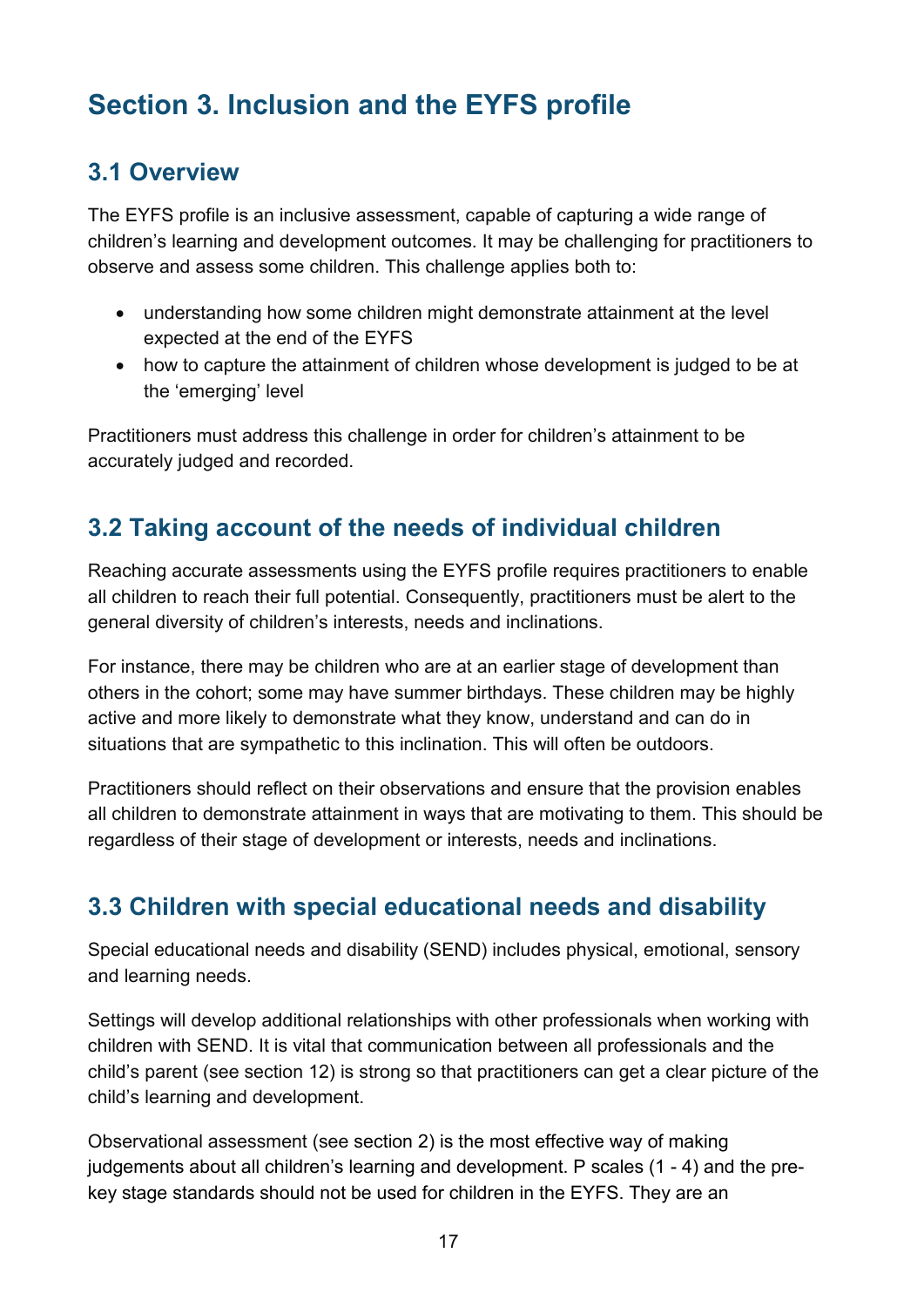assessment tool designed for pupils at the end of KS1 and KS2 who are working below the overall standard of national curriculum assessments.

Depending on their special educational need, children will demonstrate learning and development in different ways. Practitioners observing a child involved in day-to-day activities must be alert to their demonstrating attainment in a variety of ways, including eye pointing, the use of symbols or signs. With the exception of ELG 03 Speaking, where the EYFS profile contains the word 'talks' or 'speaks', children can use their established or preferred mode of communication.

Children should use the adaptations they normally use to carry out their activities so that practitioners come to know all children at their most capable. Adaptations include:

- mobility aids
- magnification
- adapted ICT and equipment

If a child's learning and development doesn't yet meet the description of the level expected at the end of the EYFS for an individual ELG, practitioners should record the outcome as 'emerging'. They should also record details of any specific assessment and provision in place for the child.

This will be used in discussions with parents so that they have a clear understanding of their child's development and any additional support that will be offered. Settings should also use the details to support planning for future learning.

## <span id="page-17-0"></span>**3.4 Children for whom English is not their home language**

The EYFS profile assessment is underpinned by an understanding that language is central to our sense of identity and belonging to a community. The profile recognises and values linguistic diversity.

The communication skills of children for whom English is not their home language will vary. However, learning English as an additional language (EAL) is not a special educational need.

Children will be at different stages of learning English and one or more other languages. Practitioners need to find out as much as they can about a child's prior language experience and any education they have received elsewhere. Parents as the first educators are an important source of information.

Practitioners may need to help parents understand that a child's home language development will help them learn English. Parents also need to know that it is perfectly acceptable, even desirable, for the child's home language to be used in the setting.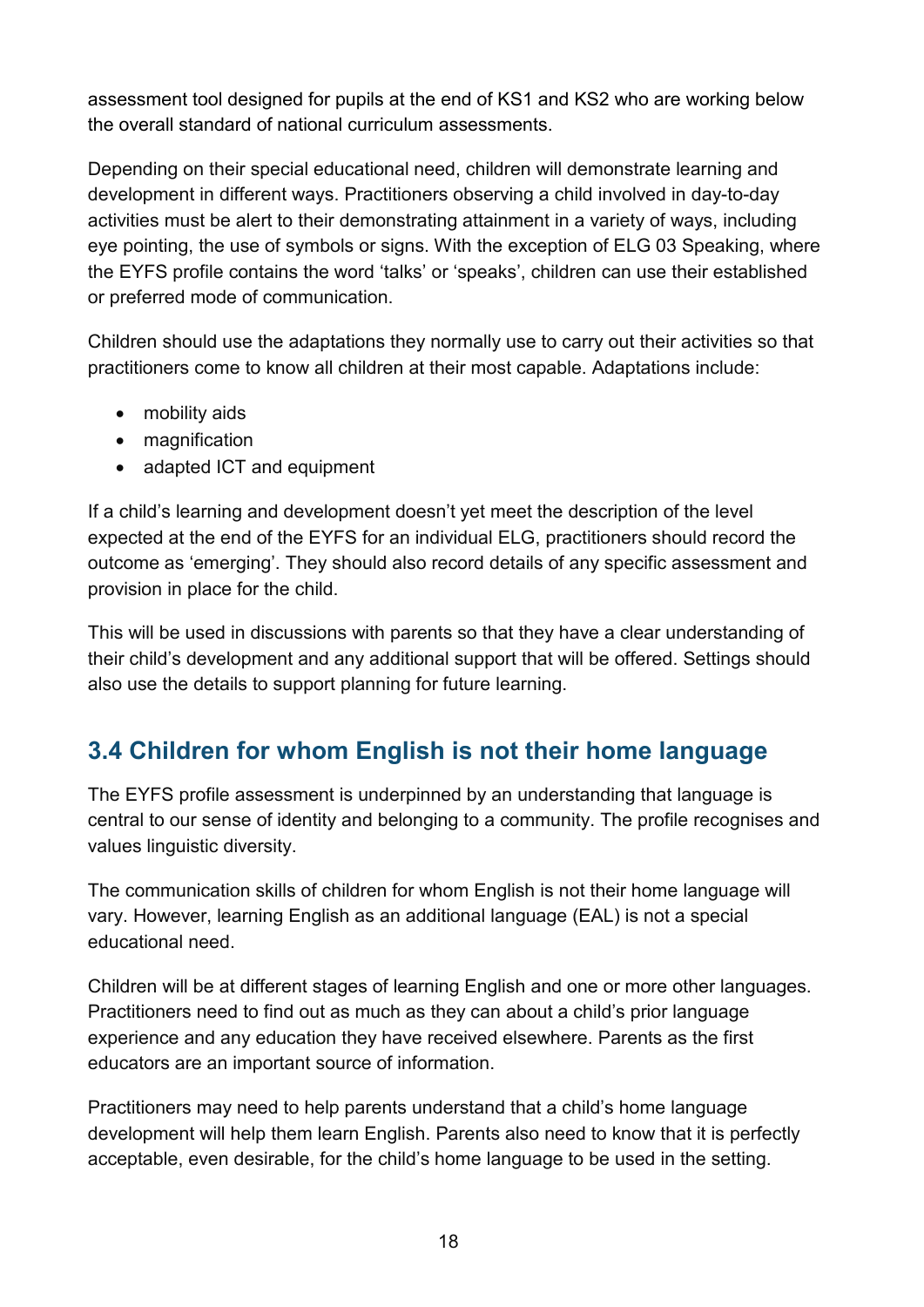Practitioners will need to observe the child over time and raise questions with the parents, and/or bilingual support assistants, to be confident about what the child knows and understands.

The 3 aspects specific to the assessment of children for whom English is not their home language are:

- development in their home language
- development across areas of learning, assessed through their home language
- development of English

Within the EYFS profile, the ELGs for communication and language, and for literacy, must be assessed in relation to the child's competency in English. The remaining ELGs may be assessed in the context of any language – including their home language and English.

This has implications for provision. The principles of good practice for children learning English are the principles of good practice for all children. Children must have opportunities to engage in activities and first-hand experiences that do not depend solely on English for success. They must be able to participate in ways that reveal what they know and can do in the security of their home language. For children to grow in confidence, and hence demonstrate their embedded learning:

- their environment must reflect their cultural and linguistic heritage
- their learning must be supported by a wide range of stimuli and experiences

## <span id="page-18-0"></span>**3.5 Children from minority groups**

The ethnicities of children within a setting can be diverse, particularly in urban settings. They may be refugees or asylum seekers, their families may have histories of persecution and trauma. Children may come from settled communities or travel frequently. They may have had a positive experience but their cultural conventions, for example governing behaviours or gender roles, may be different. Cultural background may also determine how early education is perceived. It may affect how much experience a child has had of school or other early years settings before their EYFS profile assessment.

Practitioners must take particular care to make sure the learning environment echoes children's positive experiences. They will be able to demonstrate their attainment best when opportunities such as role play, cookery, celebrations, visits to special places or events are linked to their cultural experience.

This will also be captured in the narrative relating to the 'Playing and exploring: using what they know in their play' characteristic of effective learning. This is where the child's ability to begin their play and exploration with things that are familiar to them is expressly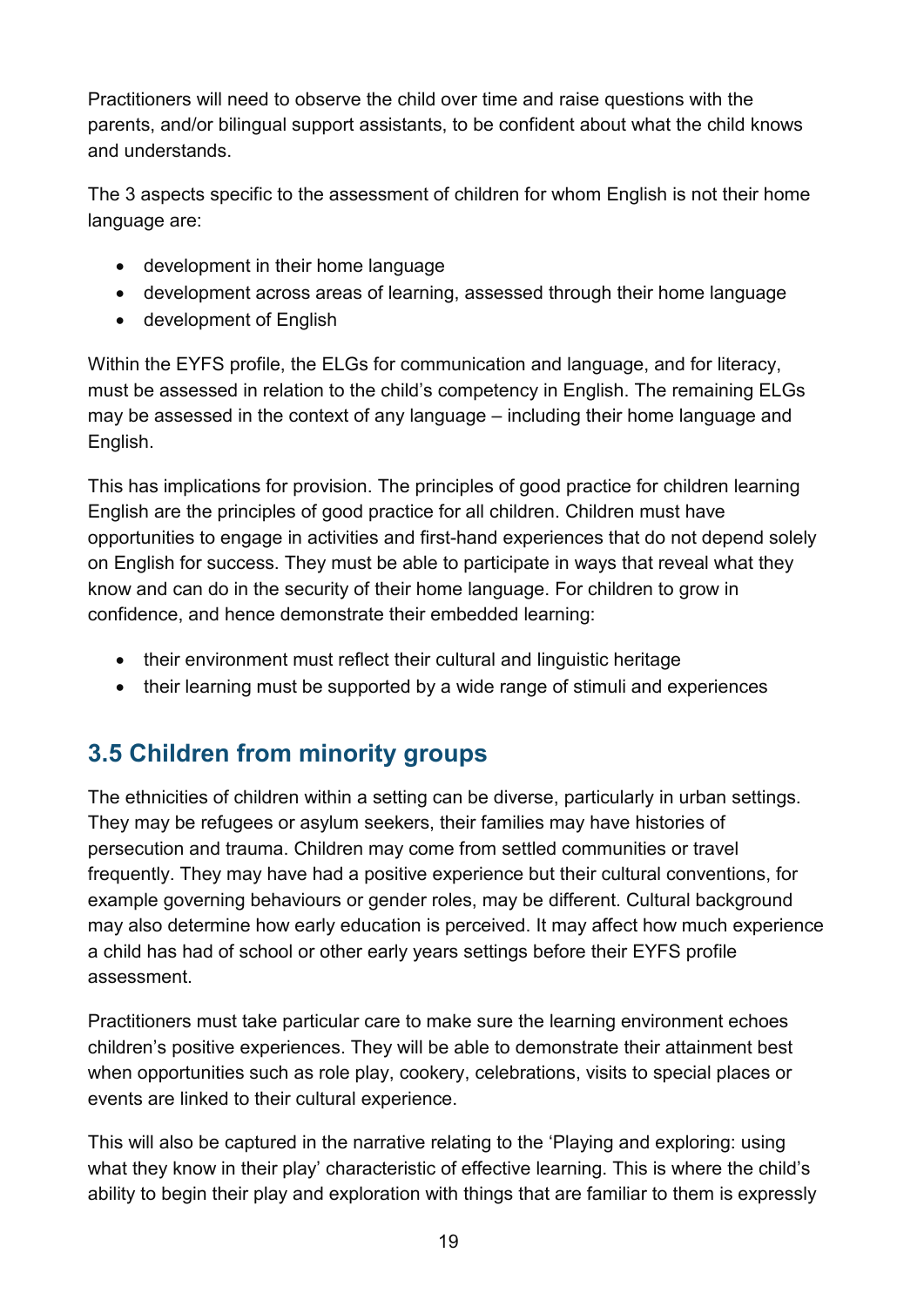considered. The narrative also considers how well the child builds new knowledge and learning from this starting point.

A practitioner's relationship with parents is crucial to developing knowledge of the child and the practitioner's ability to make an accurate assessment. Parents can help practitioners understand the values that explain their child's responses to the environment and social situations. A child will find it easier to express their feelings and feel confident in their learning if practitioners listen and respond in ways that show understanding.

## <span id="page-19-0"></span>**3.6 Transition conversations for children with an outcome at the 'emerging' level**

Where children have an outcome of 'emerging' for an ELG, it is likely that this will not provide full information about their learning and development at the end of the EYFS. Additional information should be considered alongside EYFS profile outcomes. This will ensure conversations between EYFS and year 1 staff are meaningful so that the child makes a successful transition.

An outcome of 'emerging' may mask a wide range of levels of learning and development. The detail behind this outcome is built up over a period of time through observation, interaction with the child and ongoing assessment. There are many sources of information about how children learn and develop, how this may be demonstrated, and how further learning and development might be supported. Practitioners do not need to use any specific source of information in this context.

Specialist professional guidance is available for many specific special educational needs and disabilities. Children with SEND may have records from professionals within and outside of the setting. These records should inform assessment and transition processes. Wherever possible, other professionals working with the child should be invited to contribute to transition conversations.

Settings should consider providing information in addition to the child's EYFS profile, to support their successful transition and ensure a smooth learning journey. Practitioners should think about what information could be useful for the child's new year 1 teacher before the summer term. This will allow processes to be built on a shared understanding and planned and implemented in good time. Decisions about what guidance might be used and what information might be shared should be made at a setting level. They should reflect local needs and circumstances.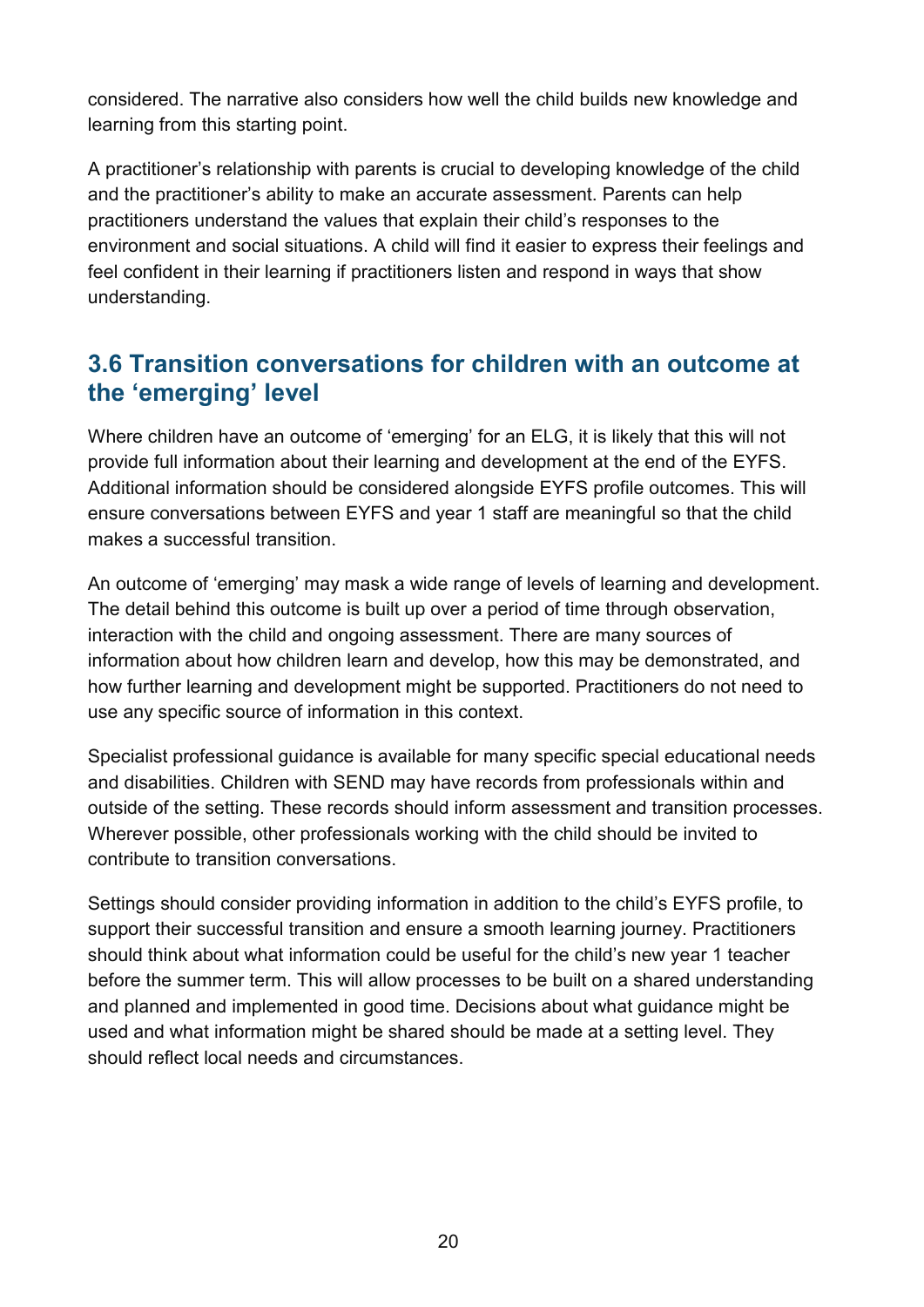# <span id="page-20-0"></span>**Section 4. Completing the EYFS profile**

## <span id="page-20-1"></span>**4.1 Overview**

Practitioners must complete an EYFS profile for each child. This assessment takes place in the summer term of the academic year when a child reaches 5 years old.

In accordance with the statutory EYFS framework, each child must be assessed against:

• the 17 ELGs

 $\overline{a}$ 

• the 3 characteristics of effective learning

The completed EYFS profile includes a short commentary on the child's skills and abilities in relation to the characteristics of effective learning.

## <span id="page-20-2"></span>**4.2 Exceptions and exemptions**

The EYFS profile should be completed during the summer term of the academic year in which a child reaches age 5 unless:

- the Secretary of State for Education has granted [an exemption](http://www.gov.uk/government/publications/the-early-years-foundation-stage-eyfs-learning-and-development-requirements-guidance-on-exemptions-for-early-years-providers)<sup>[6](#page-20-3)</sup> from the profile for the setting or an individual child
- the child is continuing in EYFS provision beyond the year in which they turn 5
- the child has attended the provision for an insufficient amount of time for the teacher to make an adequate assessment before the profile submission deadline
- the child has spent a lengthy period of time away from the setting, for example due to illness or medical treatment

Practitioners should refer to the EYFS ARA for information about what is required in these circumstances.

<span id="page-20-3"></span><sup>6</sup> www.gov.uk/government/publications/the-early-years-foundation-stage-eyfs-learning-and-developmentrequirements-guidance-on-exemptions-for-early-years-providers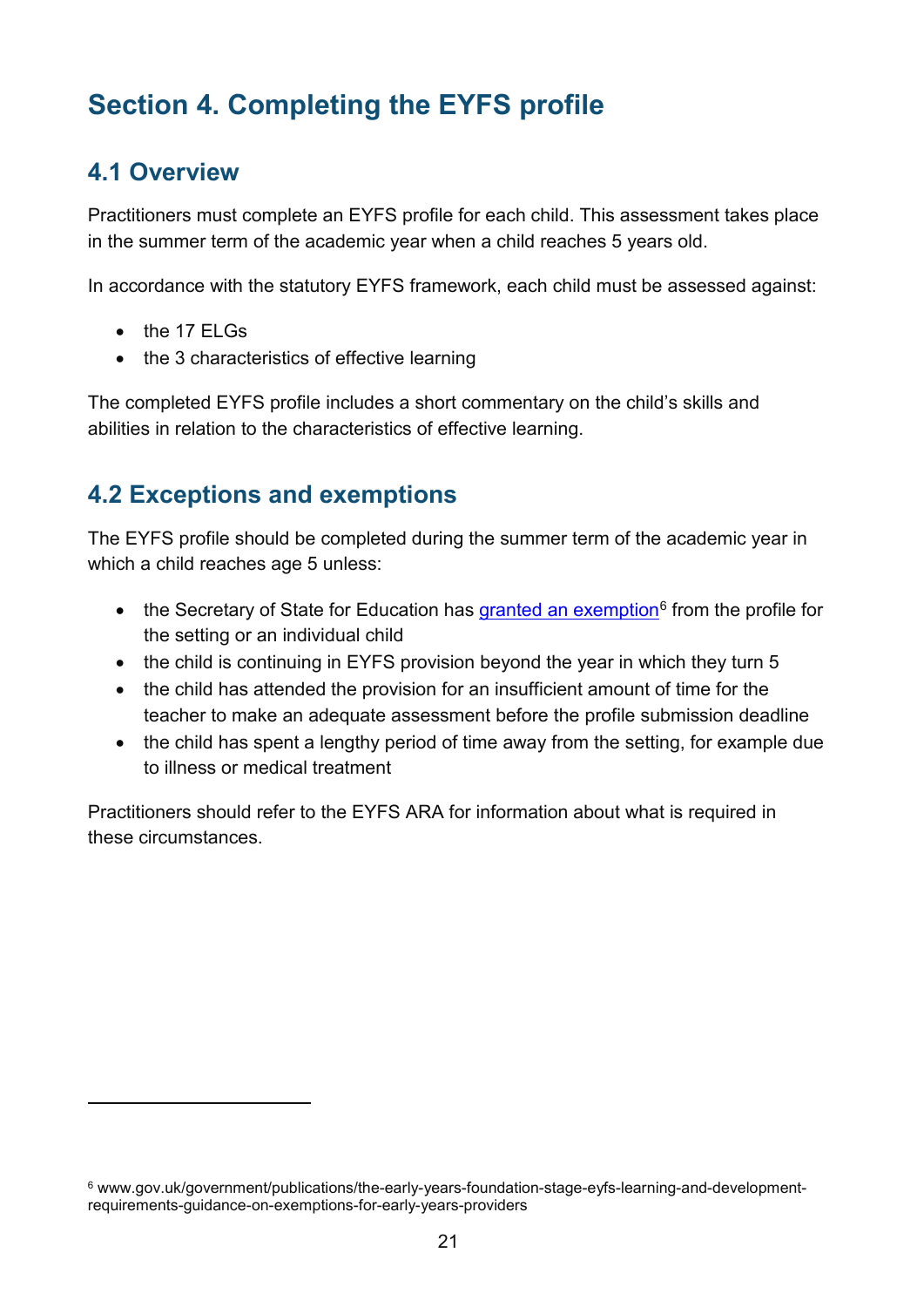## <span id="page-21-0"></span>**4.3 Making EYFS profile assessments**

When assessing a child, practitioners will make judgements about his or her attainment and the nature of their learning characteristics by:

- taking into account evidence from a range of sources
- matching their view of a child's attainment to the national standard, and the guidance on characteristics of effective learning (see section 4.5)

For each ELG, practitioners must judge whether a child is:

- meeting the level of development expected at the end of the reception year (expected)
- exceeding this level (exceeding)
- not yet reaching this level (emerging)

Some children may have attended a range of settings during the final year of the EYFS. In these cases, the EYFS profile must be completed by the provider where the child spends the majority of their time between 8am and 6pm.

## <span id="page-21-1"></span>**4.4 Recording children's attainment**

Practitioners should record each child's level of development against the 17 ELGs as 'emerging', 'expected' or 'exceeding'. They must complete the profile with a brief commentary on the child's skills and abilities in relation to the 3 characteristics of effective learning outlined in section 4.5.

## <span id="page-21-2"></span>**4.5 Characteristics of effective learning**

The characteristics of effective learning describe factors that play a central role in a child's learning and in becoming an effective learner. They are vital elements of support for the transition process from EYFS to year 1. The characteristics of effective learning run through and underpin all 7 areas of learning and development. They represent processes rather than outcomes.

Information about the child's characteristics of effective learning gives year 1 teachers vital background and context about their next stage of development and future learning needs.

The EYFS profile commentary should consist of a brief paragraph explaining how the child demonstrates:

- playing and exploring
- active learning
- creating and thinking critically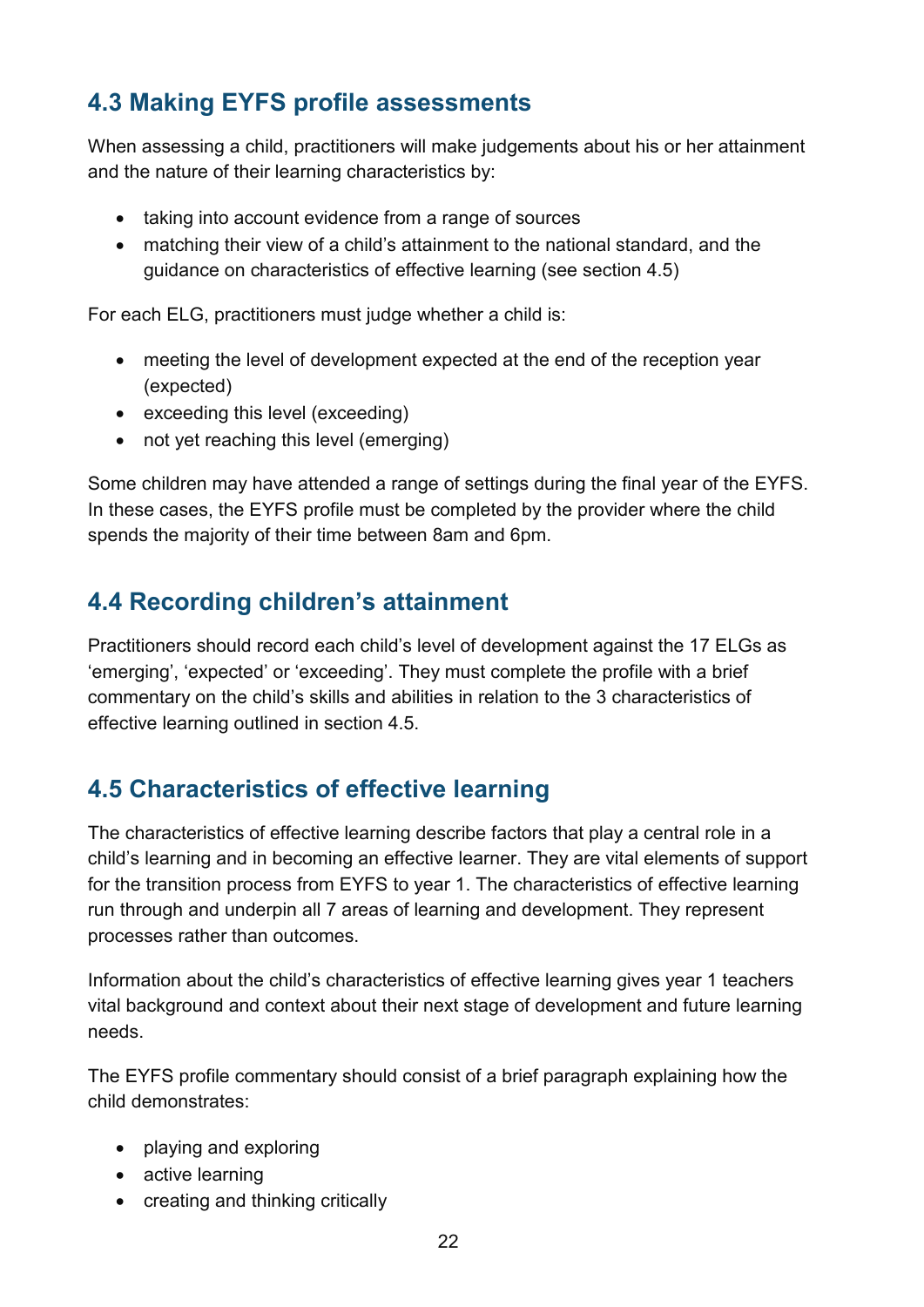Commentaries must reflect the practitioner's ongoing observation of the child within formative assessment processes. They should take account of all relevant records held by the setting and include information from the child, their parents (see section 12) and other relevant adults.

The characteristics of effective learning are described below. This handbook includes some possible lines of enquiry, which can be used when completing the commentary for each characteristic.

#### <span id="page-22-0"></span>**Playing and exploring – engagement**

'Finding out and exploring' is concerned with the child's open-ended hands-on experiences, which result from innate curiosity. These experiences provide raw sensory material from which the child builds concepts, tests ideas and finds out.

'Using what they know in their play' describes how children use play to bring together their current understandings, combining, refining and exploring their ideas in imaginative ways. Representing experiences through imaginative play supports the development of narrative thought, the ability to see from other perspectives, and symbolic thinking.

'Being willing to have a go' refers to the child:

- finding an interest
- initiating activities
- seeking challenge
- having a 'can do' attitude
- being willing to take a risk in new experiences
- developing the view that failures are opportunities to learn

#### <span id="page-22-1"></span>**Active learning - motivation**

'Being involved and concentrating' describes the intensity of attention that arises from children engaged in following a line of interest in their activities.

'Keeping on trying' refers to:

- the importance of persistence even in the face of challenge or difficulties
- an element of purposeful control which supports resilience

'Enjoying achieving what they set out to do' builds on the intrinsic motivation that supports long-term success. It refers to the reward of meeting one's own goals, rather than relying on the approval of others.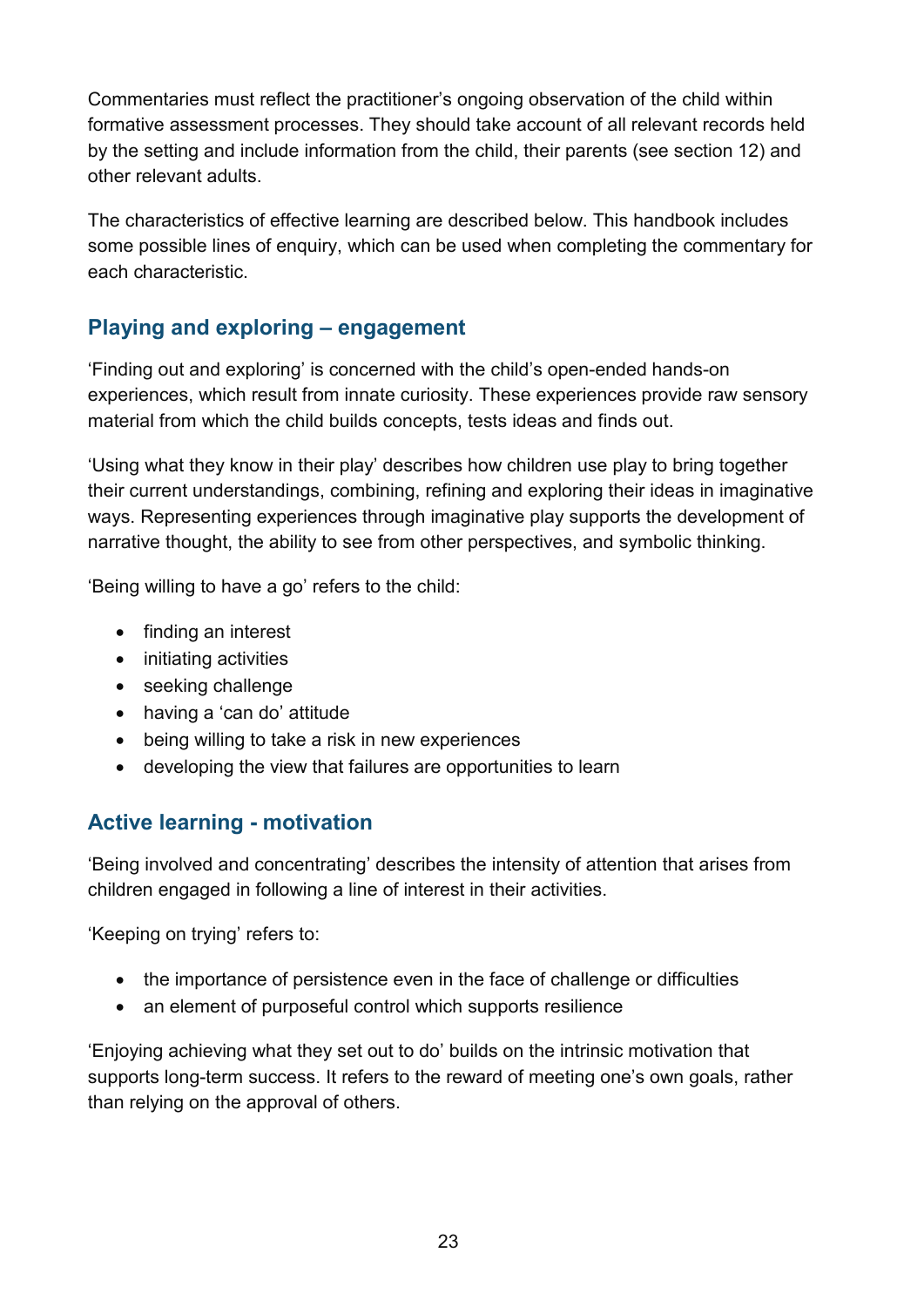#### <span id="page-23-0"></span>**Creating and thinking critically**

'Having their own ideas' covers the critical area of creativity – generating new ideas and approaches in all areas of endeavour. Being inventive allows children to find new problems as they seek challenge, and to explore ways of solving these.

'Using what they already know to learn new things' refers to the way children use narrative and scientific modes of thought to:

- develop and link concepts
- find meaning in sequence, cause and effect
- find meaning in the intentions of others

'Choosing ways to do things and finding new ways' involves children in:

- approaching goal-directed activity in organised ways
- making choices and decisions about how to approach tasks
- planning and monitoring what to do and being able to change strategies

## <span id="page-23-1"></span>**4.6 Reporting the EYFS profile assessment**

EYFS providers must give parents:

- a written summary of their child's attainment against the 17 ELGs
- a short commentary on how their child demonstrates the 3 characteristics of effective learning

Providers must give year 1 teachers:

- a copy of the child's EYFS profile
- a short commentary on how the child demonstrates the 3 characteristics of effective learning

Providers must report EYFS profile data (the 17 ELGs) to their LA for each child, upon request. The narrative on how a child demonstrates the 3 characteristics of effective learning should not be submitted.

If a child starts at a new setting before the summer half-term holiday, the new setting must report the child's results to the LA. If a child changes setting during the second half of the summer term then the previous setting is responsible for reporting to the LA. Providers should consider all available records of any formal or informal discussions with parents and others involved with the child during the previous year.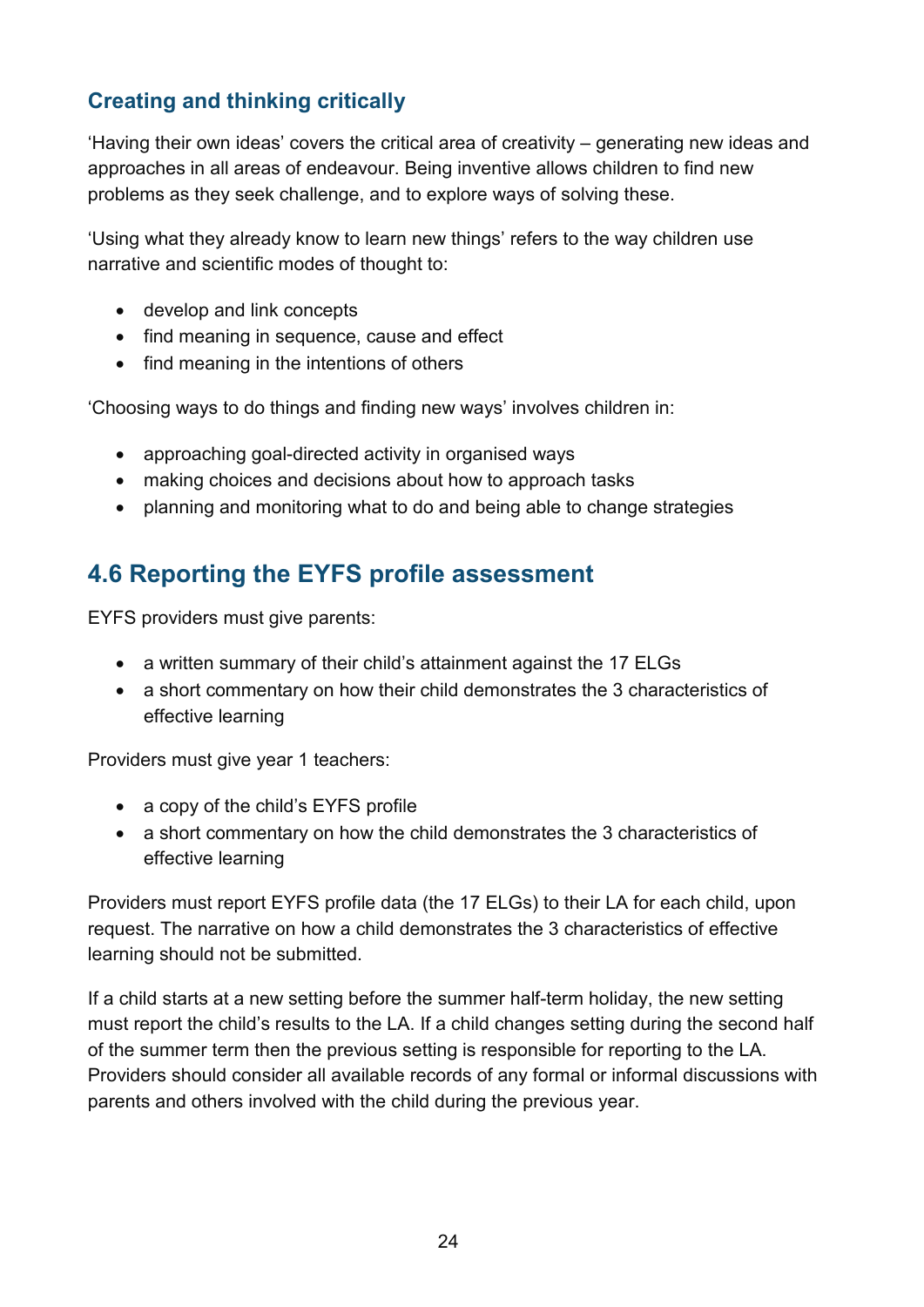Reports should be specific to the child, concise and informative. They may include details from ongoing assessment and details from any other assessments appropriate to the individual child in order to help to identify the appropriate next steps in learning.

The EYFS ARA and the EYFS framework detail requirements around completion of the profile, and reporting and informing parents about their child's progress.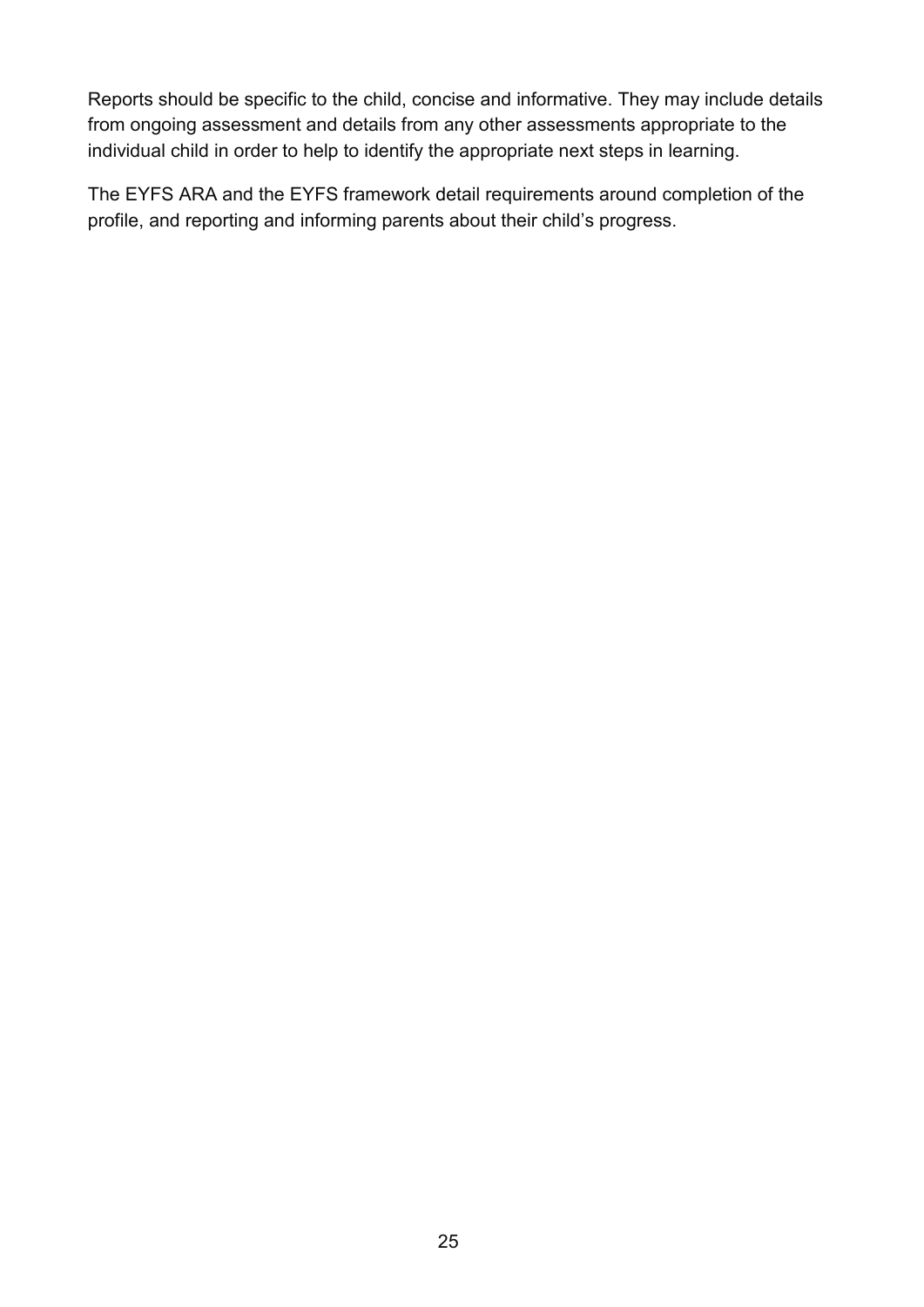# <span id="page-25-0"></span>**Section 5. Exemplification of EYFS profile**

## <span id="page-25-1"></span>**5.1 Exemplification materials**

The exemplification materials may be referred to if guidance is required for the level of learning and development expected at the end of the EYFS. There are materials for each of the 17 ELGs of the EYFS profile.

The exemplification materials provide a point of reference for:

- practitioners to make accurate judgements for each child's attainment
- moderators to assess the accuracy of practitioner judgements
- year 1 teachers to use EYFS profile outcomes to plan effective provision
- other stakeholders who wish to evaluate children's learning and development

There is no prescribed method of gathering evidence as a foundation for EYFS profile judgements. The exemplification materials include a variety of evidence and forms of presentation to demonstrate some of the ways in which information may be gathered.

The materials include:

- 'one off' observations
- samples of children's work
- photographs
- contributions from parents

Practitioners will also build up a significant professional knowledge of each child. This will not be recorded but it must be considered when EYFS profile judgements are made.

#### <span id="page-25-2"></span>**5.2 Using the exemplification materials**

Practitioners may use the exemplification materials to ensure their judgements are accurate and consistent by considering each child's learning and development in the light of:

- the area of learning
- the level of development expected at the end of EYFS for each ELG

It is important to understand that each set as a whole illustrates the 'expected' descriptor. The information illustrates the pitch and breadth of a particular 'expected' level of learning and development. No one piece of evidence meets the ELG as a standalone item.

Practitioners should always view exemplification materials in the context of a specific aspect of learning in order to retain an accurate focus. However, they should remember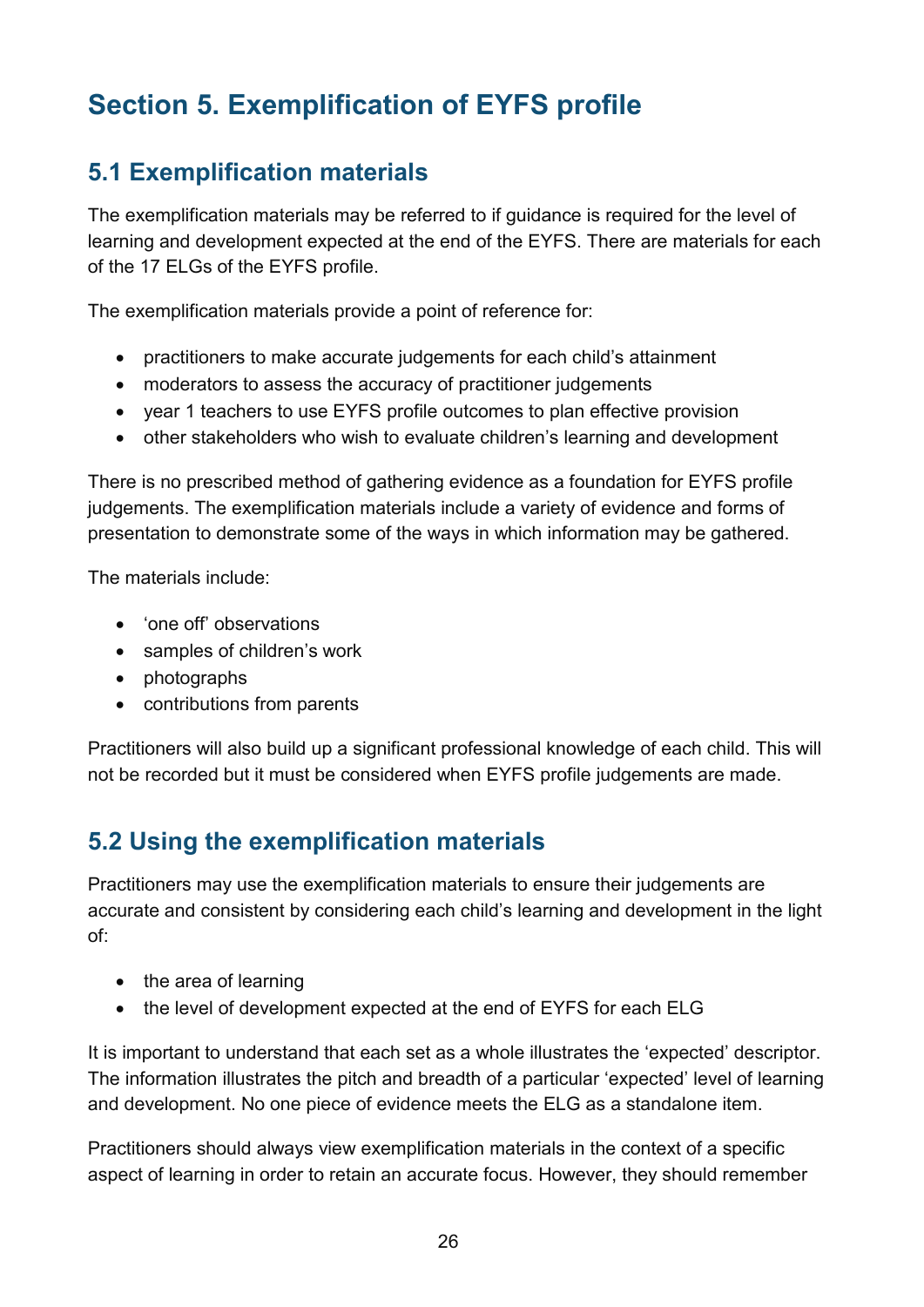that a child's learning and development are not compartmentalised; focusing on one aspect of learning will shed light on several other related areas.

LAs may refer to the exemplification materials if guidance is required when undertaking an external moderation visit.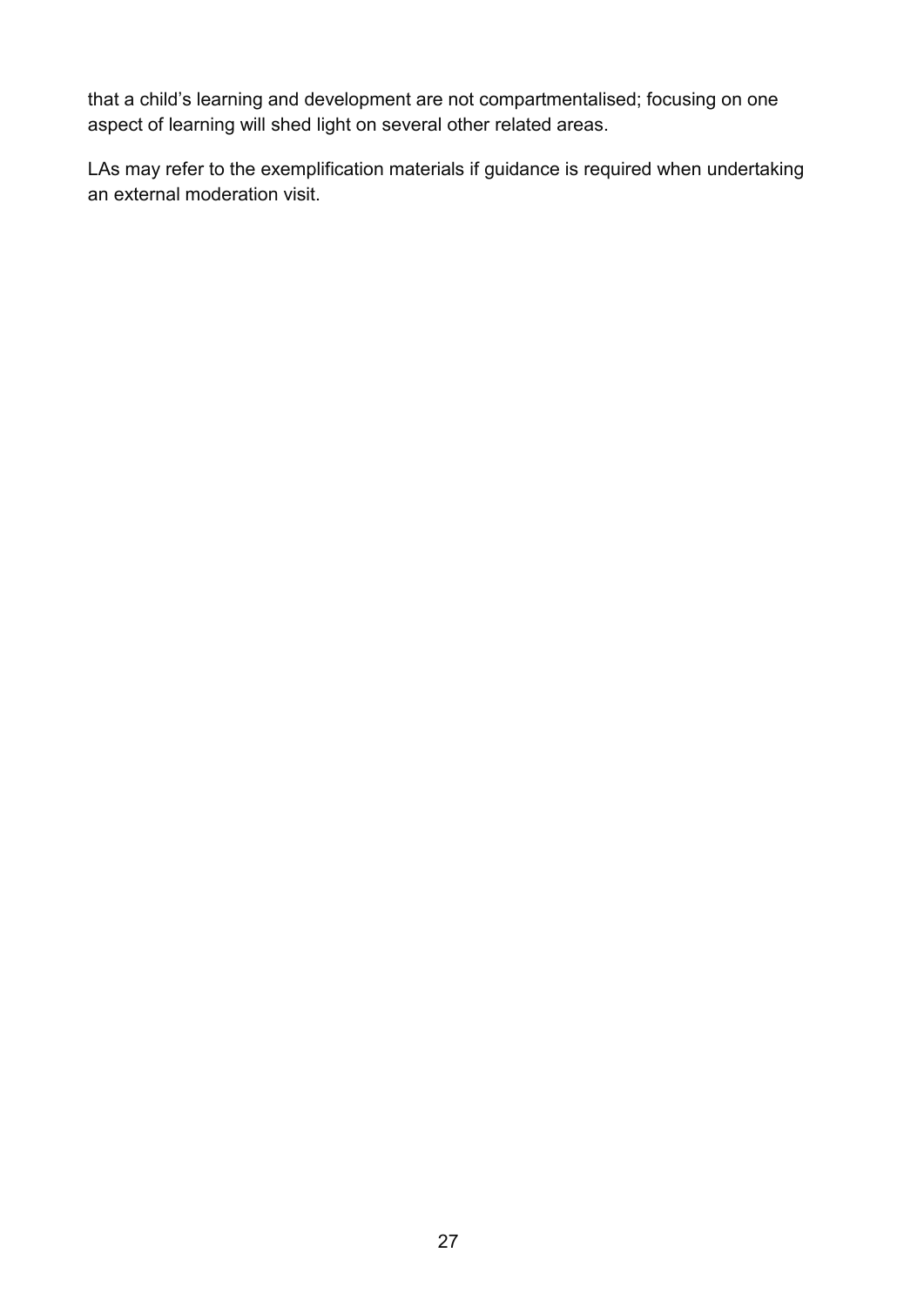# <span id="page-27-0"></span>**Section 6. Early learning goals**

The ELGs are listed below. A child can use their established or preferred mode of communication for all the ELGs except ELG 03 Speaking. In this case, practitioners should give additional detail about the child's understanding and preferred means of communication in their EYFS profile record.

## <span id="page-27-1"></span>**6.1 Prime areas of learning and their associated ELGs**

#### <span id="page-27-2"></span>**Communication and language development**

This involves giving children opportunities to speak and listen in a range of situations and to develop their confidence and skills in expressing themselves.

ELG 01 Listening and attention:

- Children listen attentively in a range of situations
- They listen to stories, accurately anticipating key events and respond to what they hear with relevant comments, questions or actions
- They give their attention to what others say and respond appropriately, while engaged in another activity

ELG 02 Understanding:

- Children follow instructions involving several ideas or actions
- They answer 'how' and 'why' questions about their experiences and in response to stories or events

ELG 03 Speaking:

- Children express themselves effectively, showing awareness of listeners' needs
- They use past, present and future forms accurately when talking about events that have happened or are to happen in the future
- They develop their own narratives and explanations by connecting ideas or events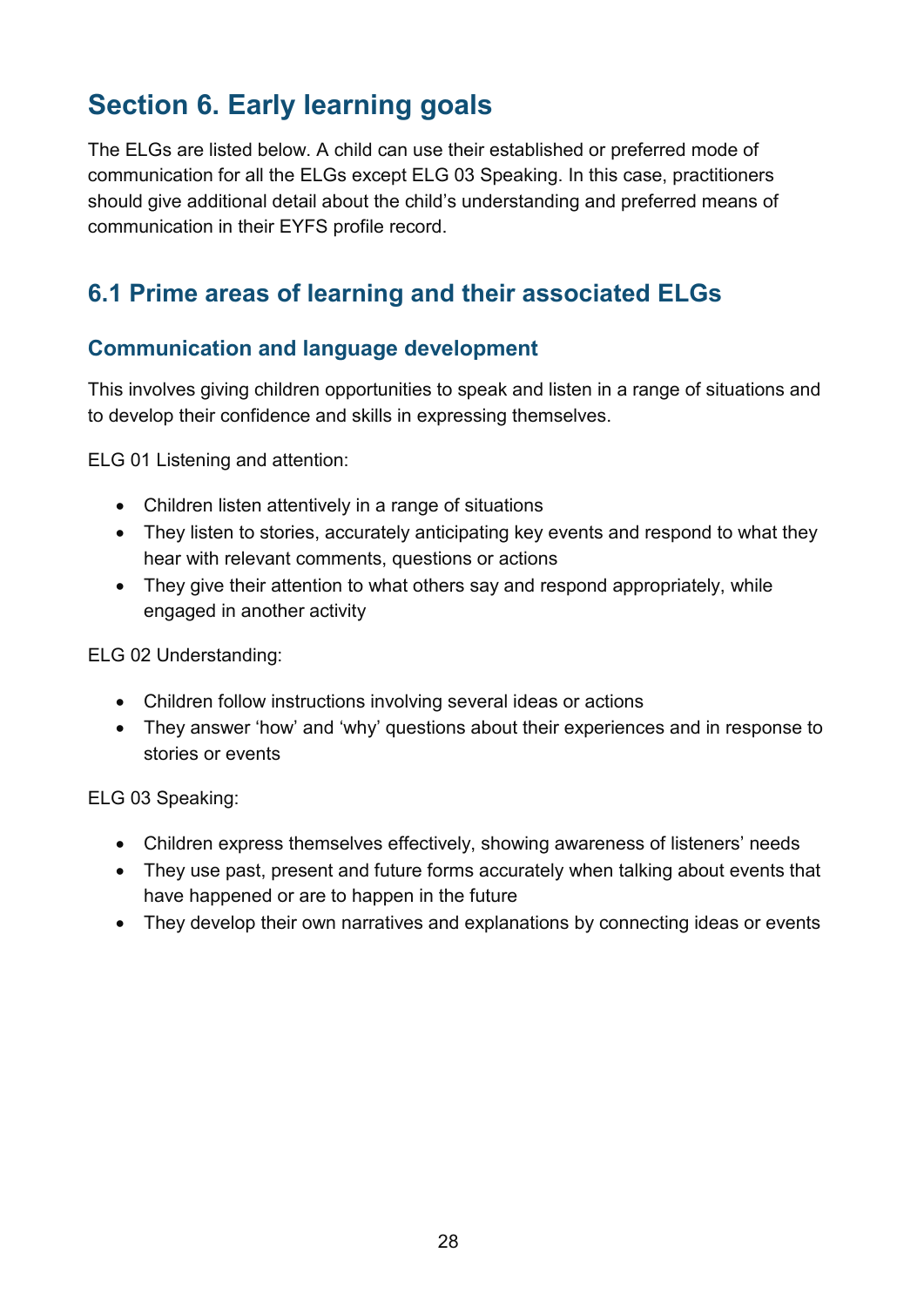#### <span id="page-28-0"></span>**Physical development**

This involves providing opportunities for children to be active and interactive, and to develop their co-ordination, control, and movement. Children must also be helped to understand the importance of physical activity, and to make healthy choices in relation to food.

ELG 04 Moving and handling:

- Children show good control and co-ordination in large and small movements
- They move confidently in a range of ways, safely negotiating space
- They handle equipment and tools effectively, including pencils for writing

ELG 05 Health and self-care:

- Children know the importance for good health of physical exercise and a healthy diet, and talk about ways to keep healthy and safe
- They manage their own basic hygiene and personal needs successfully, including dressing and going to the toilet independently

#### <span id="page-28-1"></span>**Personal, social and emotional development**

This involves helping children to:

- develop a positive sense of themselves and others
- form positive relationships and develop respect for others
- develop social skills and learn how to manage their feelings
- understand appropriate behaviour in groups
- have confidence in their own abilities

ELG 06 Self-confidence and self-awareness:

- Children are confident about trying new activities, and say why they like some activities more than others
- They are confident speaking in a familiar group, will talk about their ideas, and will choose the resources they need for their chosen activities
- They say when they do or do not need help

ELG 07 Managing feelings and behaviour:

- Children talk about how they and others show feelings, talk about their own and others' behaviour and its consequences, and know that some behaviour is unacceptable
- They work as part of a group or class, and understand and follow the rules
- They adjust their behaviour to different situations, and take changes of routine in their stride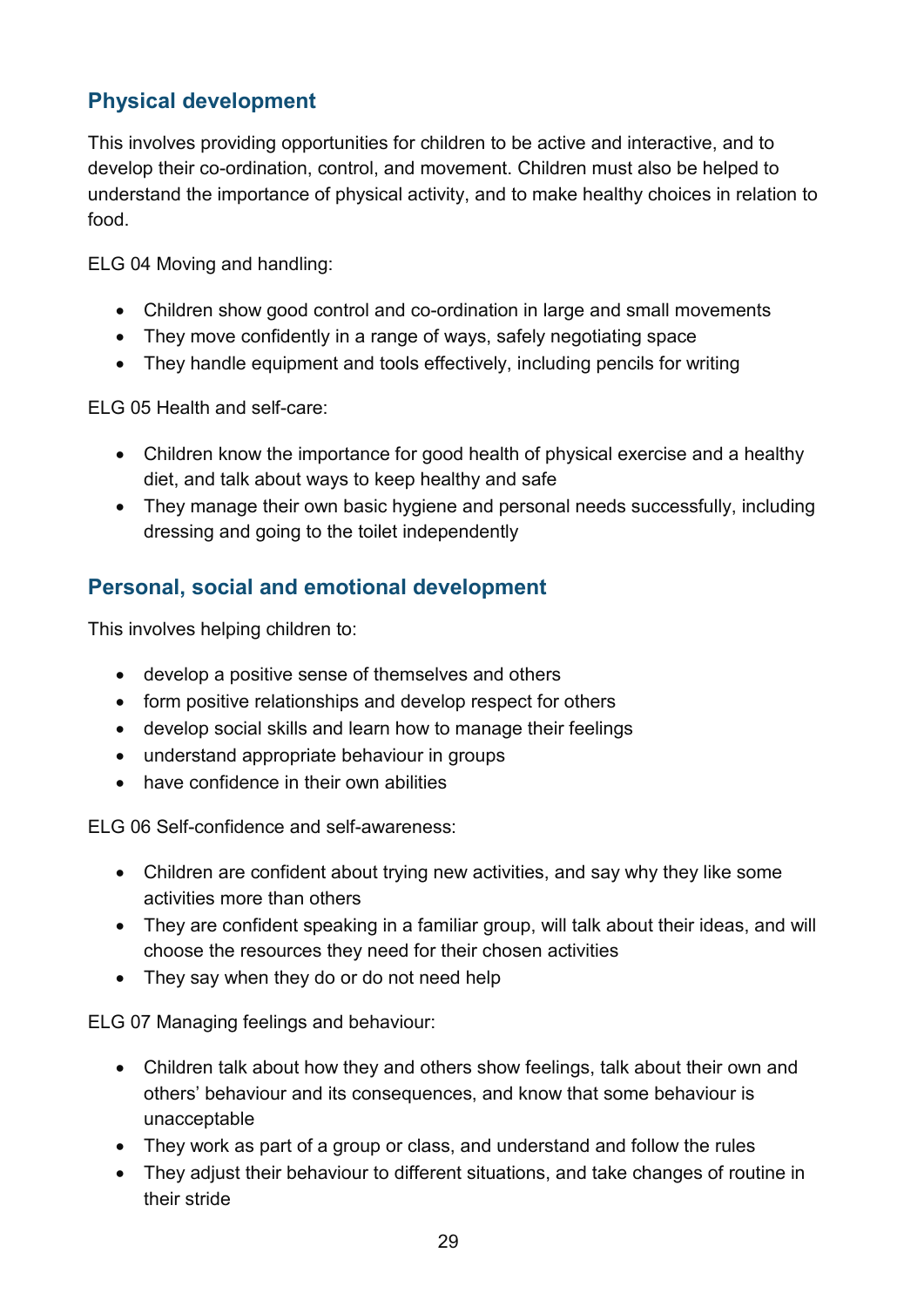ELG 08 Making relationships:

- Children play co-operatively, taking turns with others
- They take account of one another's ideas about how to organise their activity
- They show sensitivity to others' needs and feelings, and form positive relationships with adults and other children

## <span id="page-29-0"></span>**6.2 Specific areas of learning and their associated ELGs**

#### <span id="page-29-1"></span>**Literacy**

This involves encouraging children to read and write, both through listening to others reading, and being encouraged to begin to read and write themselves. Children must be given access to a wide range of reading materials such as books, poems, and other written materials to ignite their interest.

ELG 09 Reading:

- Children read and understand simple sentences
- They use phonic knowledge to decode regular words and read them aloud accurately
- They also read some common irregular words
- They demonstrate understanding when talking with others about what they have read

ELG 10 Writing:

- Children use their phonic knowledge to write words in ways which match their spoken sounds
- They also write some irregular common words
- They write simple sentences which can be read by themselves and others. Some words are spelt correctly and others are phonetically plausible

#### <span id="page-29-2"></span>**Mathematics**

This involves providing children with opportunities to:

- practise and improve their skills in counting numbers, calculating simple addition and subtraction problems
- describe shapes, spaces, and measures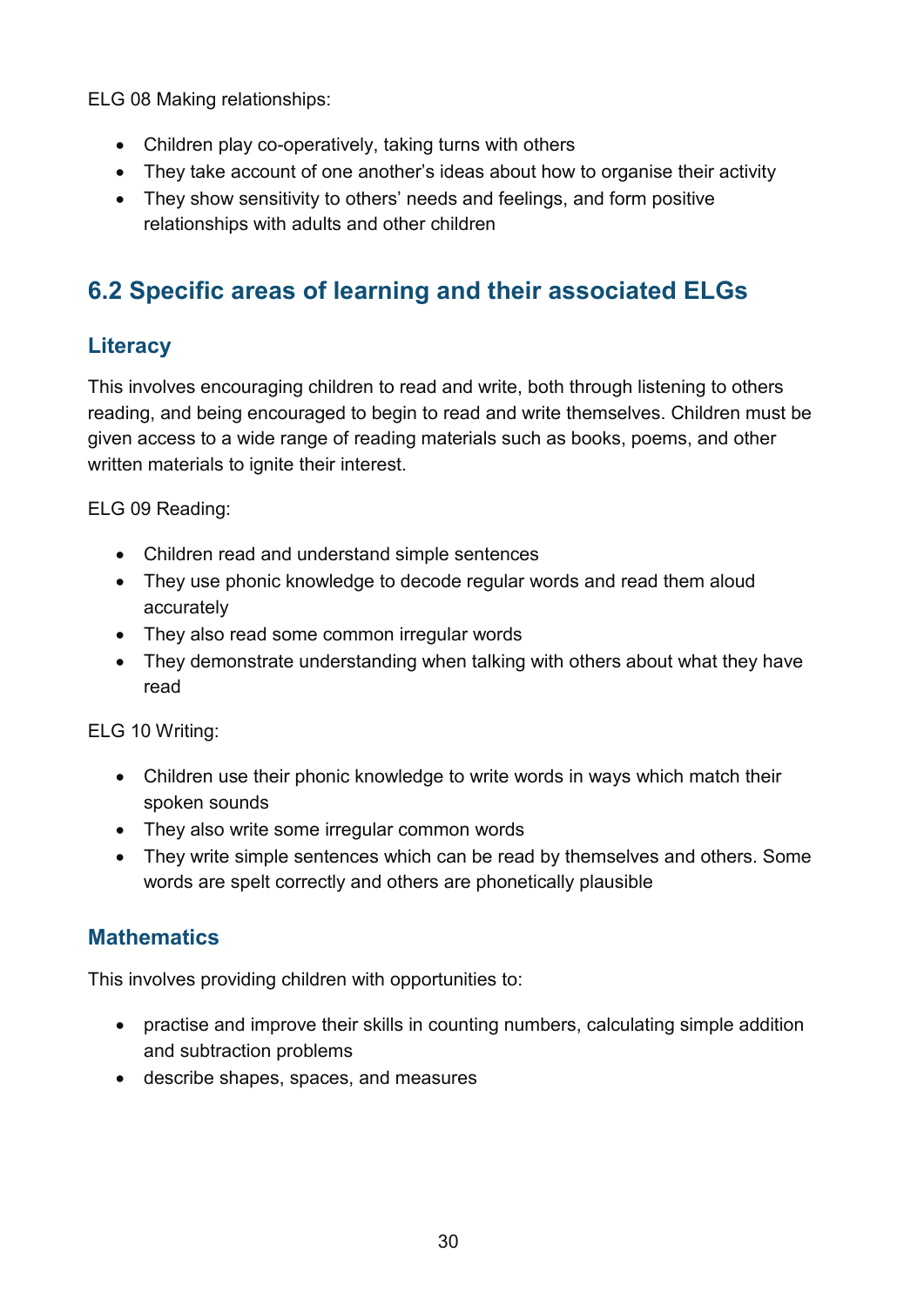ELG 11 Numbers:

- Children count reliably with numbers from 1 to 20, place them in order and say which number is one more or one less than a given number
- Using quantities and objects, they add and subtract 2 single-digit numbers and count on or back to find the answer
- They solve problems, including doubling, halving and sharing

ELG 12 Shape, space and measures:

- Children use everyday language to talk about size, weight, capacity, position, distance, time and money to compare quantities and objects and to solve problems
- They recognise, create and describe patterns
- They explore characteristics of everyday objects and shapes and use mathematical language to describe them

#### <span id="page-30-0"></span>**Understanding of the world**

This involves guiding children to make sense of their physical world and their community through opportunities to explore, observe and find out about people, places, technology and the environment.

ELG 13 People and communities:

- Children talk about past and present events in their own lives and in the lives of family members
- They know that other children do not always enjoy the same things, and are sensitive to this
- They know about similarities and differences between themselves and others, and among families, communities and traditions

ELG 14 The world:

- Children know about similarities and differences in relation to places, objects, materials and living things
- They talk about the features of their own immediate environment and how environments might vary from one another
- They make observations of animals and plants and explain why some things occur, and talk about changes

ELG 15 Technology:

- Children recognise that a range of technology is used in places such as homes and schools
- They select and use technology for particular purposes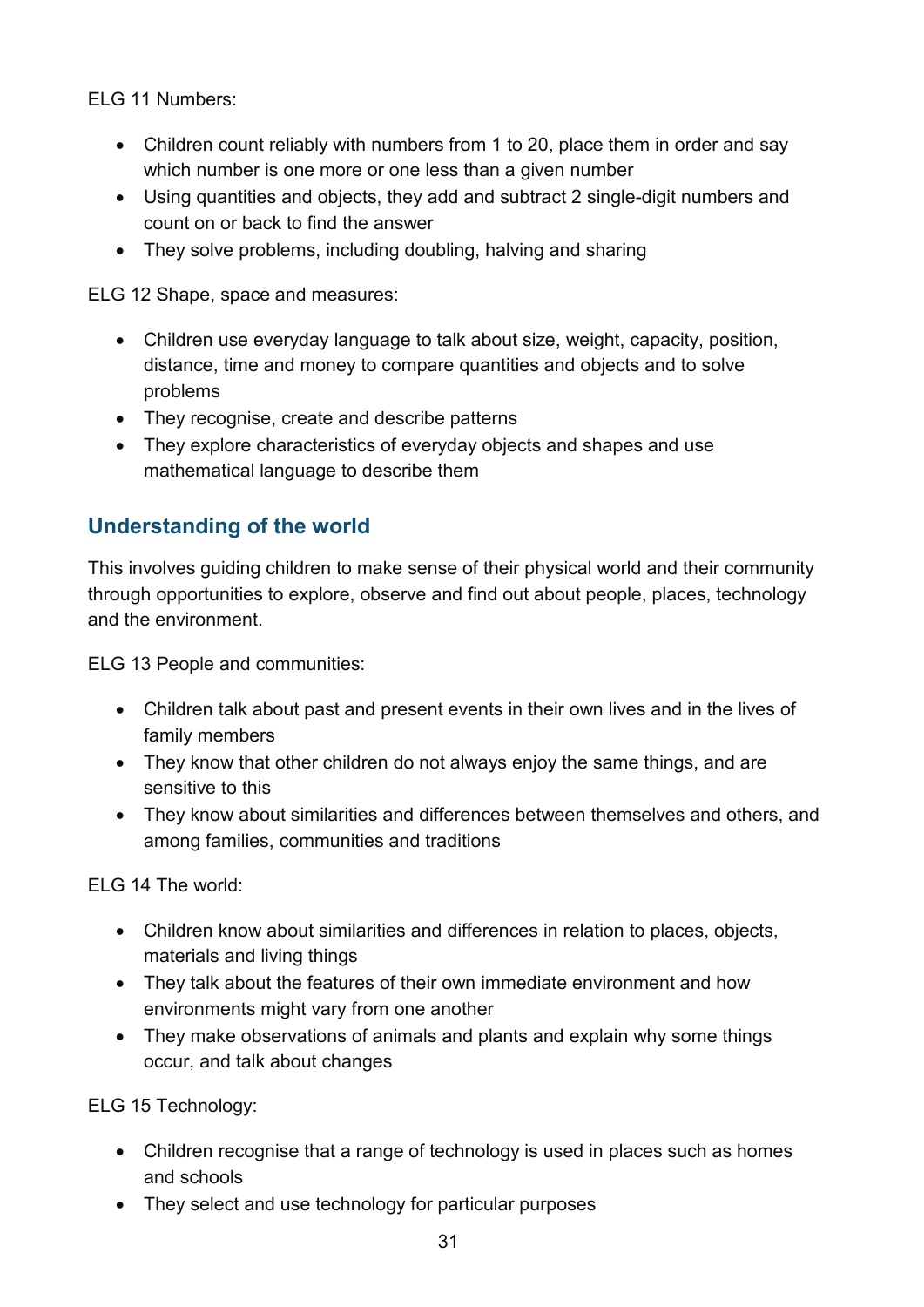#### <span id="page-31-0"></span>**Expressive arts and design**

This involves supporting children to explore and play with a wide range of media and materials. It involves providing children with opportunities and encouragement for sharing their thoughts, ideas and feelings through a variety of activities in art, music, movement, dance, role-play, and design and technology.

ELG 16 Exploring and using media and materials:

- Children sing songs, make music and dance, and experiment with ways of changing them
- They safely use and explore a variety of materials, tools and techniques, experimenting with colour, design, texture, form and function

ELG 17 Being imaginative:

- Children use what they have learnt about media and materials in original ways, thinking about uses and purposes
- They represent their own ideas, thoughts and feelings through design and technology, art, music, dance, role-play and stories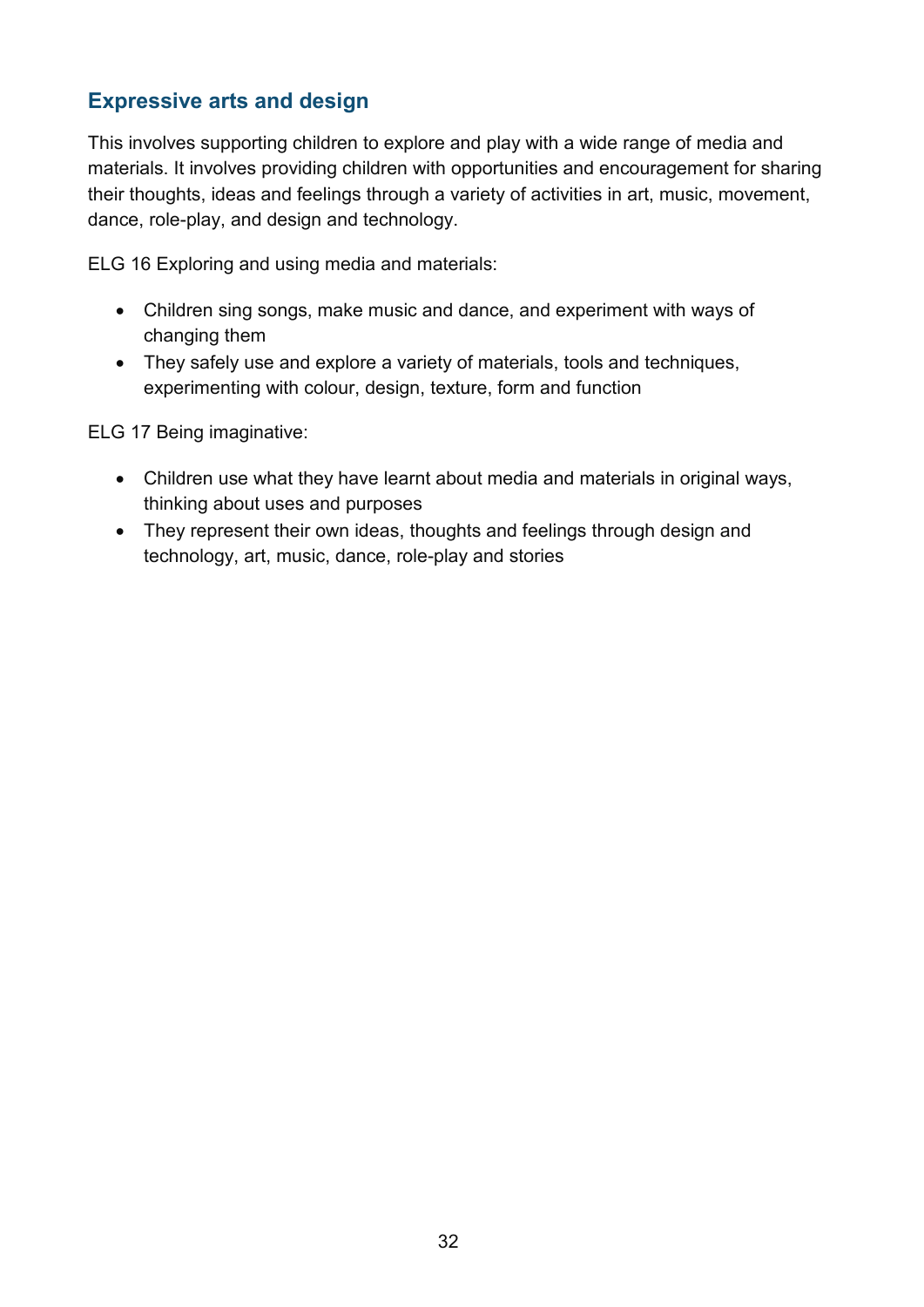# <span id="page-32-0"></span>**Section 7. Specific EYFS profile training**

STA expects LAs to offer training to their schools on the EYFS profile. The format and structure of this training can be agreed and arranged locally by each LA.

It is recommended that practitioners responsible for the completion of the EYFS profile attend LA training. Exemplification materials can be used to support this training with regard to the principles and processes of EYFS profile assessment and the accuracy of judgements.

Specific training, which includes agreement trialling, should be provided to ensure that EYFS profile assessments are in line with the requirements set out in the EYFS statutory framework.

STA expects LAs to have systems in place to follow up concerns raised by moderators during training, monitor attendance at training events and follow up non-attendance where appropriate.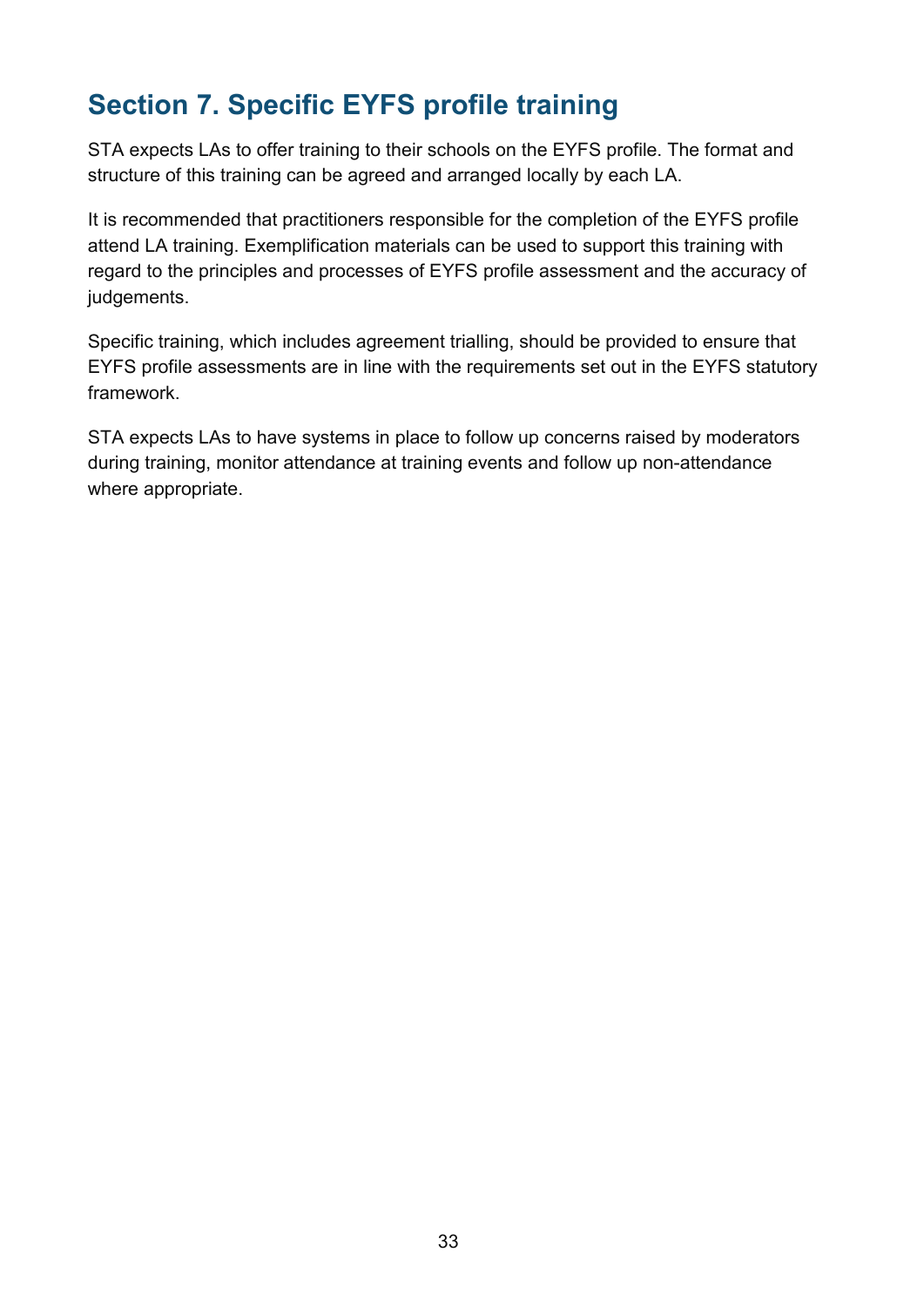# <span id="page-33-0"></span>**Section 8. Moderation of the EYFS profile**

## <span id="page-33-1"></span>**8.1 Purpose of moderation**

Moderation is a crucial part of TA. It allows teachers to benchmark judgements, while ensuring consistent standards and reliable outcomes.

LAs are responsible for providing a robust moderation process so that practitioners' judgements are evaluated in line with statutory requirements.

Moderation of the EYFS profile:

- secures the consistency and accuracy of judgements made by different practitioners
- reassures practitioners that their judgements are accurate, valid and consistent with the national standards as set out in the EYFS framework
- assures moderators that an acceptable level of accuracy and validity has been achieved for assessments recorded and reported by the settings for which they have responsibility

Moderation of the EYFS profile is a sampling process and unlike testing, it is not a method for checking each child's attainment. LA moderation visits check practitioners' ability to make accurate assessments and apply them consistently.

Moderation involves both internal moderation activities and professional dialogue between moderators and practitioners. This ensures that:

- practitioners' judgements are comparable and consistent with national standards, as set out in the EYFS framework
- the assessment process is reliable, accurate and secure

#### <span id="page-33-2"></span>**8.2 Internal moderation**

Moderation of EYFS profile assessments begins within each individual setting. It is supported by LAs or LA-approved agencies through a programme of visits and meetings.

Moderation should be a collaborative process with colleagues and undertaken throughout the year. This supports the quality assurance of TA judgements and provides a valuable opportunity for professional development.

Within each setting, practitioners can informally agree assessment judgements with others, for example discussing an observation about a child's development with a year 1 teacher.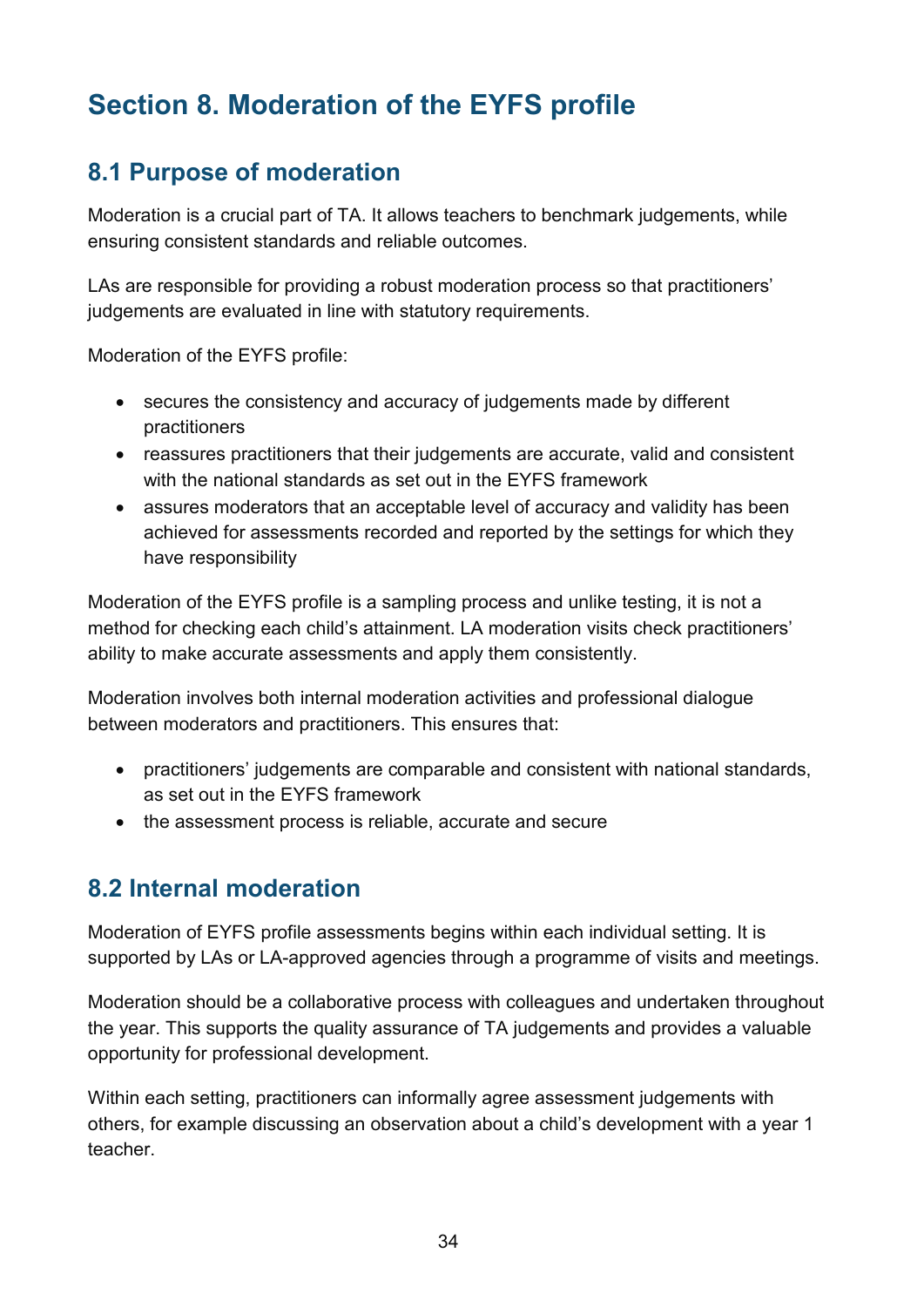Staff meetings or training days can be an opportunity for more formal agreement processes. For example, practitioners could discuss planned observations or the development of a group of children in relation to one of the ELGs. The focus for planned work should be clear and manageable. LA external moderators will support this work during visits or meetings.

## <span id="page-34-0"></span>**8.3 Inter-school moderation**

It is important for practitioners to build a shared understanding of the ELGs and the EYFS statutory framework. They should have opportunities to discuss their assessment of children's attainment with colleagues against the EYFS framework.

Settings should work together so that practitioners can share experiences and develop their assessment skills. Outcomes of discussions could be recorded and referenced during moderation visits.

## <span id="page-34-1"></span>**8.4 Local authority moderation**

External moderation is a collaborative process between LA moderators and the setting. Practitioners should consider it a positive part of their professional development. It offers the opportunity to discuss judgements on children's performance against the requirements of the EYFS profile.

Statutory external moderation helps quality assure judgements. It is used to confirm that EYFS profile judgements are accurate and consistent with national standards, as stated in [The Early Years Foundation Stage \(Learning and Development Requirements\) Order](http://www.legislation.gov.uk/uksi/2007/1772/contents/made)  [2007](http://www.legislation.gov.uk/uksi/2007/1772/contents/made)[7](#page-34-2). This ensures that settings are assessing accurately against national standards, as set out in the EYFS framework and the system is fair to all children.

Anyone responsible for EYFS profile assessments in a setting or LA must comply with the following guidance to ensure that the external moderation process results in valid and accurate judgements. It should be used alongside the EYFS ARA.

LAs are required, on behalf of the Secretary of State for Education to externally moderate at least 25% of settings. This is to ensure that judgements are consistent with national standards.

-

<span id="page-34-2"></span><sup>7</sup> www.legislation.gov.uk/uksi/2007/1772/contents/made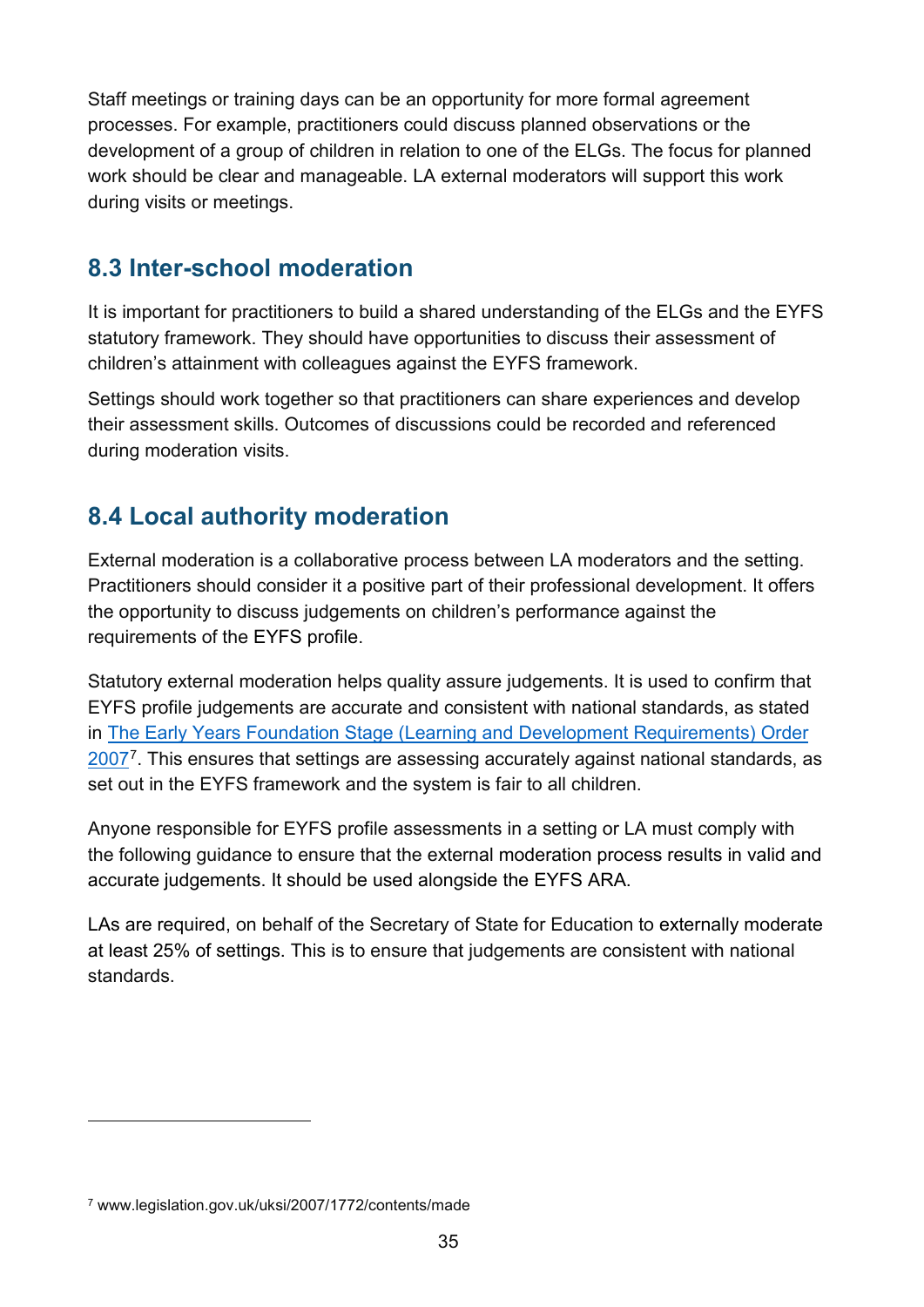#### <span id="page-35-0"></span>**Local agreements**

External moderation arrangements that are communicated to settings by LAs and that lie outside the scope of this document are by local agreement only and must be clearly stated as non-statutory. Local agreements are in addition to, and do not replace, statutory guidance.

Local agreements should be drawn up in consultation with, and with the agreement of, all stakeholders and revised annually. A local agreement should be signed by both LA and setting. Settings do not have to sign a local agreement and can instead ask the LA to follow the statutory moderation arrangements. All settings with a local agreement should have a written copy.

## <span id="page-35-1"></span>**8.5 Process**

#### <span id="page-35-2"></span>**Carrying out moderation activity**

LAs must inform settings by the end of the spring term that they are to receive an EYFS profile moderation visit. These settings will need to complete interim judgements against all the ELGs at the beginning of May for children in the final year of the EYFS. Individual settings can be added to the LA sample after this date, if particular issues arise.

STA does not require LAs to ask settings for children's data in advance of an external moderation visit.

In the majority of cases, STA would expect only one LA external moderator per visit. However, if the setting has a large cohort, or the LA external moderator is being quality assured, or if the visit forms part of moderator induction, there may be additional LA external moderators conducting the visit. The setting must be made aware of this in advance of the visit. LAs must give at least 2 working days' notice of an external moderation visit and let the school know who will be attending. No visit should involve any teachers or staff working outside of normal hours.

#### <span id="page-35-3"></span>**The moderation sample**

Moderators must review a sample of completed EYFS profiles. In single-form entry schools, LAs will moderate 17 ELGs from one practitioner. The moderator selects 5 complete profiles across the range of attainment. These will form the basis of the moderation dialogue. They should expect to see some 'emerging', some 'expected' and some 'exceeding' outcomes from across the 5 children.

In a multi-form entry school, LAs should ensure that all 17 ELGs are moderated. They should see at least one judgement at each of the 3 outcome levels from each practitioner within the sample.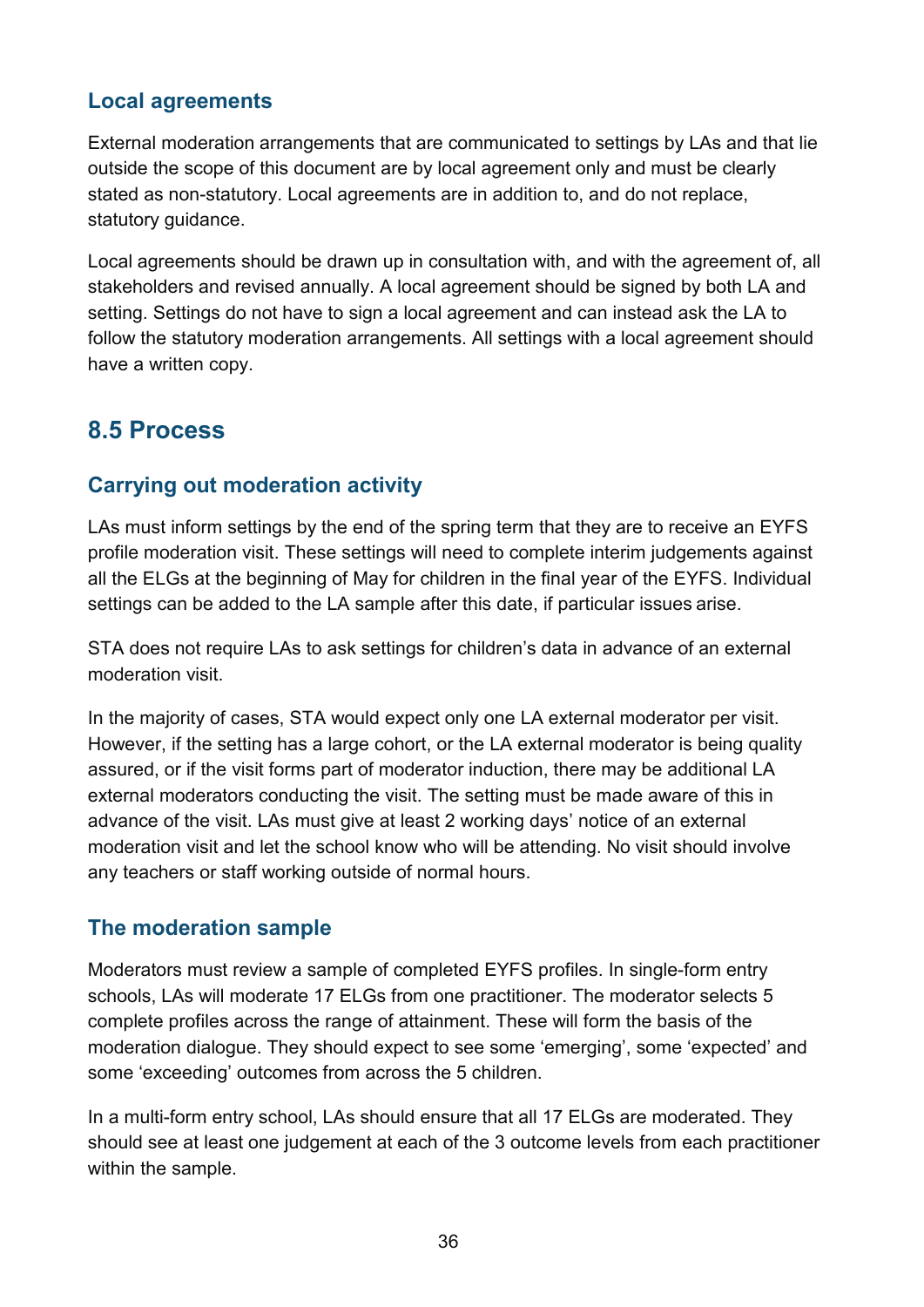They must establish whether practitioners have made an accurate judgement based on correct understanding of:

- what constitutes an appropriate outcome
- the thresholds between the outcomes

To confirm that a practitioner's judgement about a child's outcome is accurate, LA external moderators must review the evidence presented and hold a professional discussion with each EYFS practitioner.

LAs may refer to the EYFS exemplification materials if guidance is required when undertaking an external moderation visit.

There may be some overlap to confirm accuracy of judgements, for example ELG 02: Understanding may be scrutinised at 'expected' in one class and 'exceeding' in another.

Where some practitioners are released for only parts of the moderation visit, it may be helpful for one member of staff to be present for the whole of the visit.

If the LA moderator is not confident in a practitioner's judgements, they may increase the sample of completed profiles they look at. LA moderators must make sure they see enough profiles to be confident about the practitioner's accuracy. Following this, if the lack of evidence to support practitioner judgements is systemic, LA moderators must report this to STA as maladministration by contacting the national curriculum assessments helpline on 0300 303 3013.

## <span id="page-36-0"></span>**8.6 In advance of a moderation visit**

The best way for a setting to prepare for an external moderation visit is to have robust internal assessment processes, based on practitioners' understanding of the EYFS profile and collaboration with other settings.

Evidence of child performance should be derived from normal classroom practice across the curriculum. LAs must not dictate what settings' evidence should look like or how it is presented for an external moderation visit.

LAs must:

- confirm arrangements to settings regarding the process, timings and location (if held at a venue other than the setting)
- ensure visits take place during school hours
- ensure that where external moderation takes place at a venue other than the setting, all statutory requirements for a setting visit are in place
- choose how many LA external moderators are appropriate for each visit, depending on the size of cohort, quality assurance, training processes and resources available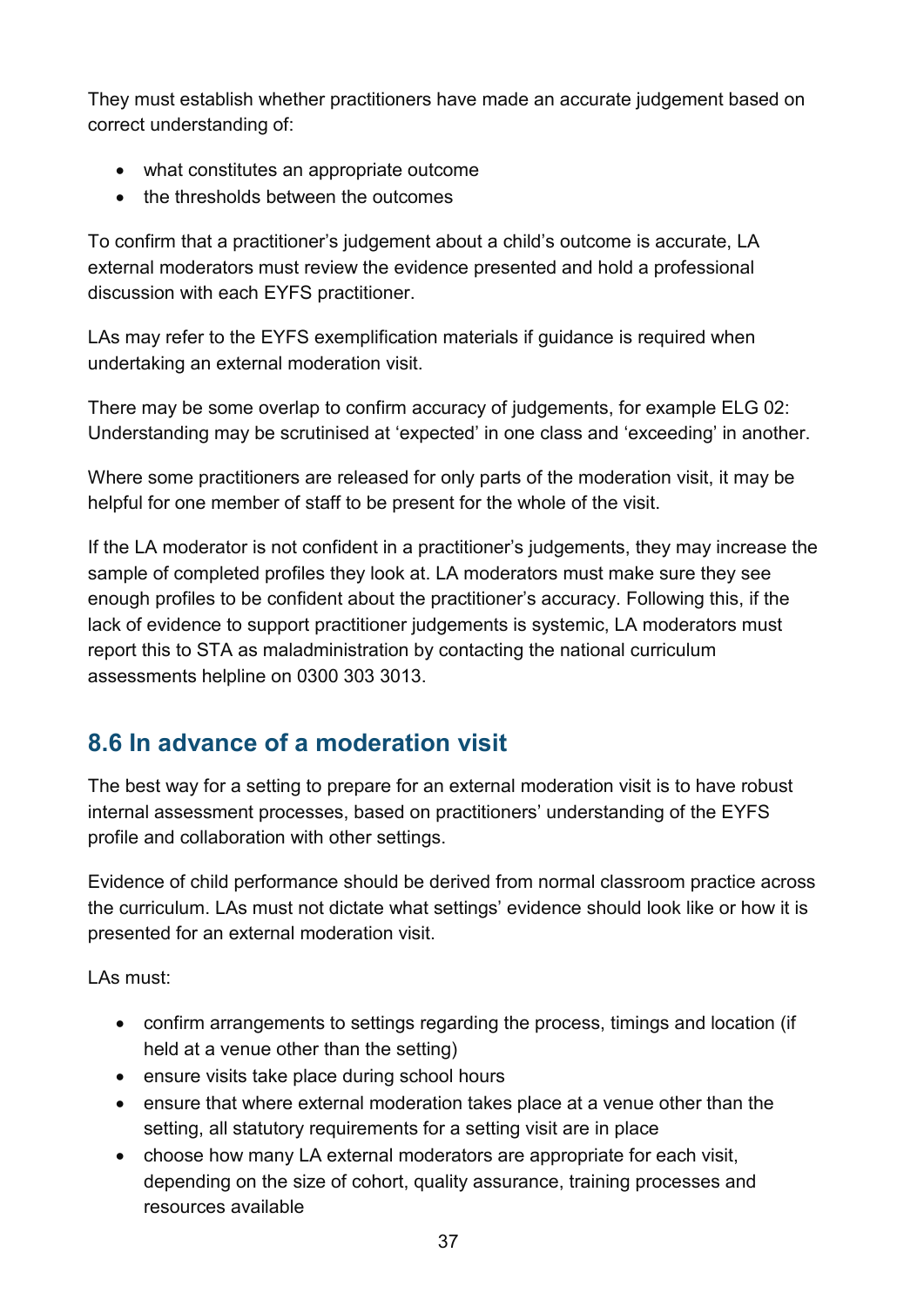- clearly communicate with the setting the number of LA external moderators that will be attending, who they are, and their role in the external moderation process (the setting must be aware of this at least 2 school days in advance of the meeting)
- ensure that any additional LA arrangements are communicated as non-statutory, in the form of a written local agreement
- ensure that the setting is aware of the LA appeals process

Settings must ensure that:

- EYFS profile judgements are available at external moderation, and that these have been subjected to internal moderation prior to an LA external moderation visit
- evidence to support practitioners' judgements is available for external moderation in order to demonstrate attainment of the ELGs

## <span id="page-37-0"></span>**8.7 The professional discussion**

Moderation focuses on a professional dialogue between moderators and practitioners. It involves a suitably experienced and trained moderator, who is external and independent to the setting, validating practitioners' judgements.

The professional discussion between the EYFS practitioner and LA external moderator is essential and should be central to the process. This allows the practitioner to talk through their judgements using evidence to support their decision and articulate their understanding of the EYFS profile. It should provide a shared understanding of how judgements have been reached and the opportunity to discuss any gaps in evidence. Information concerning the characteristics of effective learning is an integral part of the moderation dialogue.

LA external moderators will seek to confirm that:

- practitioners' judgements are consistent with national standards
- practitioners' assessments of children's attainment are reliable, accurate and secure

LA external moderators may judge that assessments are not in line with the exemplified standards. If so, they can require the provider to:

- arrange for the practitioner to take part in further training or moderation activities
- reconsider their assessments as advised by the LA external moderator

The EYFS ARA gives specific guidance about moderation measurements, including requirements for academies.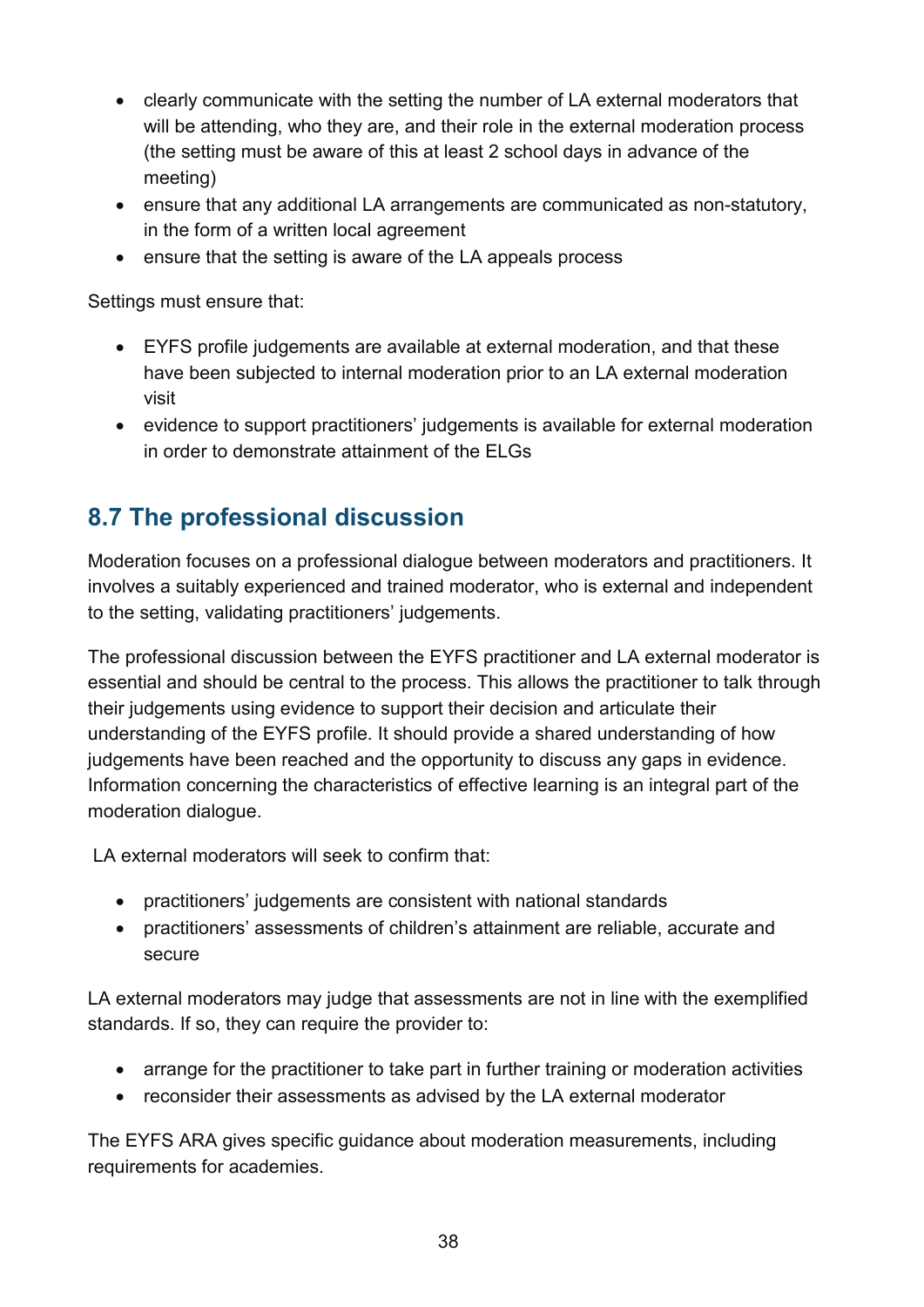# <span id="page-38-0"></span>**8.8 During a moderation visit**

LA external moderators must:

- ensure that all individuals present at the external moderation visit are aware of each other's roles and responsibilities, especially when more than one LA external moderator is present
- ensure visits take place at an agreed time within the setting day, with practitioners released for parts of the duration of the visit as appropriate
- ensure that practitioners are familiar with STA guidance materials and moderators reference these where relevant during the moderation visit
- select 5 complete profiles across the range of attainment ('emerging', 'expected' and 'exceeding') from the list of the EYFS profile interim outcomes provided by the practitioner to form the basis of the moderation dialogue
- ensure that the judgements moderated cover all 17 ELGs including judgements from all 3 attainment bands for each class, adjusting the size of the sample as appropriate to ensure that this can be achieved (for a single-form entry setting, the initial sample size is 5 pupils)
- ensure that within the constraints of the range of attainment available, practitioner judgements for all 17 ELGs are moderated (the moderator is unlikely to scrutinise all 17 ELGs for all children in the sample, but will ensure that judgements are moderated from each of the 3 outcome bands – 'emerging', 'expected' and 'exceeding')
- hold a professional discussion with each EYFS practitioner to understand how the judgements have been reached
- establish whether practitioners' judgements are in line with national standards for each ELG
- ensure contributions from parents and the child are actively sought by practitioners and are used to inform the judgements made for the EYFS profile
- establish the accuracy and consistency of practitioner judgements by scrutinising a range of evidence, the majority of which will come from the practitioner's knowledge of the child and observations of the child's self-initiated activities (moderators must not scrutinise recorded evidence without the practitioner present)
- ensure that all practitioners in multi-form entry schools participate in the moderation dialogue
- ensure that judgements are validated throughout the professional dialogue
- consider outcomes of internal and cross-setting moderation within the moderation dialogue
- establish how settings develop and use internal moderation processes
- request additional evidence and/or expand the sample if there is insufficient evidence or concern about the accuracy of a judgement (in certain cases, the sample may be expanded to include the whole cohort)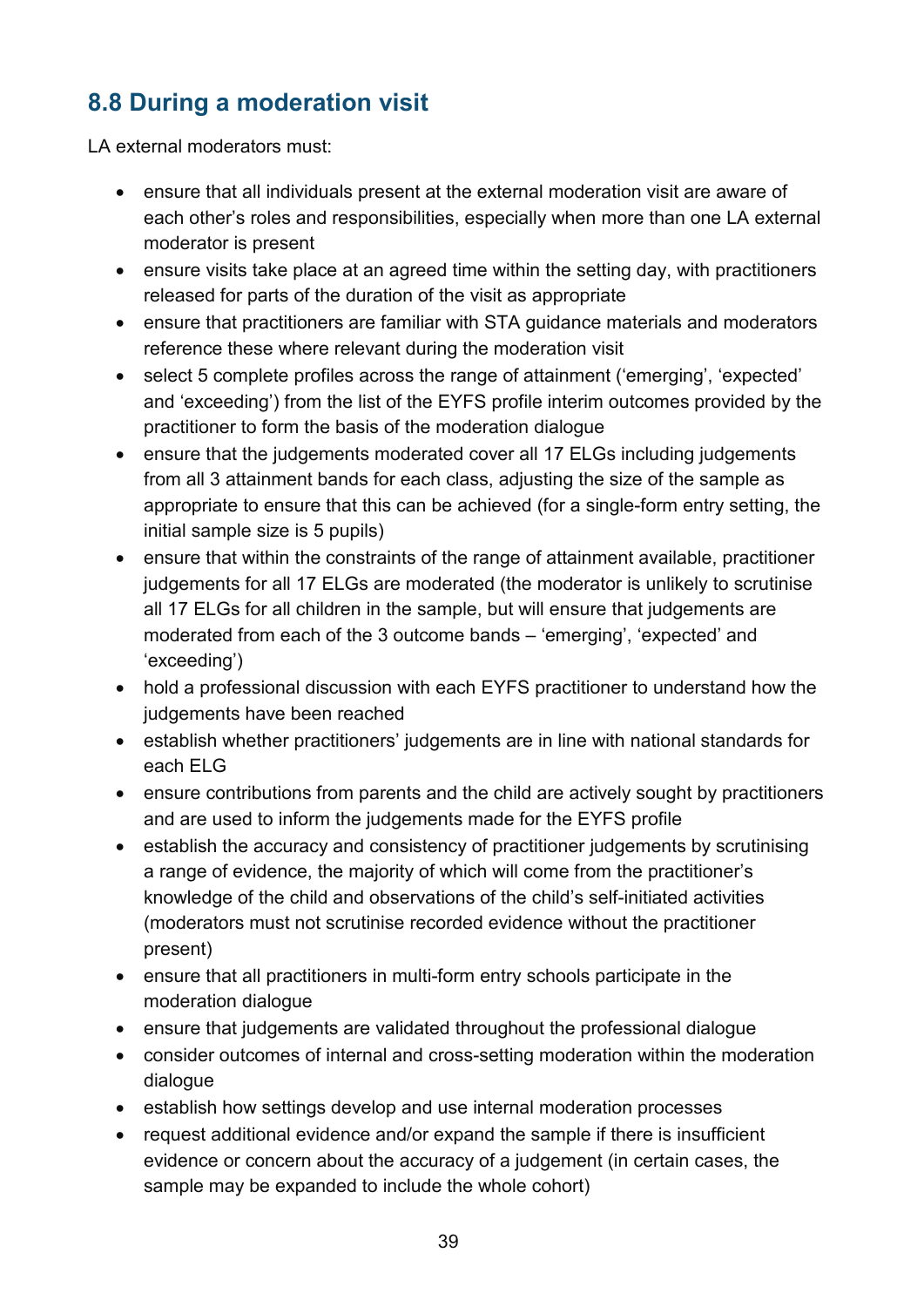• ensure that they directly refer to the LA's appeals process if any judgements have been amended

LAs may refer to the EYFS exemplification materials if guidance is required when reviewing evidence.

Settings must:

- ensure that the LA external moderators have a quiet area to conduct the external moderation visit
- meet requests from the LA external moderators for samples of children's day-today classwork or any other evidence reasonably required
- ensure that evidence demonstrates each of the ELGs
- ensure that EYFS practitioners are released for all, or part of, the visit for a professional discussion of the evidence presented

#### <span id="page-39-0"></span>**Moderating children in the 'emerging' band**

Where a practitioner's judgements are that the child is at an 'emerging' level of development, the moderation dialogue must reference both the description of the expected level of development (the ELG) and the child's previous development continuum. This is so the moderator can evaluate the practitioner's understanding and application of the threshold between an 'emerging' and 'expected' outcome. Evaluation must be applied on an individual ELG basis.

An outcome of 'emerging' may be clear-cut so that only a limited moderation dialogue is needed to establish the accuracy of a best-fit judgement. Alternatively, a child's specific circumstances may mean their development doesn't follow a linear path. Making a bestfit judgement about the child's level of learning and development may be both difficult and of limited meaning.

In these situations, discussion between a moderator and practitioner may be especially helpful. The moderation process should ensure that the characteristic of effective learning narrative highlights aspects of the child's learning and development, which may be masked by the 17 ELG outcomes.

#### <span id="page-39-1"></span>**Children with special educational needs and disability**

These children will be at the 'expected' or 'exceeding' level of development for some ELGs. However, they will be at an 'emerging' level for ELGs where their specific condition has an impact on their learning and development. Practitioners should provide additional detail to support the child's successful transition to year 1 and enable the year 1 teacher to plan an effective, responsive and appropriate curriculum.

If moderators consider this information within a moderation dialogue, it will strengthen the outcome of moderation. The dialogue should focus on the holistic picture of the child and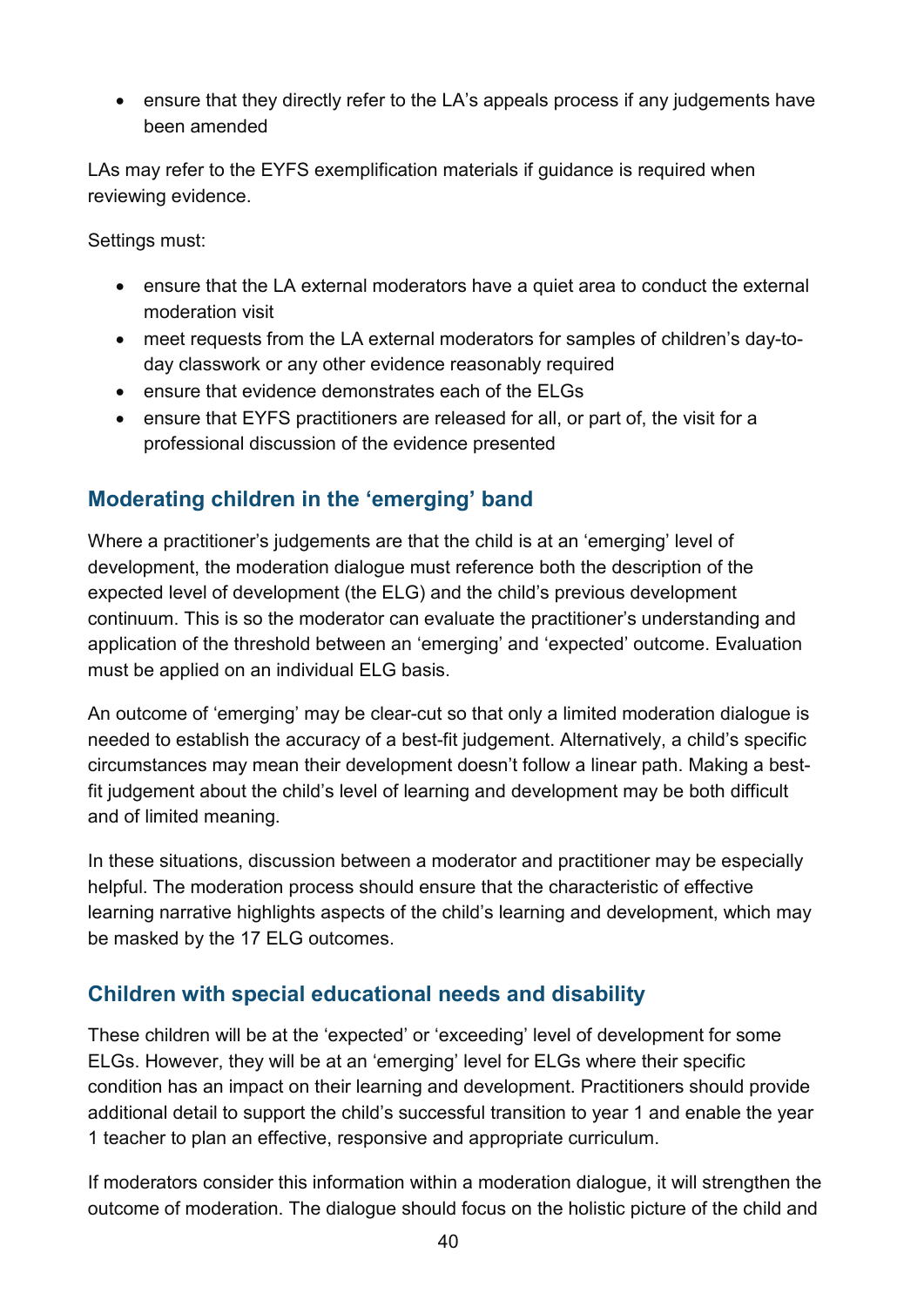the professional knowledge of the practitioner. This should also help develop a shared understanding of how the EYFS profile can be used to support successful transition for children with SEND.

#### <span id="page-40-0"></span>**Children whose outcomes are all 'emerging'**

There will be children whose outcomes at the end of the EYFS are at the 'emerging' level for all ELGs. It is important that moderation of this pattern of outcomes is also a meaningful process.

#### <span id="page-40-1"></span>**Moderating children in the 'exceeding' band**

Where a practitioner's judgements are that the child is at an 'exceeding' level of development, the moderation dialogue must reference the:

- description of the expected level of development (the ELG)
- area of learning 'exceeding' descriptors included in this handbook

The moderation process must be applied on an individual ELG basis, as children may be at an 'exceeding' level for some ELGs but at 'expected' for others.

## <span id="page-40-2"></span>**8.9 End of a moderation visit**

LA external moderators must:

- provide formal feedback to the headteacher, manager or a representative of the senior leadership team
- ensure that the setting is aware of the LA appeals process

They must provide the setting with the LA's completed record of the visit, which includes:

- the agreed, validated judgements for all moderated children
- any concerns that require further action by the setting or LA

The record of the visit must be signed by the headteacher or manager (or representative) and the LA external moderator.

At the end of the moderation visit, settings must:

- ensure that the headteacher, manager or representative is available to meet with the LA external moderator to receive formal feedback and to sign the written record of the visit
- ensure that any changes to practitioner judgements as a result of an external moderation visit are accurately reflected in their submitted data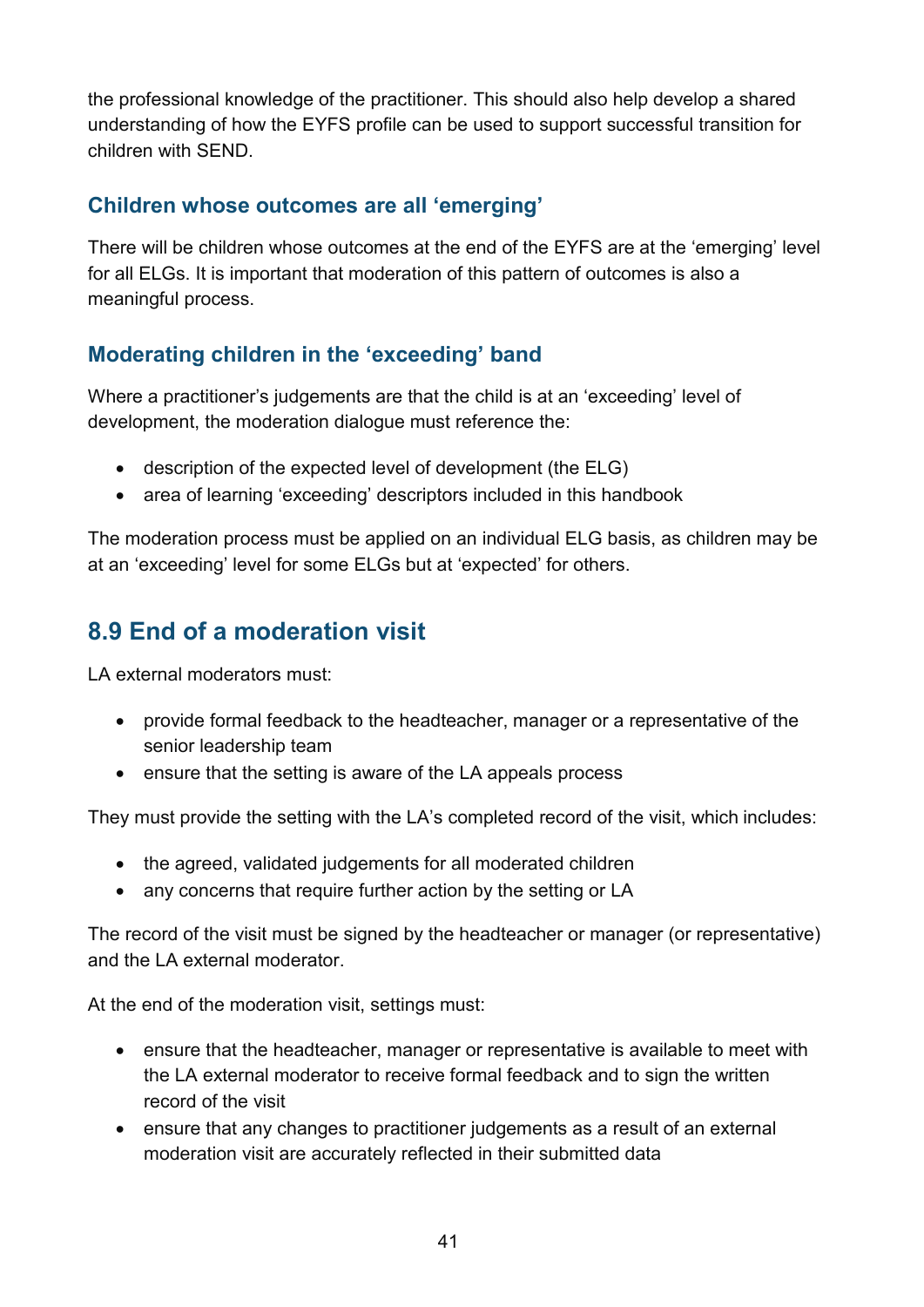## <span id="page-41-0"></span>**8.10 Local authority responsibilities**

At least 25% of providers within an LA must receive a moderation visit each year. LAs must ensure that all providers are visited at least once every 4 years as part of a cycle of moderation visits.

Section 13 of the Childcare Act 2006 requires LAs to undertake moderation activity, including:

- recruiting and training moderators with appropriate experience of the EYFS and the ELGs to secure consistent standards in assessment judgements
- regularly visiting all providers as part of a cycle of moderation visits
- moderating EYFS profile assessment judgements
- notifying providers about whether they are carrying out the EYFS profile assessment in accordance with requirements

LAs must:

- be accountable to STA (on behalf of the Secretary of State for Education) for delivery of their statutory duties in relation to external moderation of the EYFS profile and, if chosen for the 2018/19 academic year, comply with requirements for an STA external moderation visit
- have a named accountable LA officer who is strategically responsible for planning, implementing and quality assuring external moderation of the EYFS profile
- provide STA with the contact details for the accountable officer and external moderation manager and make sure STA is updated with any changes (if the roles are held by the same individual, details of a senior LA manager or director must be provided to STA)
- complete a short survey by Friday 14 December 2018 detailing the names of the moderation manager and strategic lead who has strategic responsibility for the planning and implementation of EYFS profile moderation, and confirming that they have an internal plan
- have a full internal plan that details how the LA will deliver its statutory duties for external moderation of the EYFS profile (the plan must address any concerns that arose from the 2018 external moderation process – if selected for external moderation, this must be submitted to STA no later than Friday 15 March 2019)
- base their sample of settings for external moderation on their local intelligence
- address any relevant action points which arose from STA's 2018 external moderation process in their 2019 planning
- communicate details of the moderation process to all relevant stakeholders
- have a specific appeals procedure in relation to the moderation of EYFS profile iudgements
- maintain an accurate record of external moderation visits, including the reasons for each visit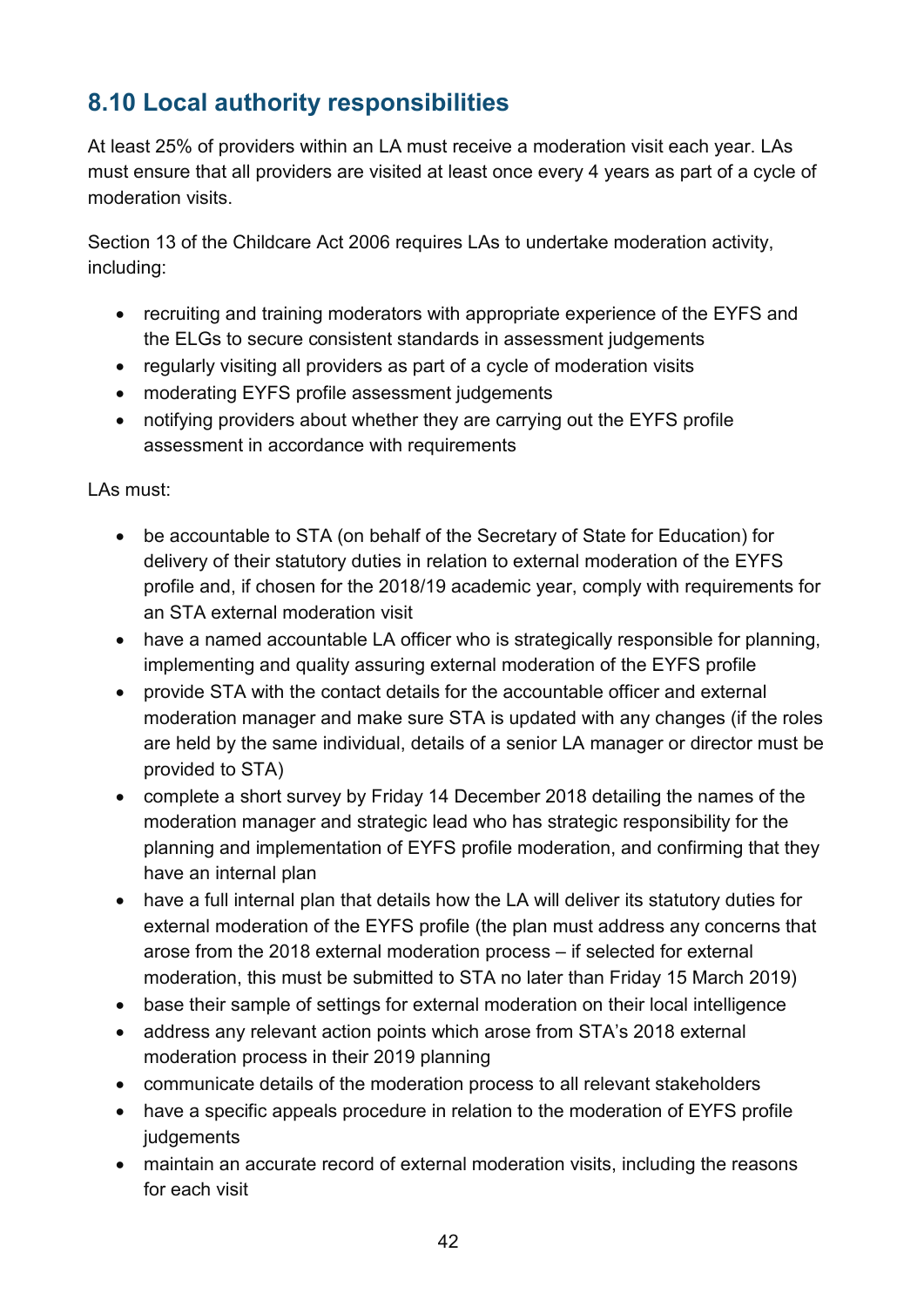The LA should plan an annual programme to ensure that its statutory duty in relation to the moderation of the EYFS profile judgements is met.

If LA moderators choose to use a moderation model that is not reliant on moderation visits, they must be able to demonstrate that all the statutory elements of the moderation visit are protected. Any deviation, which does not have regard to our guidance, will be deemed as not meeting statutory requirements.

All 17 ELGs are moderated annually. Moderation should not focus on a specific area of learning or set of ELGs at the expense of others. By the end of the spring term, LAs must inform the providers selected that they will receive a visit, giving settings at least 2 schools days' notice of an external moderation visit, and letting the setting know who will be attending. Providers must be notified of whether the EYFS profile assessment is being carried out in accordance with requirements. Visits will take place in the summer term 2019.

All practitioners responsible for the completion of the EYFS profile who are not receiving a moderation visit should take part in training.

In addition to planned visits to all settings on a 4-year cycle, moderation visits or support may be triggered by:

- the presence of newly qualified teachers and practitioners new to the EYFS
- requests from the headteacher or manager
- a new senior leadership team
- Ofsted concern
- settings with an EYFS cohort for the first time
- concerns identified by the school improvement partner or LA personnel
- data anomalies
- unusual patterns of attainment
- the date and/or outcome of last external moderation visit
- non-attendance at training events
- concern relating to the 2017/18 assessment cycle, including maladministration

## <span id="page-42-0"></span>**8.11 Recruitment of local authority moderators**

In order to carry out its statutory role the LA external moderation team must have a thorough understanding and experience of the principles and practice of the EYFS profile and appropriate experience of the EYFS.

LAs must recruit an external moderation team with appropriate and recent experience of early years. They must also train and quality assure LA external moderators so that external moderation is delivered consistently and accurately against the EYFS profile, throughout the external moderation window.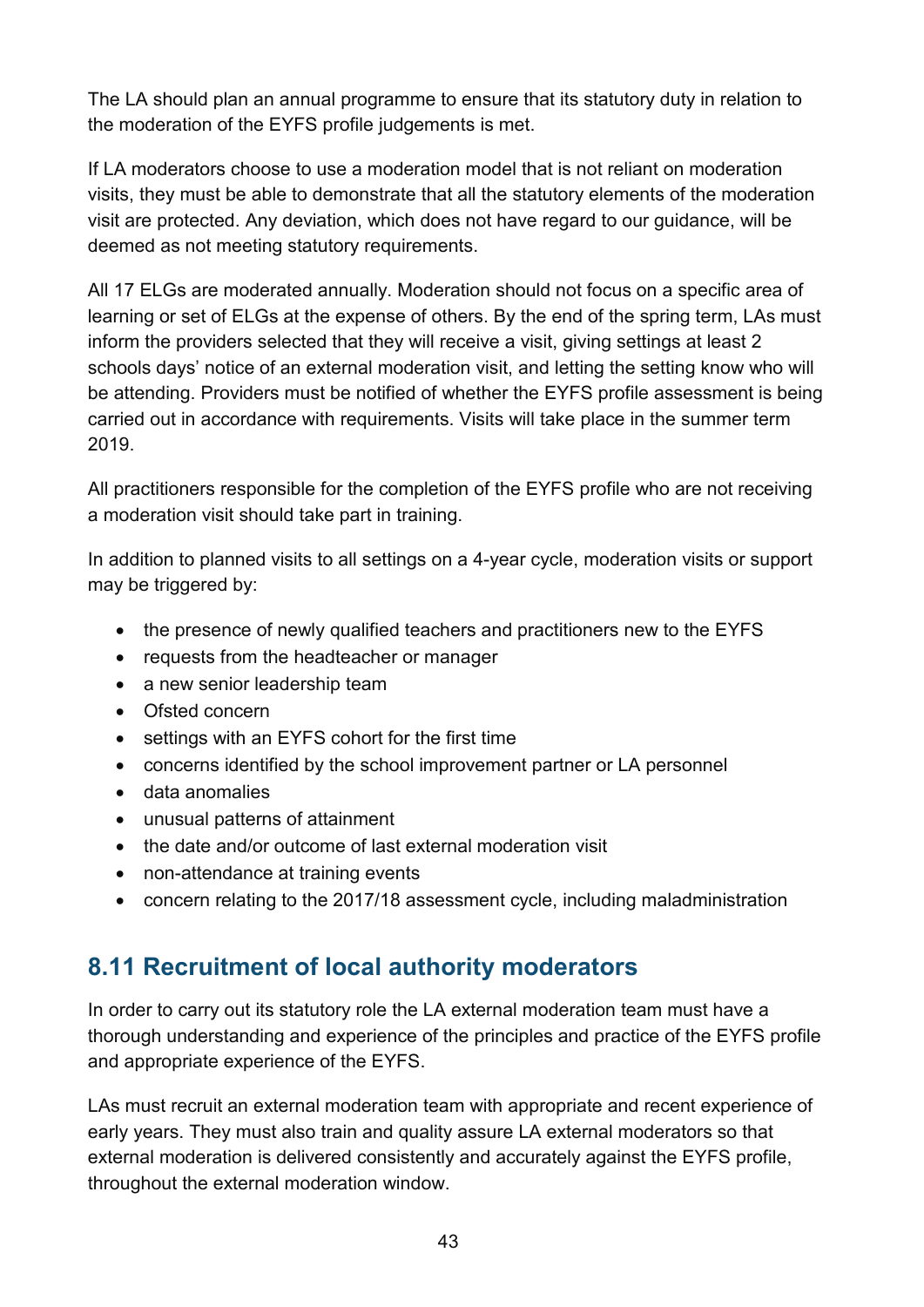LAs must ensure:

- the moderation team includes personnel with appropriate and recent EYFS experience
- moderators are recruited who have the appropriate skills and capabilities to carry out their role
- moderators are trained and participate regularly in LA moderation activities, using the EYFS framework to ensure consistency of national standards, which may include STA's exemplification materials
- there is an effective process for the recruitment of new moderators as appropriate
- moderators new to the role undertake a suitable induction process
- as part of their induction, newly appointed moderators have access to a mentor and opportunities to shadow a more experienced colleague
- their external moderators do not visit settings where they have a potential or perceived conflict of interest

All LA external moderators must be able to:

- systematically review evidence against the EYFS profile and adhere to STA guidance
- manage a professional discussion with teachers about the evidence presented and how a child's evidence meets the standard
- where appropriate, discuss and explain why a setting's judgements cannot be validated
- provide accurate written and verbal feedback to practitioners and the headteacher or setting manager

LA moderators must have regard for moderation guidance produced by STA and exercise their powers and duties according to the guidance. This can be found in the 'Moderation' section of the EYFS ARA.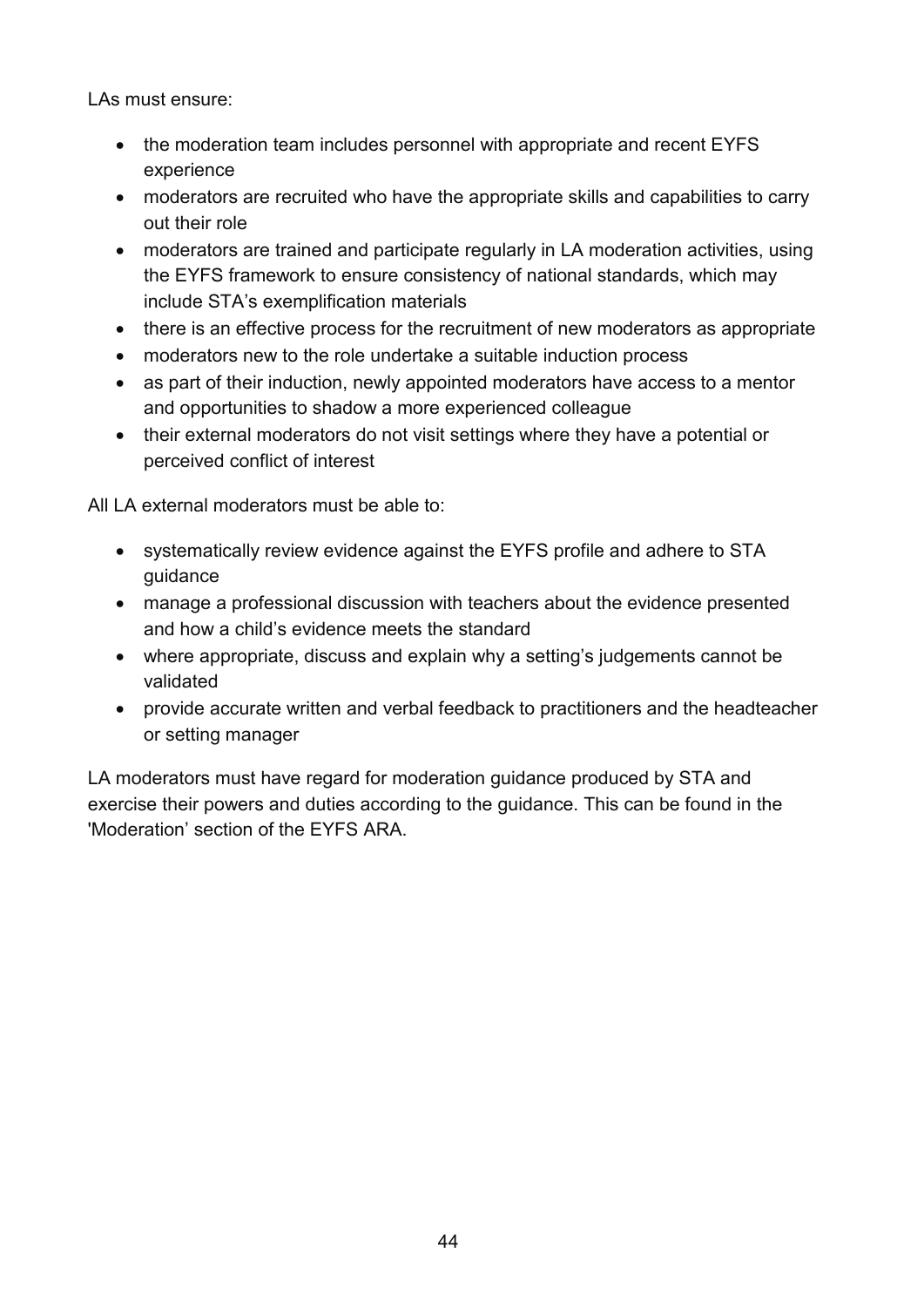## <span id="page-44-0"></span>**8.12 How local authorities are moderated**

STA visits a sample of LAs during the summer term, to moderate their approaches and procedures.

If an LA is selected, external moderators will:

- meet with their EYFS profile moderation manager and appropriate personnel to discuss the approaches to moderation, training and support
- attend one or more of their moderation visits
- report to STA on their approach to moderation and the robustness of the moderation model they use

## <span id="page-44-1"></span>**8.13 Appeals**

LAs must have a specific appeals procedure in relation to the moderation of EYFS profile judgements, which after escalation within the LA includes a second external moderation visit or review by a different LA.

LAs must:

- make schools aware of the LA's appeals process prior to, and at the end of the visit
- ensure that LA external moderators directly refer to the LA's appeals process during the external moderation visit, if any judgements have been amended
- include details of an independent review by the LA and arrangements for a different LA to conduct either a second external moderation visit, or a review of evidence in their appeals process

Settings must provide evidence to the LA to support any appeal claim before it is processed. The evidence can only be based on that seen by the external moderator during the LA external moderation visit.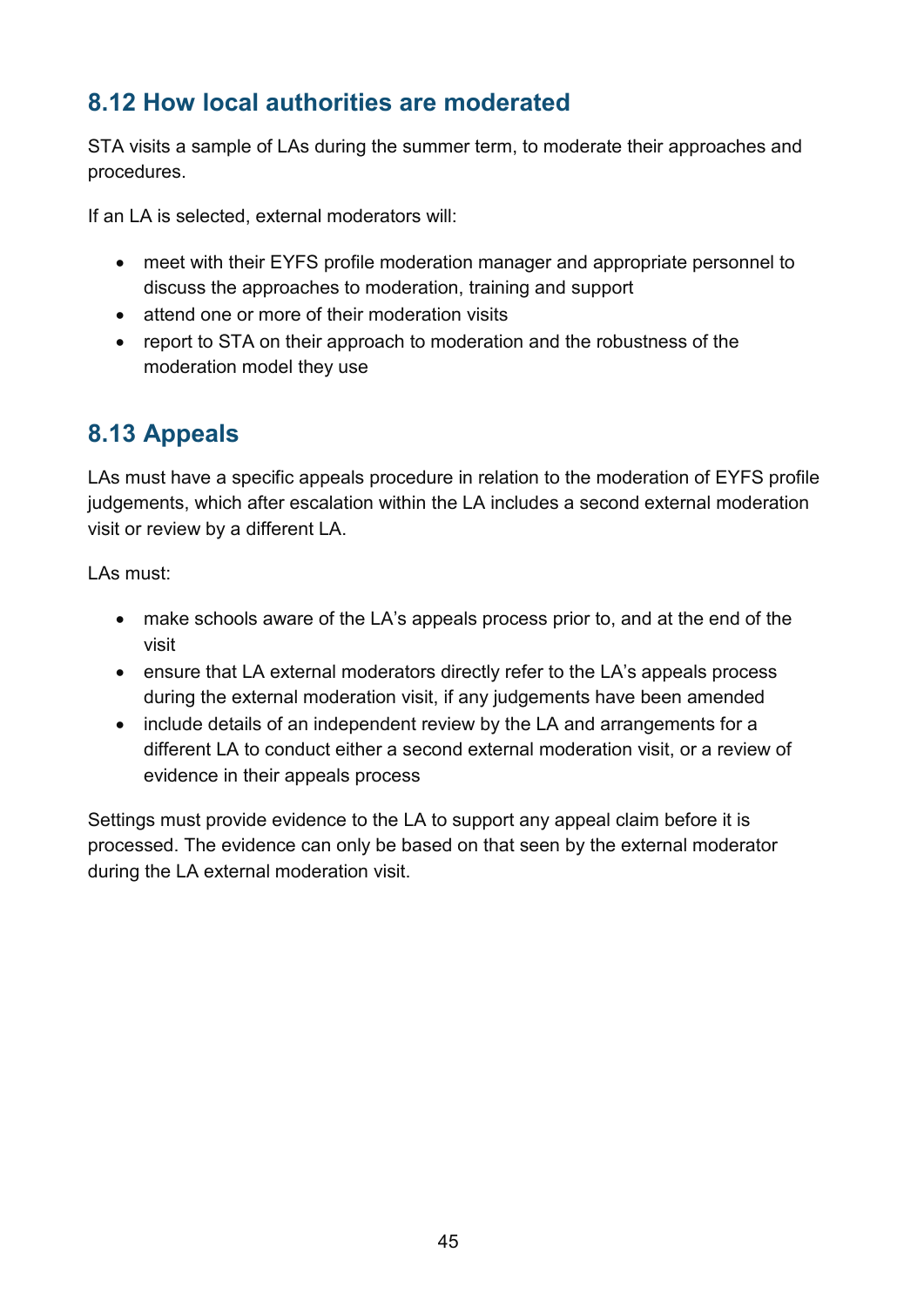# <span id="page-45-0"></span>**Section 9. Quality assurance of EYFS profile data**

## <span id="page-45-1"></span>**9.1 Overview**

Settings and LAs must have quality assurance processes in place to ensure that the data submitted for each child is an accurate reflection of their attainment.

The EYFS profile is a statutory data collection. Each child's records are combined at setting, LA, and national level to produce a dataset that has national statistics status and informs a range of processes.

Practitioners, school managers, setting leaders and LAs are responsible for ensuring the quality, accuracy and reliability of data arising from EYFS profile assessment. They must ensure that data accurately reflects the attainment of their cohort of children.

EYFS profile data must be sufficiently reliable and accurate to meet the purposes described in this handbook. Quality assurance activities are in place to check this is the case.

These include:

- teachers and practitioners meeting within a school and between schools or settings, to develop a consistent understanding of ELGs
- external moderation visits organised by an LA
- LAs carrying out a quality assurance review of settings' data after it has been submitted

Quality assurance of EYFS profile data ensures that:

- the pattern of outcomes for an individual child makes sense in relation to wider knowledge of children's learning and development
- the resulting data is an accurate record of practitioner judgements

## <span id="page-45-2"></span>**9.2 Pattern of outcomes for an individual child**

LAs are responsible for providing a robust moderation process, which evaluates practitioners' judgements in line with statutory requirements. This process includes LA moderators considering the pattern of attainment for a sample of children during a moderation visit.

It is important that settings carry out a 'sense check' of outcomes for all children for whom they have made EYFS profile judgements. This helps to make sure parents and year 1 teachers are given an accurate picture of children's learning and development.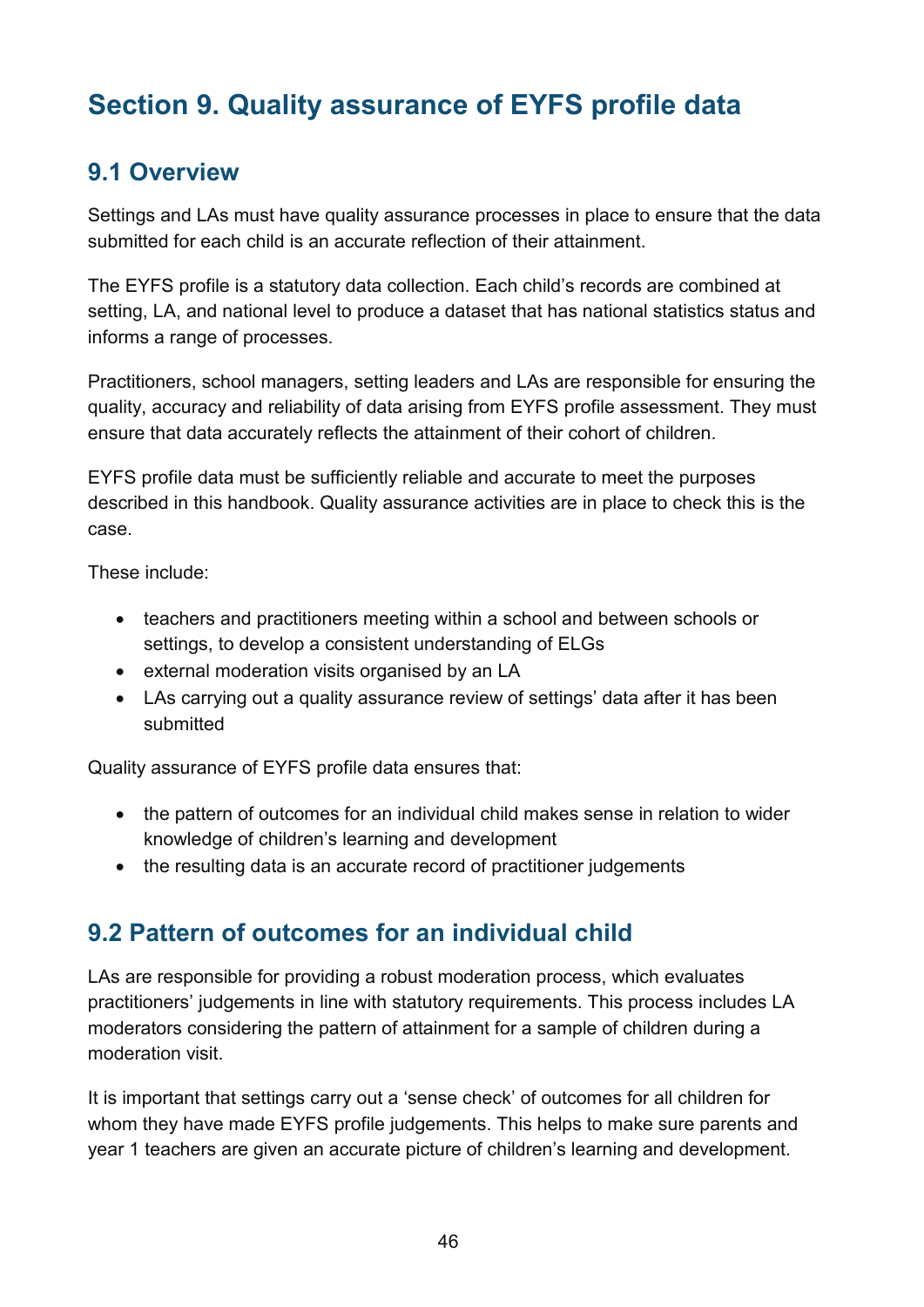Consideration of any EYFS profile outcome must include:

- the judgements made against the ELG statement of the level of development expected at the end of the EYFS
- the narrative record of the child's characteristics of effective learning

Practitioners should use the information in the narrative to put patterns of attainment in context and evaluate the accuracy of EYFS profile outcomes.

Any exploration of patterns of attainment should take into account the contextual information for individual children that underpin accurate assessment. For example, practitioners should remember that children with specific educational needs and development may be assessed in relation to their ability to communicate without the need for speech.

LAs can use the statements set out in section 9.6 to support level-setting quality assurance processes.

## <span id="page-46-0"></span>**9.3 Schools' and settings' responsibilities**

#### <span id="page-46-1"></span>**Headteachers and managers**

Headteachers or managers are responsible for submitting accurate, reliable and high quality EYFS profile data to their LA. To achieve this, headteachers or managers need to make sure that:

- staff understand their setting's systems for recording children's profile outcomes and submitting data to their LA
- practitioners clearly record EYFS profile information
- staff responsible for data collection and submission understand the nature of EYFS profile data
- data is transcribed from their setting's records to electronic records accurately
- entered data is checked against what was originally provided by the practitioner
- information that accompanies EYFS profile data is accurate, for example postcode and unique pupil number
- headteachers or managers themselves check and sign off data before it is submitted to their LA

Headteachers or managers should also be involved in quality assurance processes before data is submitted to their LA. They should make sure their staff have enough time for resolving queries.

Headteachers or managers should only sign off item level data, and permit onward transmission to their LA, once they have checked that the data is: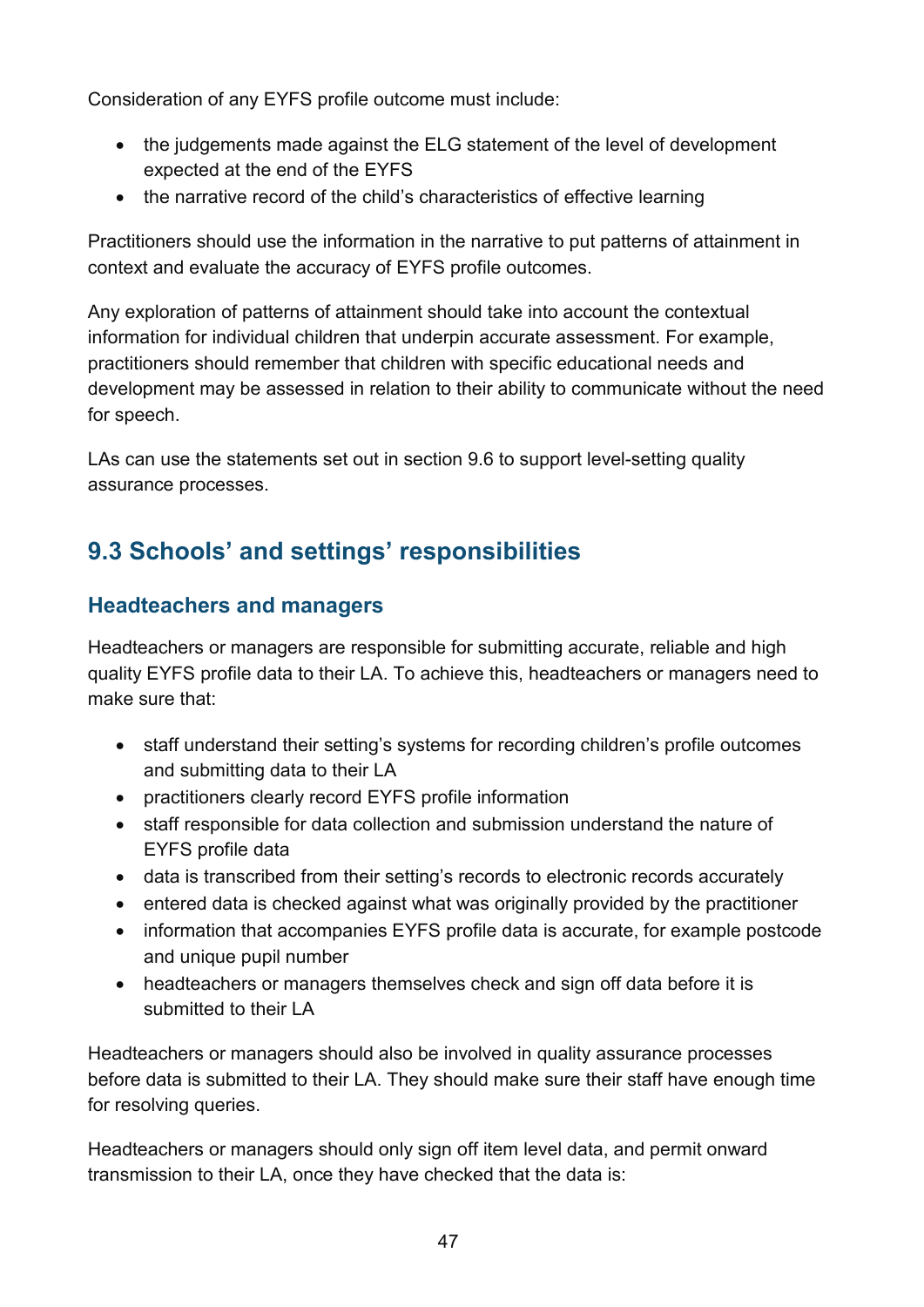- free of errors
- an accurate reflection of the attainment of the cohort

Headteachers or managers are also responsible for resolving any queries their LA may have as a result of their processes.

#### <span id="page-47-0"></span>**Practitioners and year 1 teachers**

Practitioners have a central role in ensuring judgements are reliable and accurate. They need to be familiar with the ELGs and the statutory EYFS framework in order to apply them consistently.

Practitioners and year 1 teachers should work together to build a consistent, shared understanding of what the ELGs mean via internal moderation activities. Practitioners in groups of schools may also wish to work together in this way.

It is particularly important that year 1 teachers understand the EYFS profile, so they can make effective use of it to inform their teaching. Year 1 teachers should be encouraged to be moderators.

## <span id="page-47-1"></span>**9.4 Local authority responsibilities**

#### <span id="page-47-2"></span>**Data collection**

The data collection, entry and submission processes should be planned in advance. LAs should give clear information to settings so that they understand how data should be formatted.

#### <span id="page-47-3"></span>**Quality assurance of data**

LAs should implement an effective process to scrutinise the validity and accuracy of EYFS profile data prior to submission to DfE. The dataset should be checked by the moderation manager and LA data professionals at a level of detail that enables anomalies to be identified and highlighted to settings for review and amendment (where necessary). Each team's focus may be different, but best practice involves combined processes with shared responsibility.

Effective quality assurance rests on LAs' knowledge both of EYFS profile assessment and of the schools and settings that are returning data. LA quality assurance activity could include a 'first cut' data analysis followed by feedback to the setting. This can help a setting's internal evaluation and transition processes.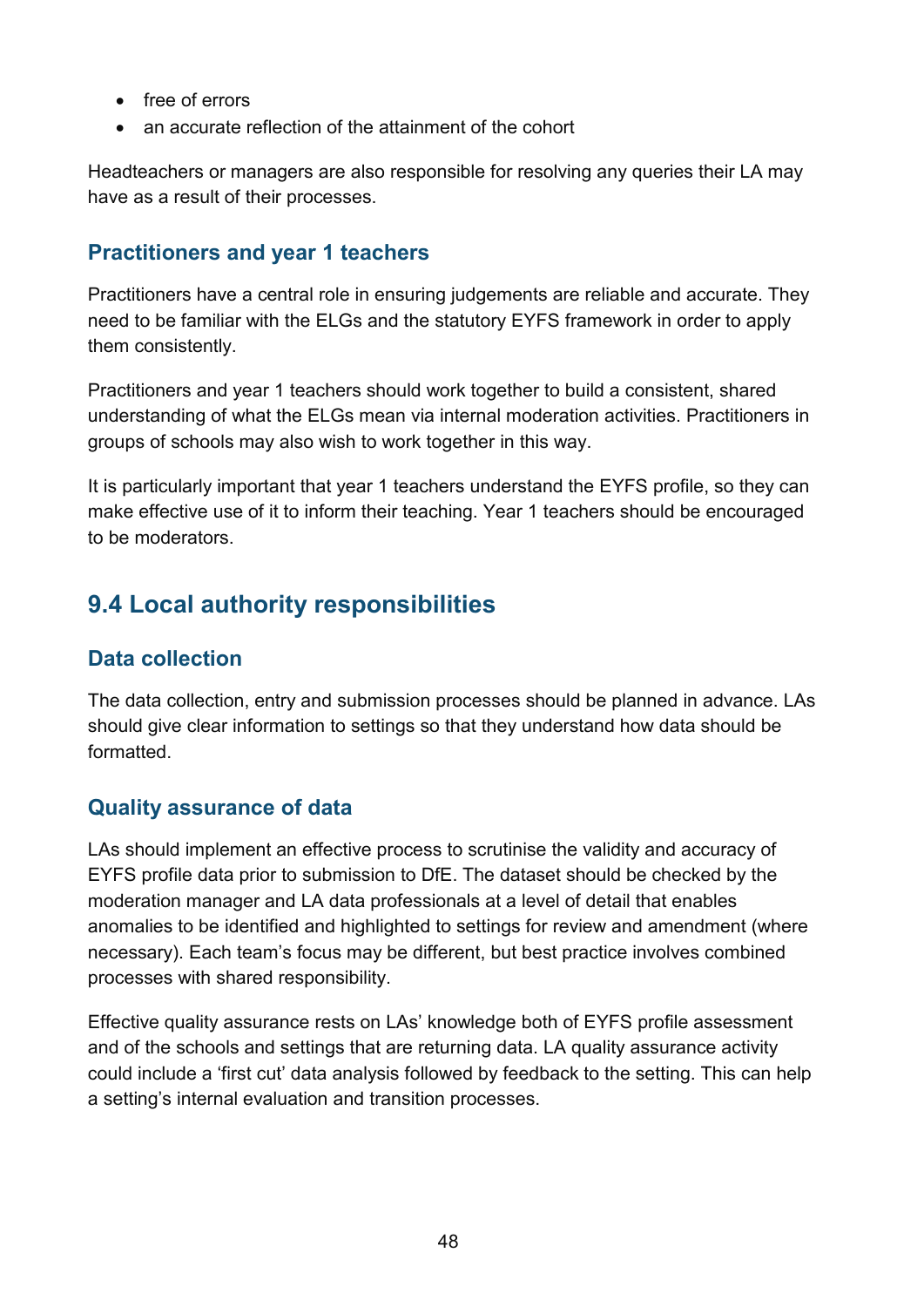LAs should explain their quality assurance processes to settings early in the data collection cycle. This will ensure timescales and expectations are well established, and appropriate activity planned at setting and LA level. Timelines should allow time for:

- scrutiny of data by LA data and moderation teams
- queries to be raised with settings and resolved
- settings to amend submitted data, if required

If LAs find potential inconsistencies in a setting's dataset, they must ensure headteachers or managers have enough time to discuss this with their staff and provide an appropriate response. If settings need to change their data this must be completed before the end of the summer term. Moderation managers must co-ordinate with their data teams so that the final submission to DfE only contains correctly amended data.

LAs can use the following questions to check the accuracy of their EYFS profile dataset before they submit it to DfE. These questions are designed to prompt conversation, rather than rules that data must obey.

- Does the setting's data reflect the LA's knowledge of the cohort or outcomes of moderation?
- Is there a difference in data between classes where there is multi-form entry?
- Is the setting's data significantly or unexpectedly adrift from LA data?
- Are there patterns of attainment that are unexpected in terms of what is known about children's learning and development in general?
- Are trends from year to year unexpected?

LAs should submit data to DfE using the COLLECT data collection system. DfE will give instructions on how to do this before the national data collection takes place. Data must pass a range of validation checks in order to be accepted by DfE.

After data validation has taken place, LA moderation managers should check that their local dataset presents an accurate picture of children's learning and development at the end of the EYFS. LAs could do this by looking at a further sample of outcomes, or cross checking outcomes against those anticipated as a result of moderation. The nature of any sampling should be shared with settings prior to data collection.

## <span id="page-48-0"></span>**9.5 Data submission**

LAs are required to collect EYFS profile data. This collection (and subsequent return to DfE where required) should be carried out in line with the assessment and reporting arrangements.

All EYFS providers must have an appropriate system to record and submit EYFS profile data.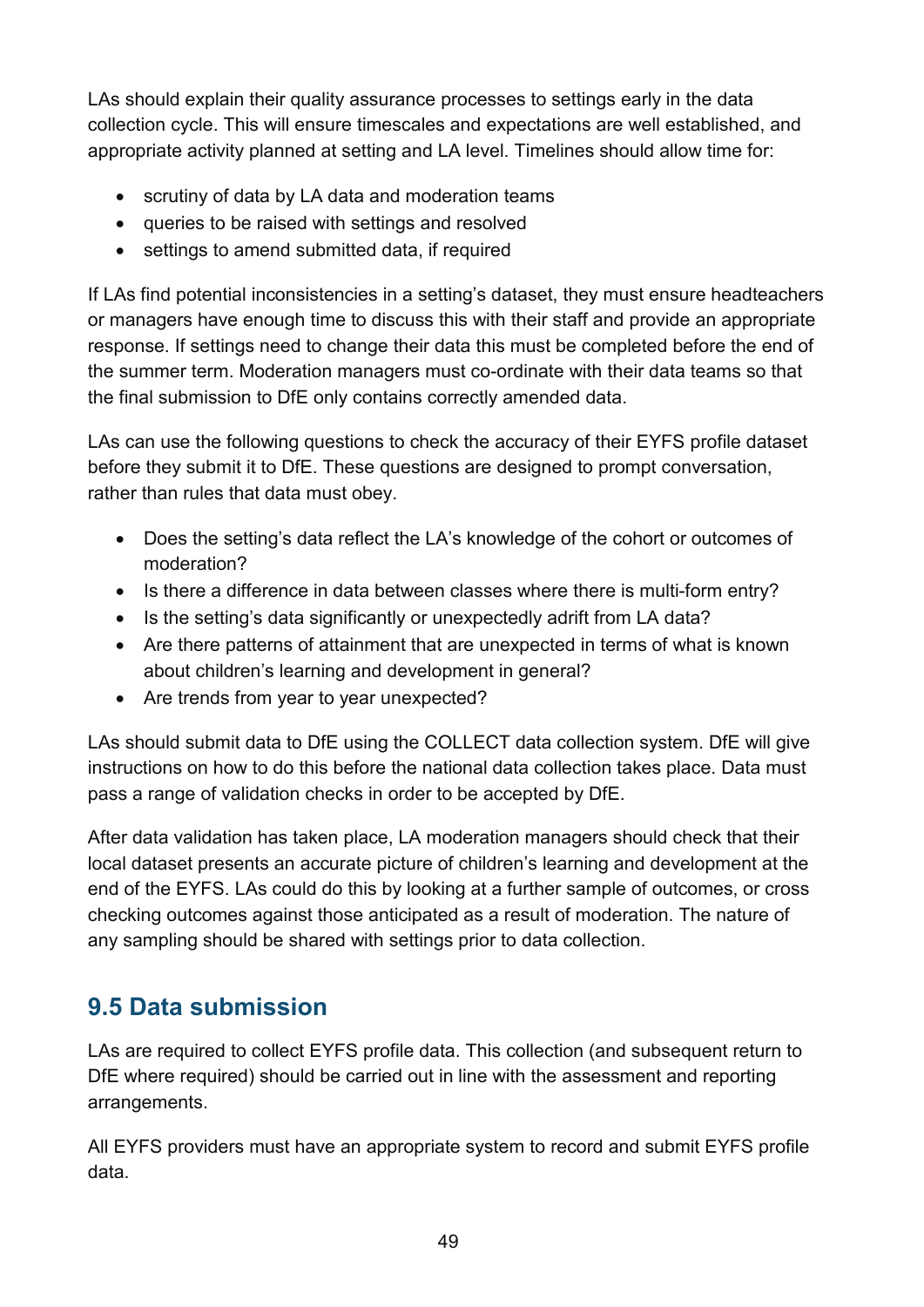Systems for the collection, submission and analysis of EYFS profile data should be evaluated and developed each year. The LA moderation manager should have an effective working relationship with both the LA and settings' IT and data analysis teams.

LAs must:

- have a defined data validation process, using local intelligence to investigate any unexpected pattern of attainment for any setting
- not shorten the moderation window by requesting data prior to midday on Monday 24 June 2019
- escalate any concerns about the integrity of the assessment to STA's maladministration team via the national curriculum assessments helpline on 0300 303 3013

## <span id="page-49-0"></span>**9.6 Statements to support level setting**

Each child's pattern of attainment will reflect their learning and development outcomes so an unexpected pattern of attainment doesn't necessarily mean that their EYFS profile outcome is inaccurate. These prompts may provide a starting point for a conversation with the practitioner who made the judgement, if a pattern doesn't match what was anticipated.

#### <span id="page-49-1"></span>**Statement 1**

A child's outcomes consistently exceed the ELGs but the characteristics of effective learning describe a child who lacks interest and excitement to learn. This scenario is possible, however high attainment is often associated with interest in learning. It is essential that the commentary within the characteristics of effective learning is linked to the attainment of the ELGs.

## <span id="page-49-2"></span>**Statement 2**

A child's ability to communicate effectively threads through many of the ELGs. A child whose outcome for 'Speaking' is at the 'emerging' level may also show emerging attainment for those ELGs with a significant communication element.

These include:

- self-confidence and self-awareness
- managing feelings and behaviour
- understanding
- shape, space and measures
- people and communities
- knowledge of the world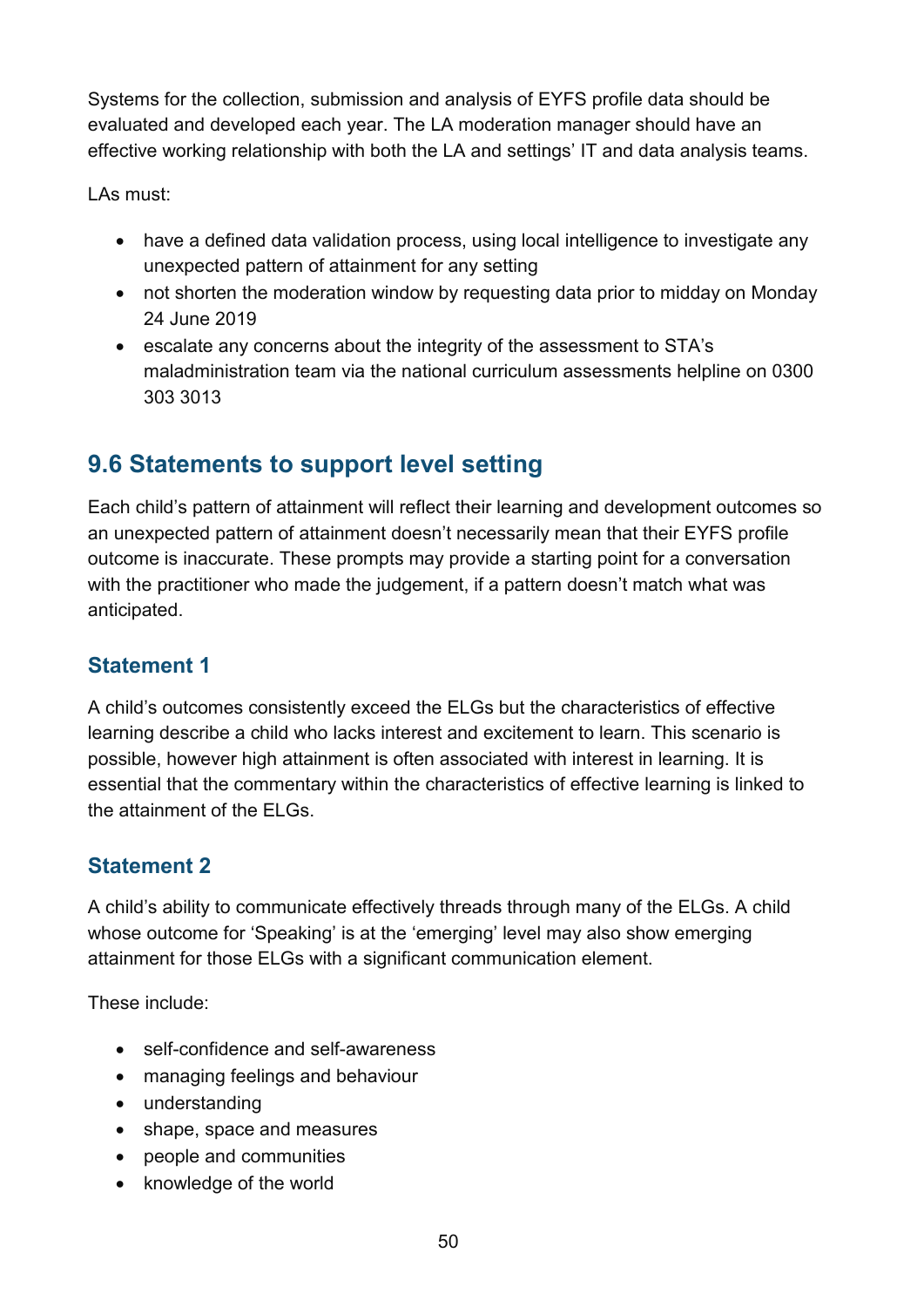#### <span id="page-50-0"></span>**Statement 3**

A child meets the level of development expected at the end of EYFS for 'Reading' but not for 'Listening and attention'. This is despite the 'Reading' ELG including elements which rely on a child using significant skills relating to 'Listening and attention'.

#### <span id="page-50-1"></span>**Statement 4**

A child meets the level of development expected at the end of the EYFS for 'Writing' but not physical development ('Moving and handling'). The ability to hold and manipulate a pencil effectively is only part of the physical ELG. Therefore a child whose physical development in relation to fine motor movements is at the 'emerging' level may not be a confident and independent writer as expressed by the 'Writing' ELG.

#### <span id="page-50-2"></span>**Statement 5**

Some elements of the expressive arts ELGs depend on a child's physical ability to explore and manipulate media with confidence, including construction materials. A child with 'emerging' physical ('Moving and handling') skills may not attain the level of development expected at the end of the EYFS in relation to these creative ELGs.

#### <span id="page-50-3"></span>**Statement 6**

A child who is at the 'expected' level for 'Shape, space and measures' and 'Knowledge of the world' is likely to be using the skills and attributes that would contribute towards attainment of the 'expected' level for 'Understanding'.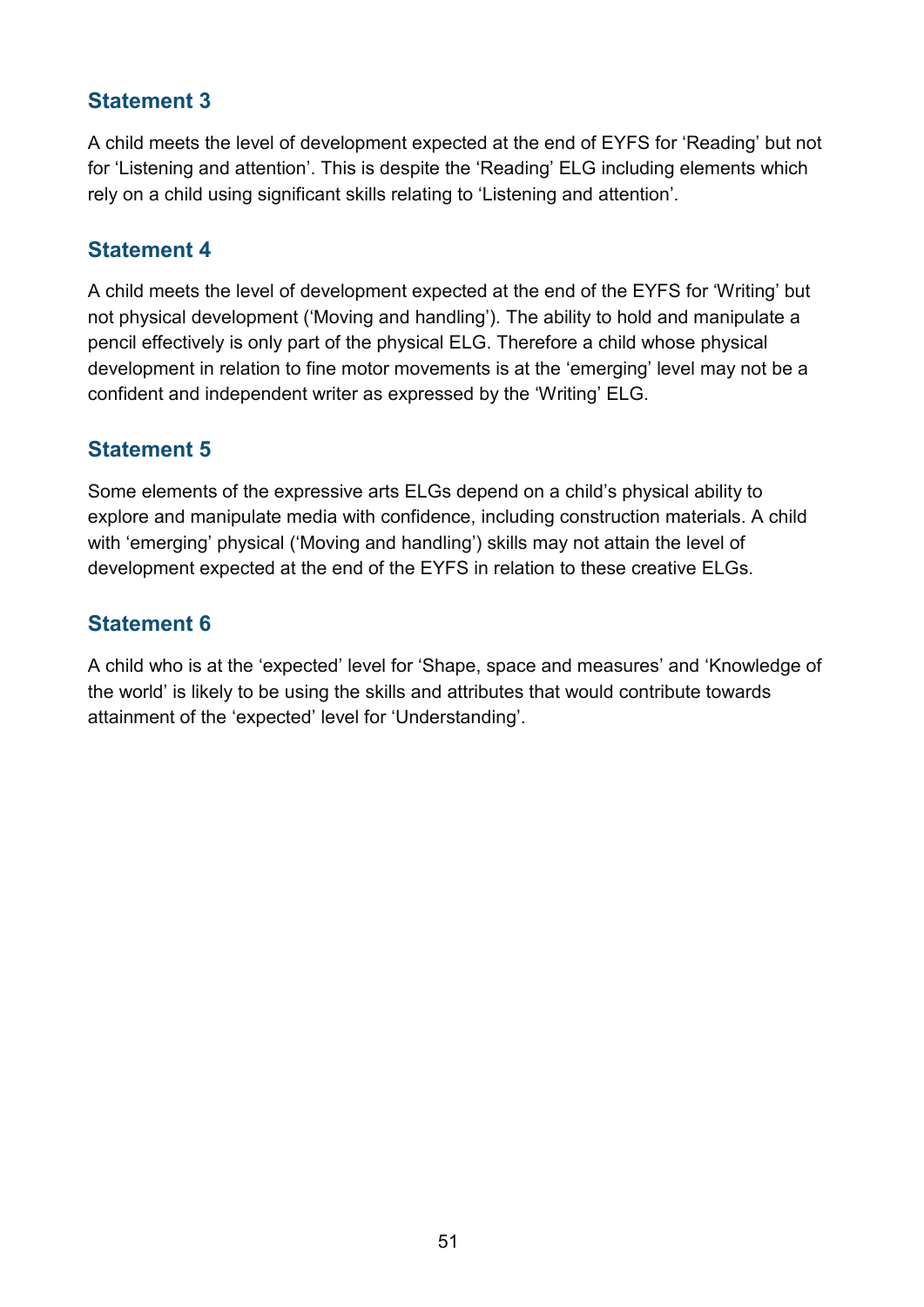# <span id="page-51-0"></span>**Section 10. Areas of learning: 'exceeding' descriptors**

Practitioners should use these descriptors when making judgements about whether a child's level of learning and development is in the 'exceeding' category. These descriptors are sourced from the Tickell review<sup>14</sup> of the EYFS.

## <span id="page-51-1"></span>**10.1 Prime areas of learning**

#### <span id="page-51-2"></span>**Communication and language**

| <b>Early learning goal</b> | Description of 'exceeding'                                                                                                                                                                                                                                                                                                            |
|----------------------------|---------------------------------------------------------------------------------------------------------------------------------------------------------------------------------------------------------------------------------------------------------------------------------------------------------------------------------------|
| 1. Listening and attention | Children listen to instructions and follow<br>them accurately, asking for clarification if<br>necessary. They listen attentively with<br>sustained concentration to follow a story<br>without pictures or props. They can listen in<br>a larger group, for example, at assembly.                                                      |
| 2. Understanding           | After listening to stories, children can<br>express views about events or characters in<br>the story and answer questions about why<br>things happened. They can carry out<br>instructions, which contain several parts in a<br>sequence.                                                                                             |
| 3. Speaking                | Children show some awareness of the<br>listener by making changes to language and<br>non-verbal features. They recount<br>experiences and imagine possibilities, often<br>connecting ideas. They use a range of<br>vocabulary in imaginative ways to add<br>information, express ideas or to explain or<br>justify actions or events. |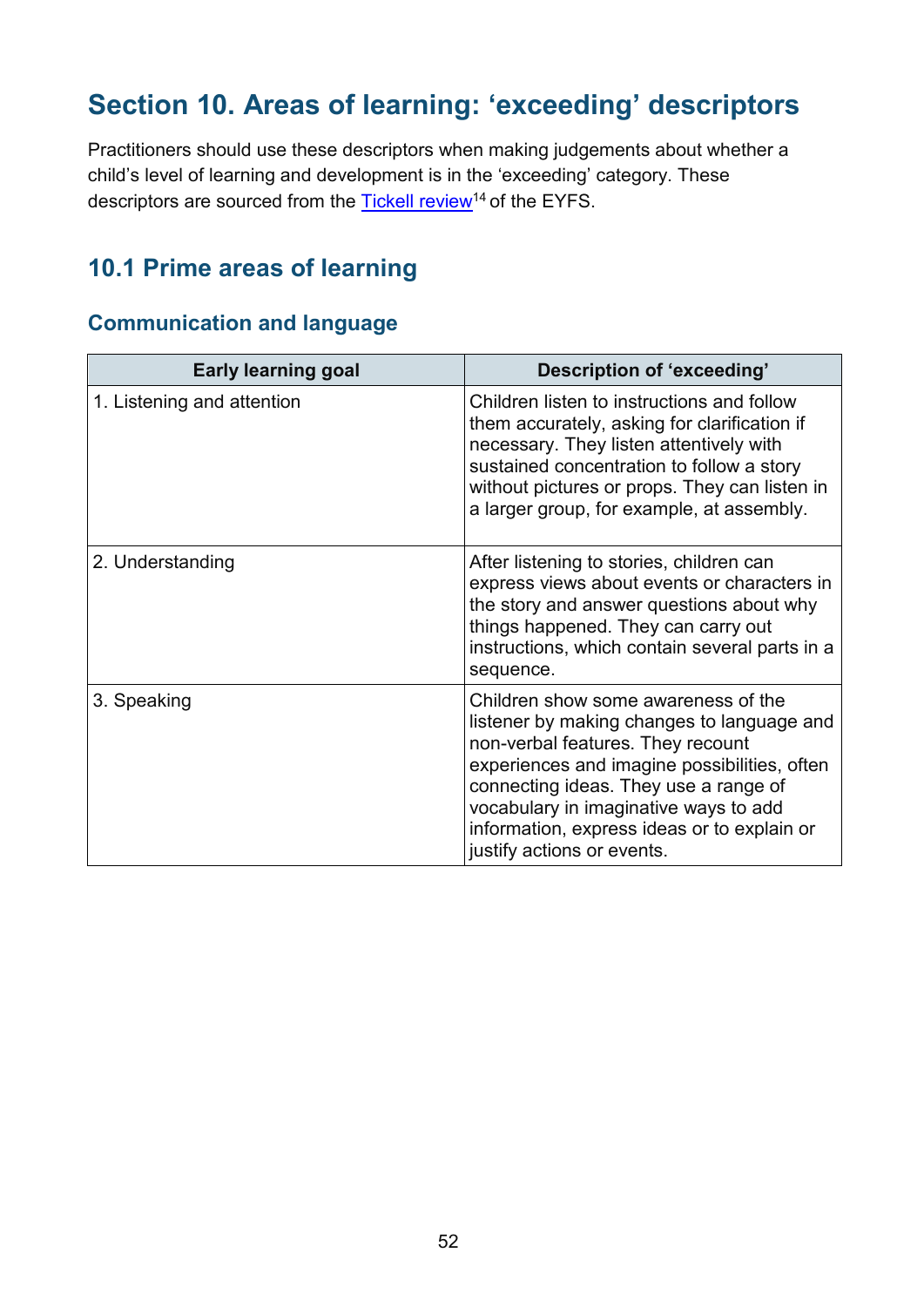# <span id="page-52-0"></span>**Physical development**

| <b>Early learning goal</b> | Description of 'exceeding'                                                                                                                                                                                                                         |
|----------------------------|----------------------------------------------------------------------------------------------------------------------------------------------------------------------------------------------------------------------------------------------------|
| 4. Moving and handling     | Children can hop confidently and skip in<br>time to music. They hold paper in position<br>and use their preferred hand for writing,<br>using a correct pencil grip. They are<br>beginning to be able to write on lines and<br>control letter size. |
| 5. Health and self-care    | Children know about, and can make healthy<br>choices in relation to, healthy eating and<br>exercise. They can dress and undress<br>independently, successfully managing<br>fastening buttons or laces.                                             |

## <span id="page-52-1"></span>**Personal, social and emotional development**

| <b>Early learning goal</b>            | <b>Description of 'exceeding'</b>                                                                                                                                                                                                                                                                                                                                                          |
|---------------------------------------|--------------------------------------------------------------------------------------------------------------------------------------------------------------------------------------------------------------------------------------------------------------------------------------------------------------------------------------------------------------------------------------------|
| 6. Self-confidence and self-awareness | Children are confident speaking to a class<br>group. They can talk about the things they<br>enjoy, and are good at, and about the things<br>they do not find easy. They are resourceful<br>in finding support when they need help or<br>information. They can talk about the plans<br>they have made to carry out activities and<br>what they might change if they were to<br>repeat them. |
| 7. Managing feelings and behaviour    | Children know some ways to manage their<br>feelings and are beginning to use these to<br>maintain control. They can listen to each<br>other's suggestions and plan how to achieve<br>an outcome without adult help.<br>They know when and how to stand up for<br>themselves appropriately. They can stop<br>and think before acting and they can wait for<br>things they want.             |
| 8. Making relationships               | Children play group games with rules. They<br>understand someone else's point of view<br>can be different from theirs. They resolve<br>minor disagreements through listening to<br>each other to come up with a fair solution.<br>They understand what bullying is and that<br>this is unacceptable behaviour.                                                                             |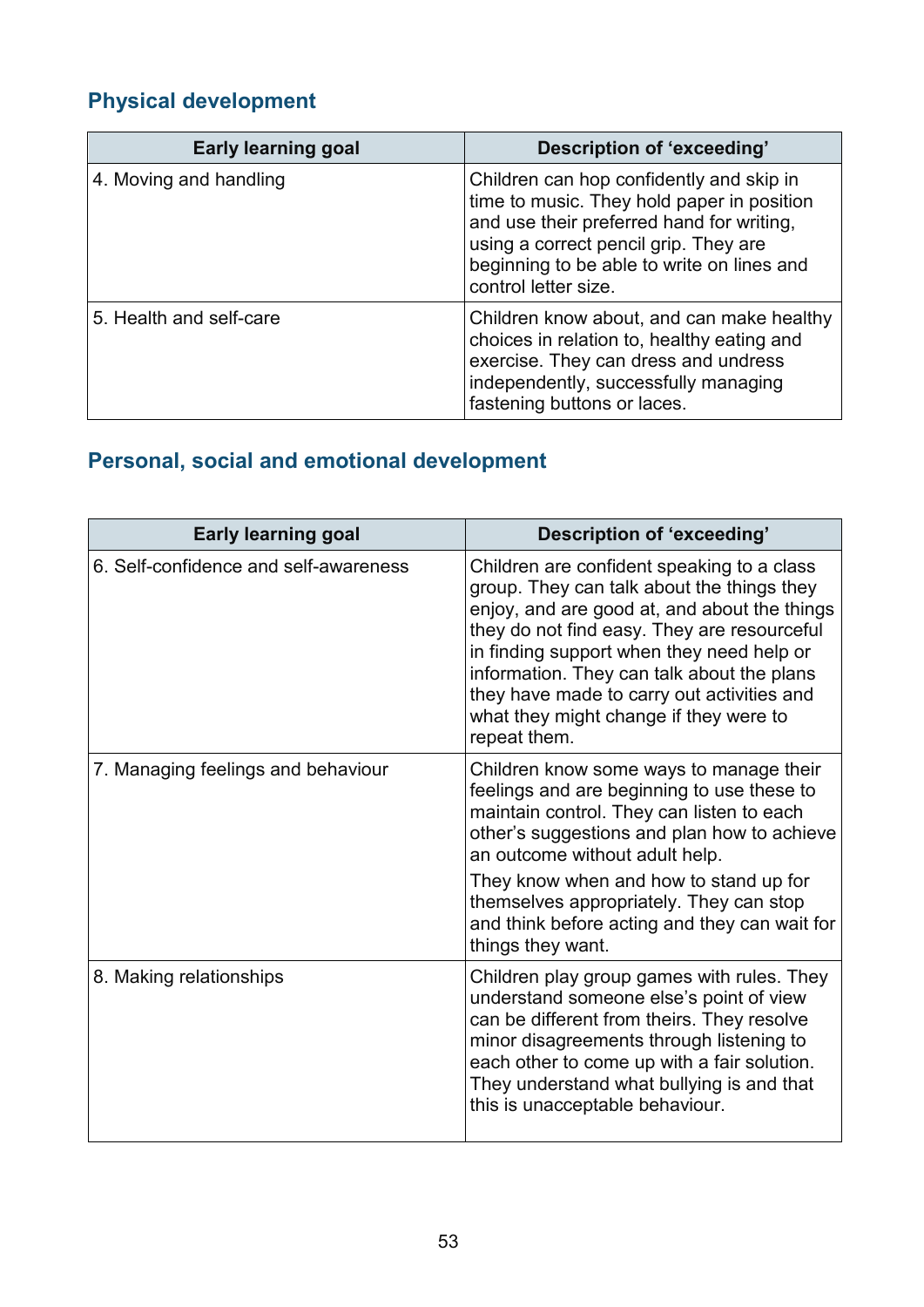# <span id="page-53-0"></span>**10.2 Specific areas of learning**

## <span id="page-53-1"></span>**Literacy**

| <b>Early learning goal</b> | Description of 'exceeding'                                                                                                                                                                                                                                                                                |
|----------------------------|-----------------------------------------------------------------------------------------------------------------------------------------------------------------------------------------------------------------------------------------------------------------------------------------------------------|
| 9. Reading                 | Children can read phonically regular words<br>of more than one syllable as well as many<br>irregular but high frequency words. They<br>use phonic, semantic and syntactic<br>knowledge to understand unfamiliar<br>vocabulary. They can describe the main<br>events in the simple stories they have read. |
| 10. Writing                | Children can spell phonically regular words<br>of more than one syllable as well as many<br>irregular but high frequency words. They<br>use key features of narrative in their own<br>writing.                                                                                                            |

## <span id="page-53-2"></span>**Mathematics**

| <b>Early learning goal</b>    | Description of 'exceeding'                                                                                          |
|-------------------------------|---------------------------------------------------------------------------------------------------------------------|
| 11. Numbers                   | Children estimate a number of objects and<br>check quantities by counting up to 20.                                 |
|                               | They solve practical problems that involve<br>combining groups of 2, 5 or 10, or sharing<br>into equal groups.      |
| 12. Shape, space and measures | Children estimate, measure, weigh and<br>compare and order objects and talk about<br>properties, position and time. |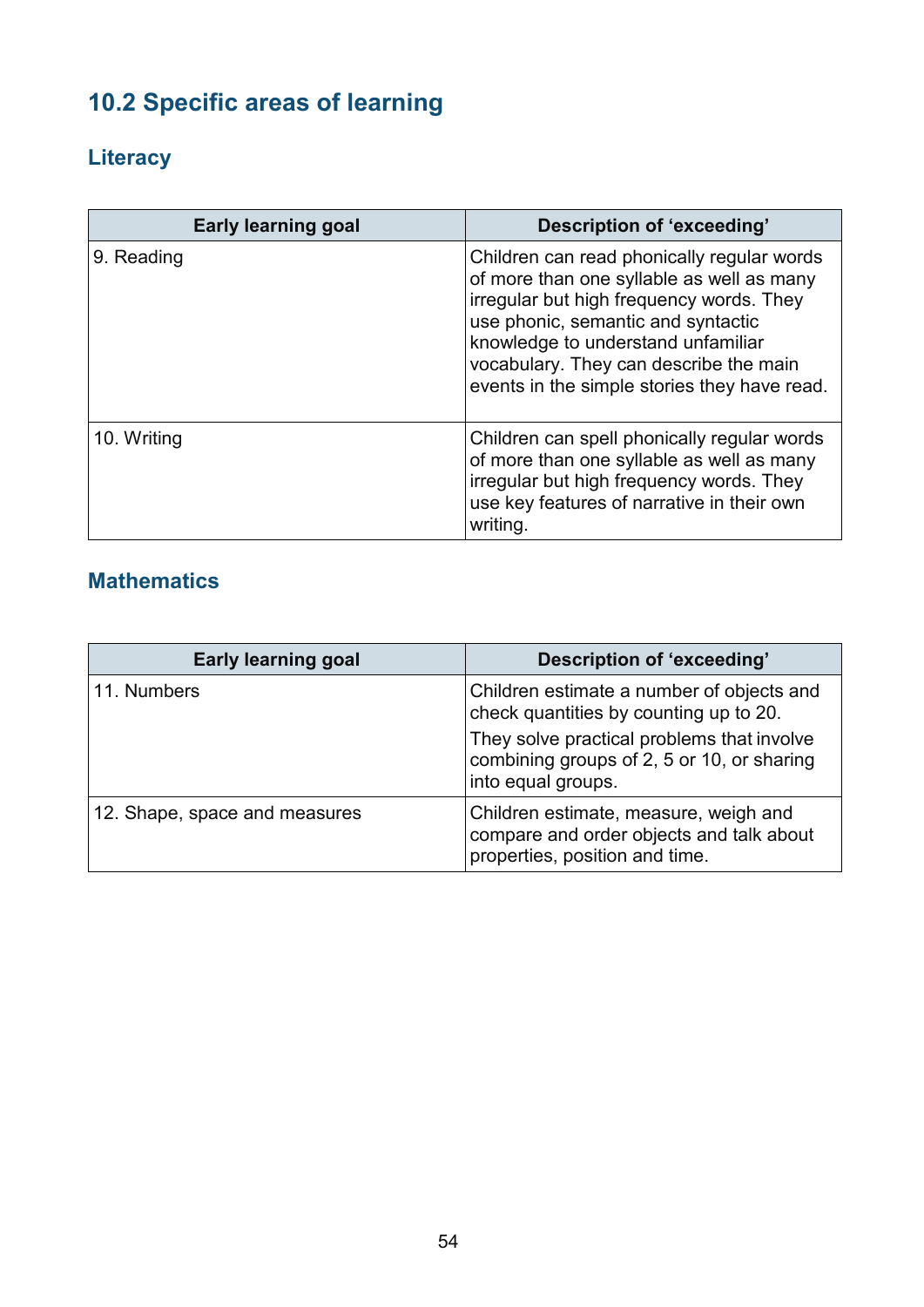# <span id="page-54-0"></span>**Understanding the world**

| <b>Early learning goal</b> | Description of 'exceeding'                                                                                                                                                                                                                                                                                                                                                                                                              |
|----------------------------|-----------------------------------------------------------------------------------------------------------------------------------------------------------------------------------------------------------------------------------------------------------------------------------------------------------------------------------------------------------------------------------------------------------------------------------------|
| 13. People and communities | Children know the difference between past and<br>present events in their own lives and some reasons<br>why people's lives were different in the past. They<br>know that other children have different likes and<br>dislikes and that they may be good at different things.<br>They understand that different people have different<br>beliefs, attitudes, customs and traditions and why it is<br>important to treat them with respect. |
| 14. The world              | Children know that the environment and living things<br>are influenced by human activity. They can describe<br>some actions, which people in their own community<br>do, that help to maintain the area they live in. They<br>know the properties of some materials and can<br>suggest some of the purposes they are used for. They<br>are familiar with basic scientific concepts such as<br>floating, sinking, experimentation.        |
| 15. Technology             | Children find out about and use a range of everyday<br>technology. They select appropriate applications that<br>support an identified need, for example in deciding<br>how best to make a record of a special event in their<br>lives, such as a journey on a steam train.                                                                                                                                                              |

## <span id="page-54-1"></span>**Expressive arts and design**

| <b>Early learning goal</b>                     | Description of 'exceeding'                                                                                                                                                                                                                                 |
|------------------------------------------------|------------------------------------------------------------------------------------------------------------------------------------------------------------------------------------------------------------------------------------------------------------|
| 16. Exploring and using media and<br>materials | Children develop their own ideas through selecting<br>and using materials and working on processes that<br>interest them. Through their explorations, they find out<br>and make decisions about how media and materials<br>can be combined and changed.    |
| 17. Being imaginative                          | Children talk about the ideas and processes, which<br>have led them to make music, designs, images or<br>products. They can talk about features of their own<br>and others' work, recognising the differences between<br>them and the strengths of others. |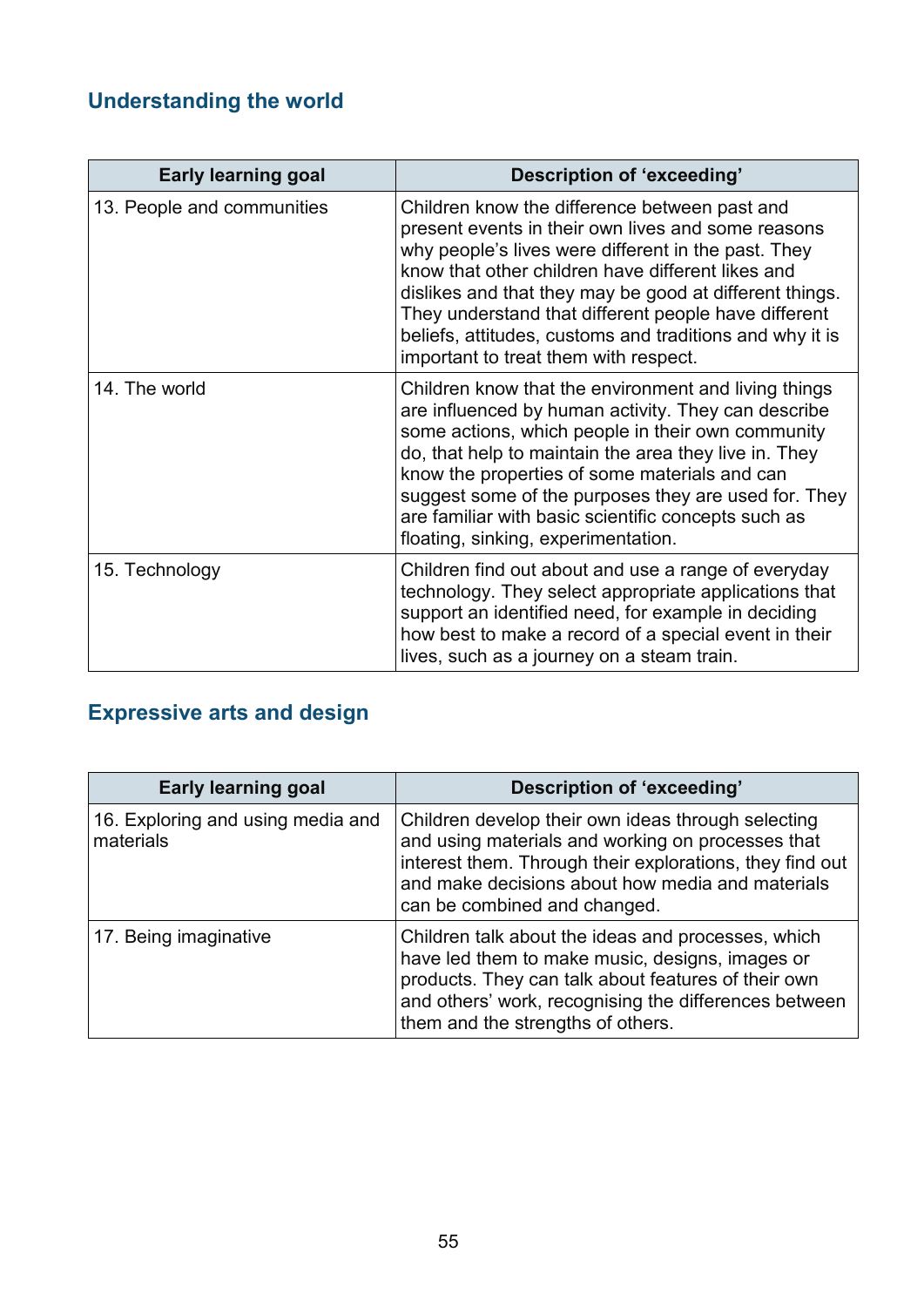# <span id="page-55-0"></span>**Section 11. Completing commentaries for the characteristics of effective learning**

## <span id="page-55-1"></span>**11.1 Example lines of enquiry**

#### <span id="page-55-2"></span>**Playing and exploring – engagement**

'Finding out and exploring' is concerned with children's open-ended hands-on experiences. These result from innate curiosity and provide the raw sensory material from which the child builds concepts, tests ideas and finds things out.

Possible lines of enquiry:

- Does the child respond to first hand experiences in an exploratory way?
- How does the child demonstrate natural curiosity?
- Does the child notice patterns, changes, similarities and differences when exploring across the curriculum?

'Using what they know in their play' describes how children use play to bring together their current understandings, combining, refining and exploring their ideas in imaginative ways. Representing experiences through imaginative play supports the development of narrative thought, the ability to see from other perspectives, and symbolic thinking.

Possible lines of enquiry:

- In what ways does the child use what he or she discovers in play and link it to existing knowledge?
- Can the child combine, refine and explore ideas in imaginative ways?
- Can the child see things from other perspectives?

'Being willing to have a go' refers to the child finding an interest, initiating activities, seeking challenge, having a 'can do' orientation, being willing to take a risk in new experiences, and developing the view of failures as opportunities to learn.

Possible lines of enquiry:

- Does the child initiate activities around own interests?
- Does the child seek challenges and take risks in new experiences?
- Does the child learn from mistakes without becoming disheartened?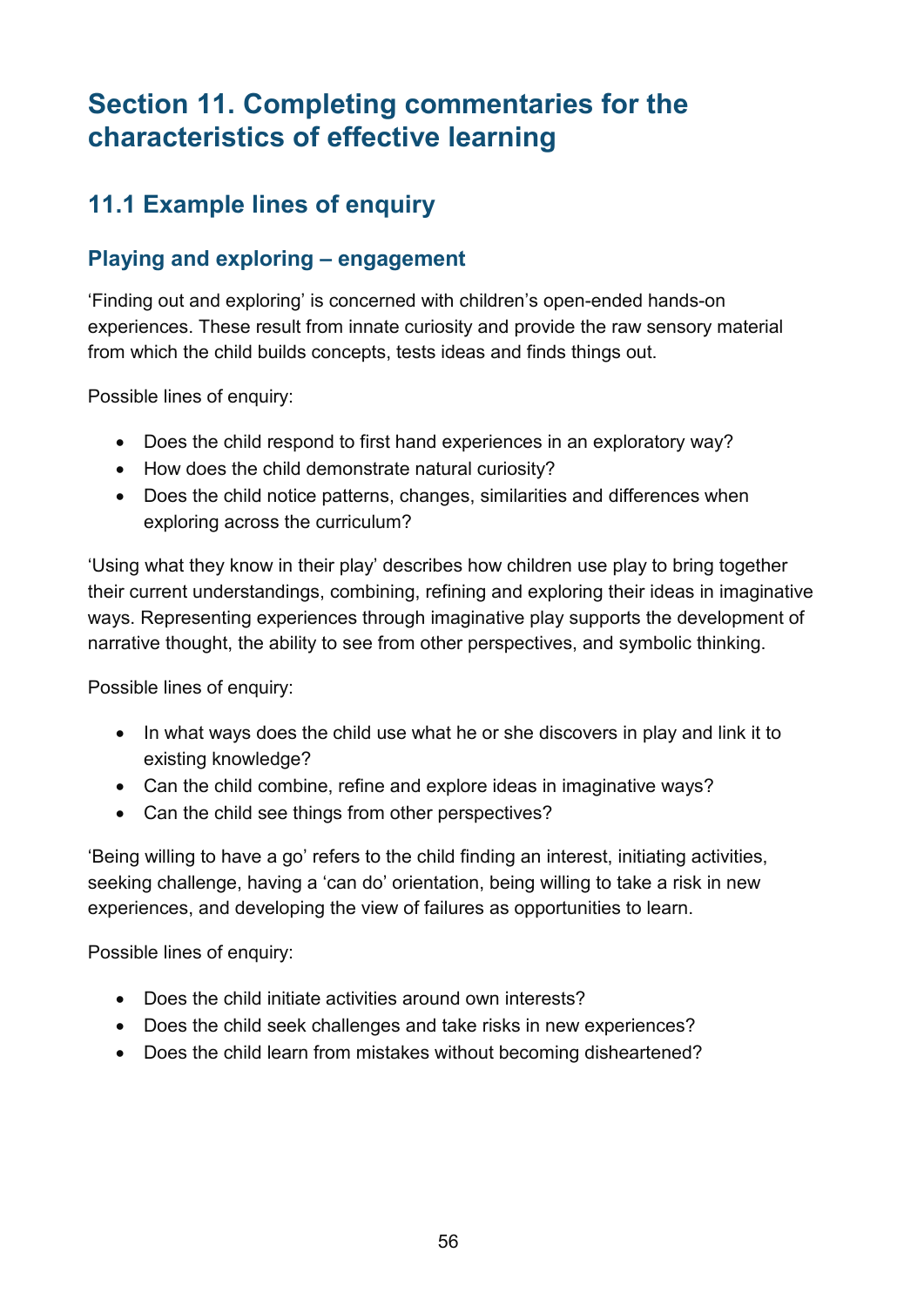#### <span id="page-56-0"></span>**Active learning – motivation**

'Being involved and concentrating' describes the intensity of attention that arises from children concentrating on following a line of interest in their activities.

Possible lines of enquiry:

- To what extent does the child become completely focused in activities and experiences and not easily distracted?
- To what extent does the child show intensity of attention for example by being concerned about details in activities, experiences and ideas?

'Keeping on trying' refers to the importance of persistence even in the face of challenge or difficulties, an element of purposeful control, which supports resilience.

Possible lines of enquiry:

- Does the child pursue a particular line of interest in an activity?
- Does the child demonstrate persistence in the face of difficulty or a challenge?
- Can the child refocus and replan to overcome difficulties, setbacks and disappointments?
- Does the child know how to seek appropriate help in terms of materials, tools and other people?

'Enjoying achieving what they set out to do' refers to the reward of meeting one's own goals, building on the intrinsic motivation that supports long-term success, rather than relying on the approval of others.

Possible lines of enquiry:

- Does the child become involved in activities and experiences, which arise out of personal interest, curiosity and enquiry?
- Does the child demonstrate satisfaction when engaged in and completing personal endeavours?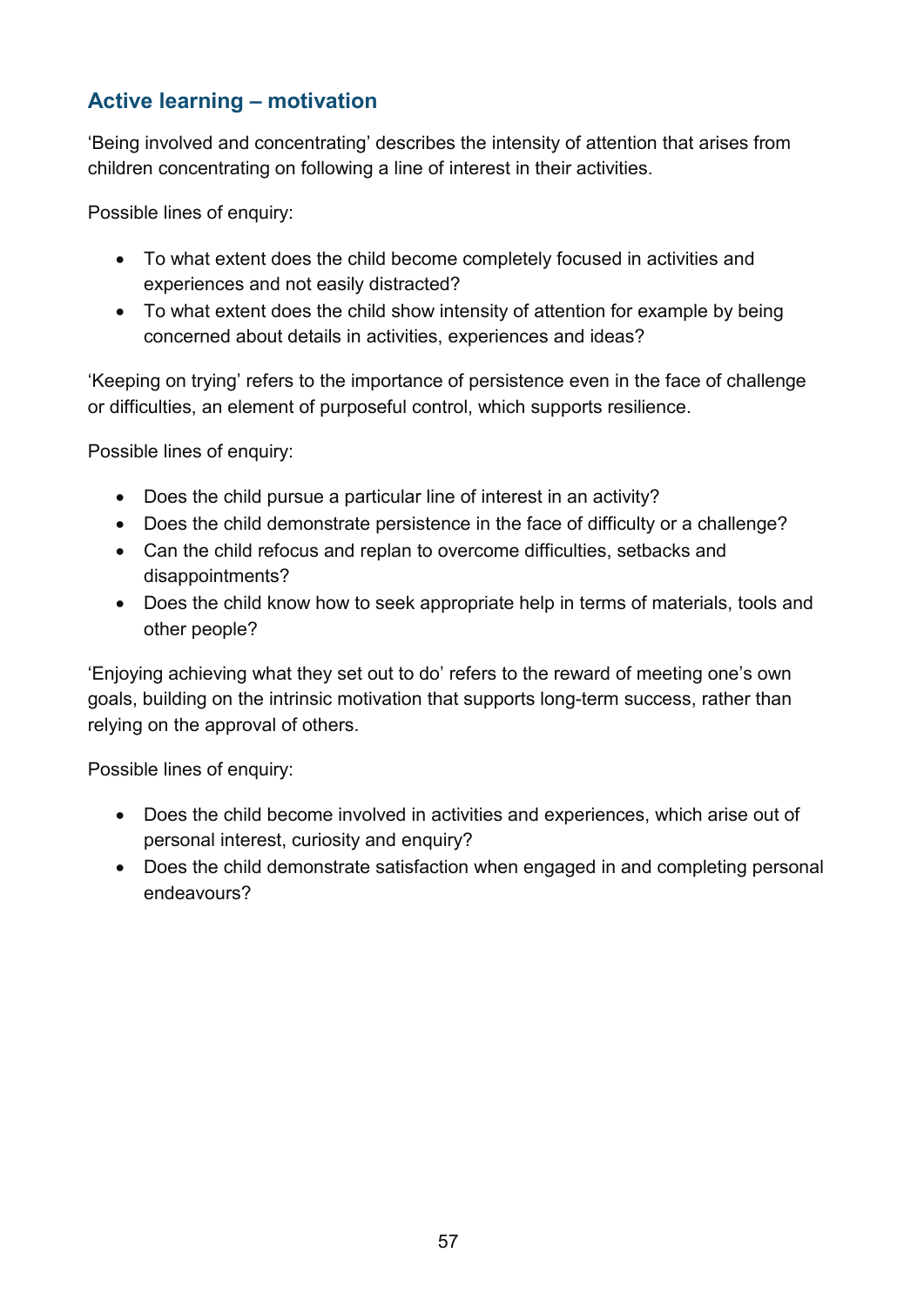#### <span id="page-57-0"></span>**Creating and thinking critically**

'Having their own ideas' covers the critical area of creativity – generating new ideas and approaches in all areas of endeavour. Being inventive allows children to find new problems as they seek challenge, and to explore ways of solving these.

Possible lines of enquiry:

- Does the child generate new ideas during activities?
- Does the child adapt, refine or make changes when previous ideas were unsuccessful or could be developed?
- Is the child inventive in solving problems, using and synthesising knowledge and skills across areas of learning?

'Using what they know to learn new things' refers to the way in which children develop and link concepts, find meaning in sequence, cause and effect and in the intentions of others through both narrative and scientific modes of thought.

Possible lines of enquiry:

- Does the child talk about or explore the idea of cause and effect through actions?
- Does the child use acquired knowledge and skills to explore new learning across and within areas of learning?
- Does the child offer ideas of why things happen and how things work or show this in exploratory play?

'Choosing ways to do things and finding new ways' involves approaching goal-directed activity in organised ways, making choices and decisions about how to approach tasks, planning and monitoring what to do and being able to change strategies.

Possible lines of enquiry:

- Does the child explore ways of solving new problems including trial and error?
- Is the child able to plan and monitor what has been done?
- Can the child change strategies when appropriate?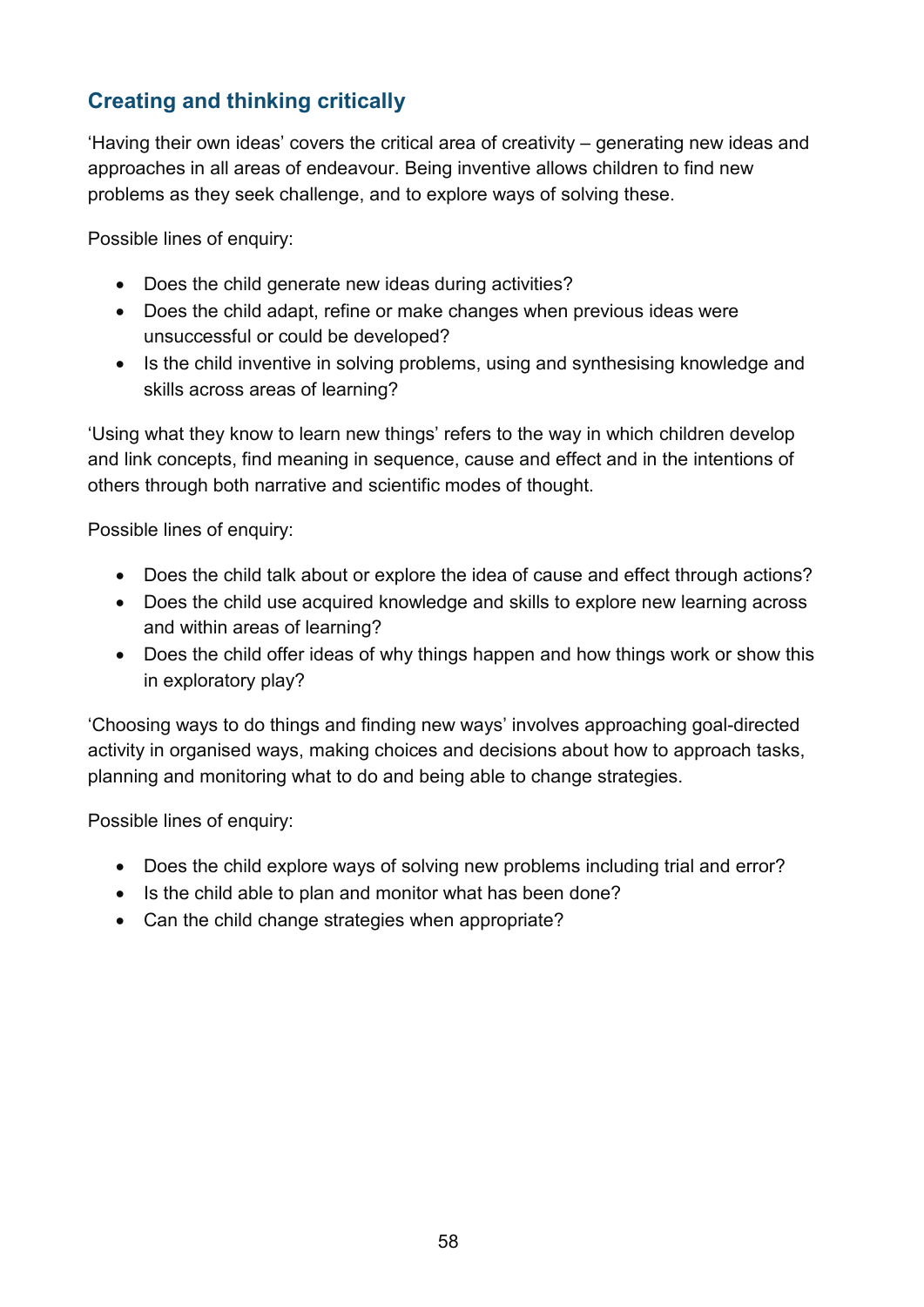# <span id="page-58-0"></span>**Section 12. Definitions**

## <span id="page-58-1"></span>**12.1 Settings**

All references to EYFS settings include any out-of-home provider of early years provision for children from birth to 5 years, for example:

- all providers registered with a childminder agency
- all providers on the early years register (for example nurseries and childminders)
- maintained schools, non-maintained schools and independent schools with early years provision

## <span id="page-58-2"></span>**12.2 Parent**

The term 'parent' is used here as defined in section 576 of the Education Act 1996 as:

- parents of a child
- any person who is not a parent of a child but who has parental responsibility for the child
- any person who has care of the child

## <span id="page-58-3"></span>**12.3 Good level of development (GLD)**

Children are defined as having reached a good level of development at the end of the EYFS in the reception year if they have achieved at least the expected level for the ELGs in:

- the prime areas of learning personal, social and emotional development, physical development, and communication and language
- the specific areas of mathematics and literacy

## <span id="page-58-4"></span>**12.4 Average total point score**

The average total point score is a supporting measure taking into account children's performance across all 17 ELGs. 1 point is awarded for a child whose profile shows he or she is 'emerging', 2 points are awarded for 'expected' and 3 points are awarded for 'exceeding'.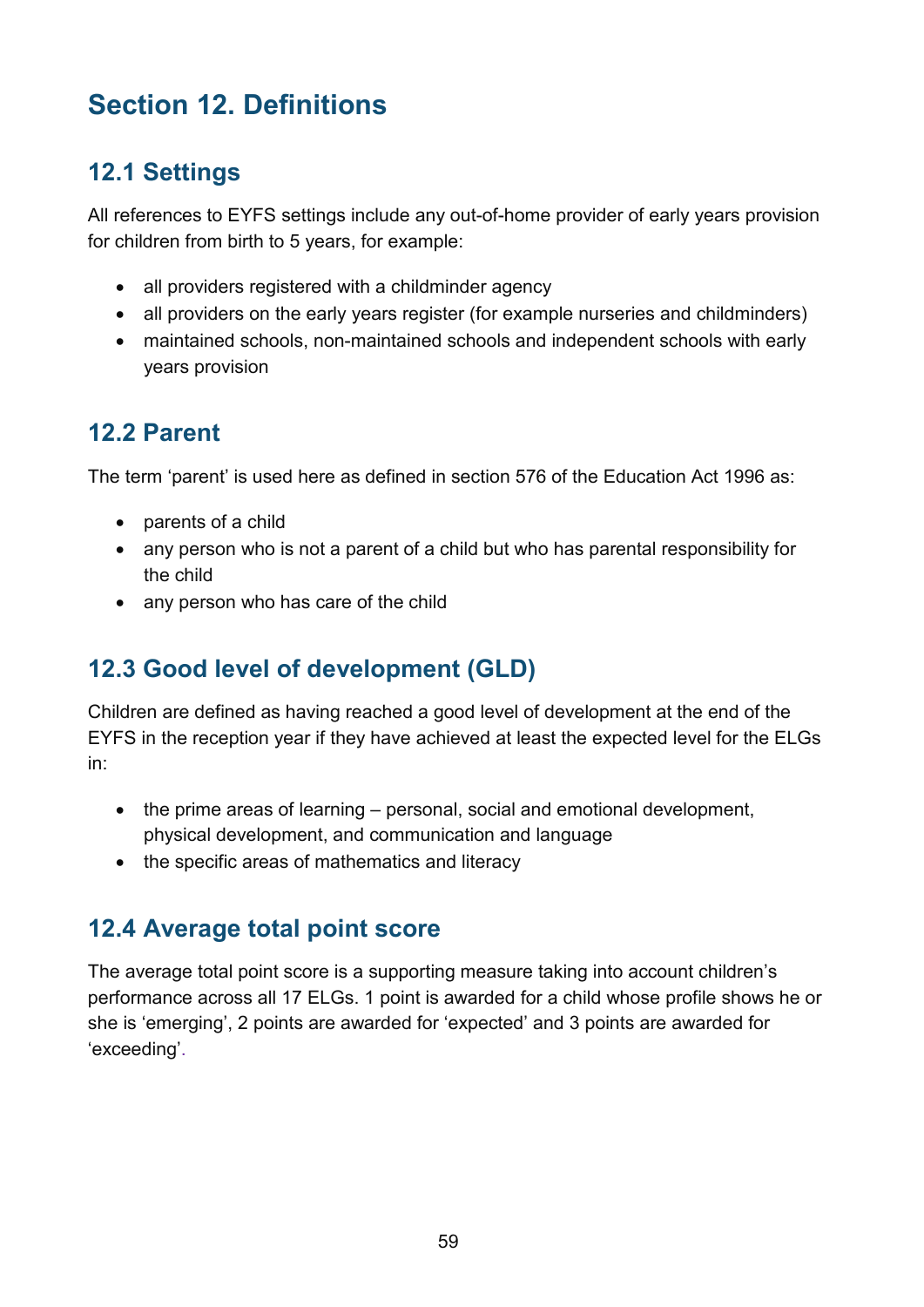# <span id="page-59-0"></span>**Annex 1. EYFS profile moderator: role specification for local authorities**

This template is for LAs to use when recruiting moderators for the EYFS profile.

## <span id="page-59-1"></span>**Role specification**

Post holders need to demonstrate the following knowledge, skills and experience in order to perform the moderator's role successfully:

- professional dialogue with the practitioner on a moderation visit
- the ability to establish and validate the accuracy of practitioner judgements in line with the EYFS profile
- the ability to give effective verbal and written feedback to practitioners, including recommending further training
- an understanding of the EYFS profile moderation process

## <span id="page-59-2"></span>**Knowledge and experience**

| <b>Criteria</b>                                                                                                      | Essential (E) or<br>desirable (D)? |
|----------------------------------------------------------------------------------------------------------------------|------------------------------------|
| B.Ed., Cert. Education or other degree and PGCE                                                                      | Е                                  |
| Current knowledge of EYFS and recent experience of teaching in an<br>early years setting                             | Е                                  |
| Current knowledge of the principles and purpose of the EYFS profile                                                  | Е                                  |
| Understanding of STA exemplification materials                                                                       | E                                  |
| Knowledge of EYFS profile moderation process                                                                         | Ε                                  |
| Experience of management and implementation of the EYFS profile<br>moderation                                        | D                                  |
| Evidence of further professional development (such as advanced skills<br>teacher or lead teacher)                    | D                                  |
| Experience of working with children with special educational needs or<br>for whom English is not their home language | D                                  |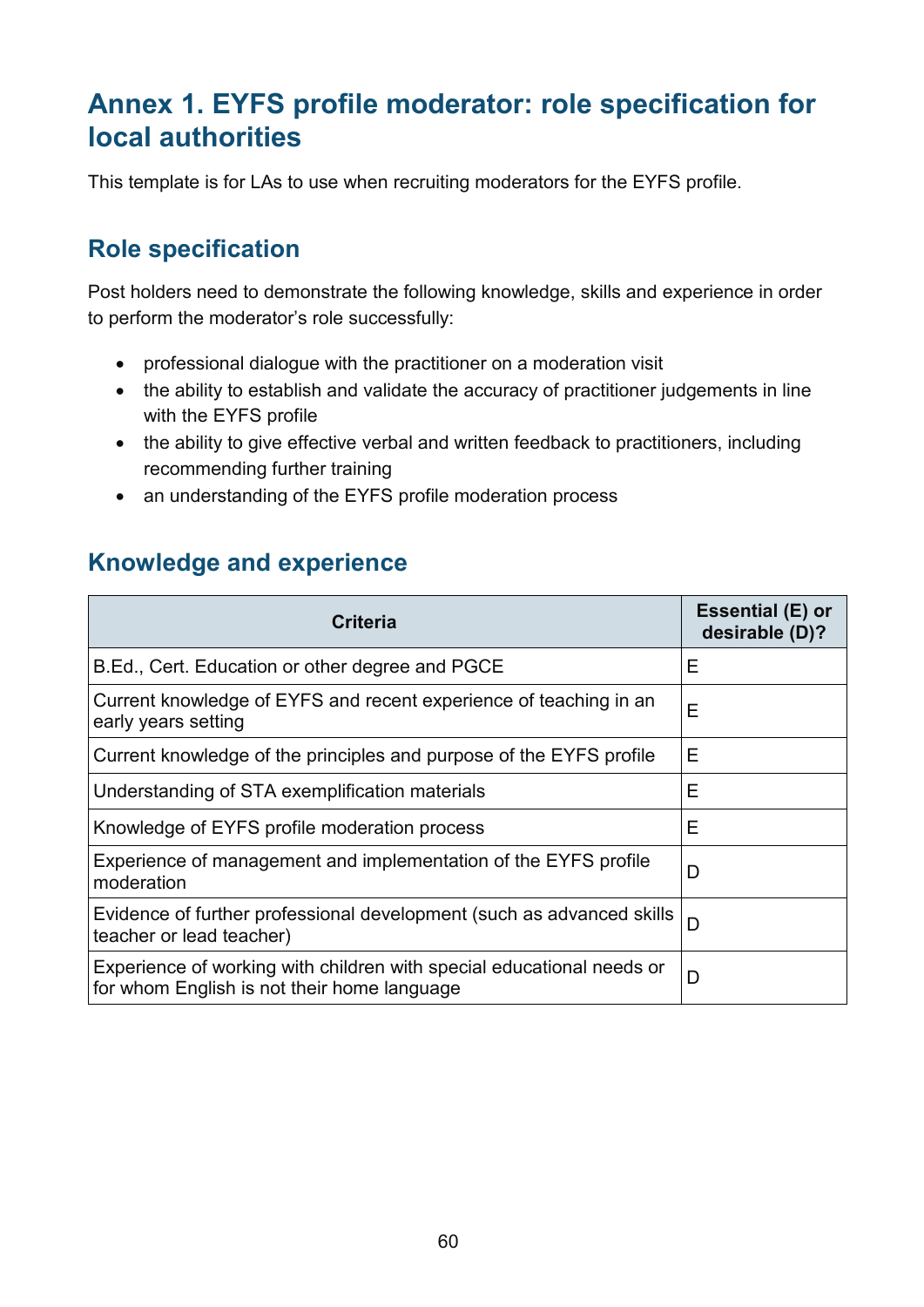# <span id="page-60-0"></span>**Capabilities and skills**

| <b>Criteria</b>                                                                | <b>Essential (E) or</b><br>desirable (D)? |
|--------------------------------------------------------------------------------|-------------------------------------------|
| To communicate effectively and be receptive to new information                 | Е                                         |
| To question and challenge practitioner judgements appropriately                | Е                                         |
| To scrutinise, distil and interpret evidence and make decisions<br>confidently | Ε                                         |
| To provide feedback and remain objective in a range of circumstances           | Е                                         |
| To build professional relationships with individuals and a group               | Ε                                         |